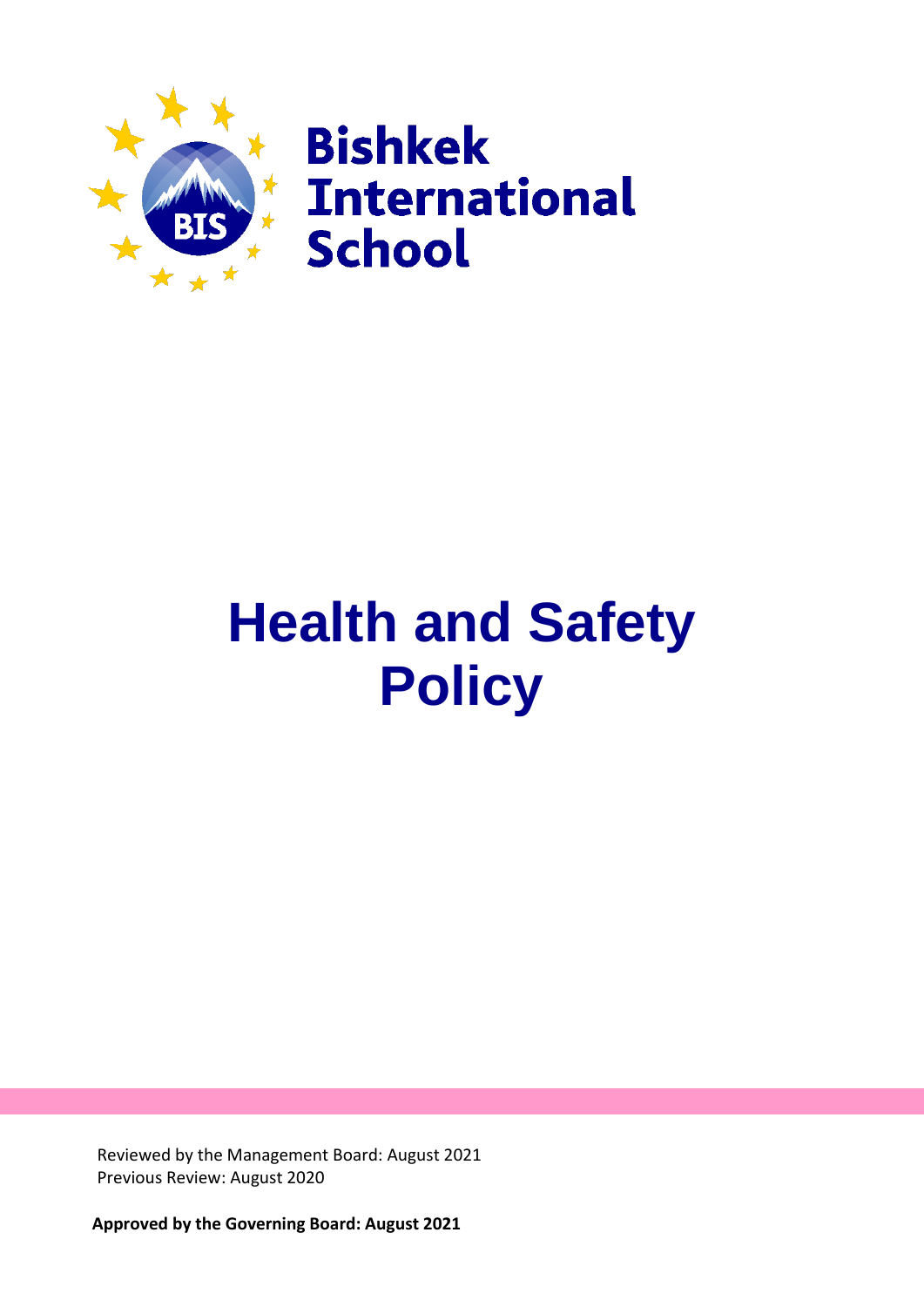## **Preface**

## **Mission, Policies, Handbooks and Regulations**

The Mission of Bishkek International School is to enable our students to:

- Develop their intellectual curiosity and achieve their academic, sporting and creative potential;
- Be confident in their abilities and respectful of others;
- Learn about local and global issues and prepare to tackle common

challenges.

In a school which:

- Delivers and celebrates excellent teaching for internationally accredited education;
- Values diversity and inclusivity;
- Promotes the well-being of the whole school community;
- Contributes positively to the development of the Kyrgyz Republic.

This policy is one of several policies, procedures and related documents that guide operations at Bishkek International School (BIS) and help to facilitate the achievement of our mission. The full list of relevant documents, prepared by the Management Board and approved by the Governing Board, comprises:

Policies:

- 1. Vision, Mission and Development Policy
- 2. Admissions Policy
- 3. Learning Diversity & Inclusion Policy
- 4. Language Policy
- 5. Academic Honesty Policy
- 6. Assessment Policy
- 7. Health & Safety Policy
- 8. Child Protection Policy
- 9. Educational Visits Policy
- 10. Ethics Policy
- 11. Environmental Policy
- 12. Accounting Policy

## Handbooks:

- 1. Staff Handbook
- 2. Parents & Guardian Handbook
- 3. Student Handbook

All Governing Board members and all staff must be aware of each of these documents and their contents. All policy documents and handbooks are available to students and parents/guardians via the BIS website or provided in PDF form to parents/guardians on request. All policy documents and handbooks are reviewed and revised by the Management Board every year, normally in April/May for approval by the Governing Board in June for the following academic year. All students, parents and staff are invited to send comments and suggest any changes to the Management Board at any time before the end of April each year for consideration for policies/handbooks for the next academic year.

Overall Governance of BIS is guided by the legal charter and various internal regulations. These are:

- 1. Legal Charter of 'Bishkek International School'
- 2. Regulations of the Governing Board
- 3. Regulations of the Parents Association
- 4. Regulations of the Advisory Council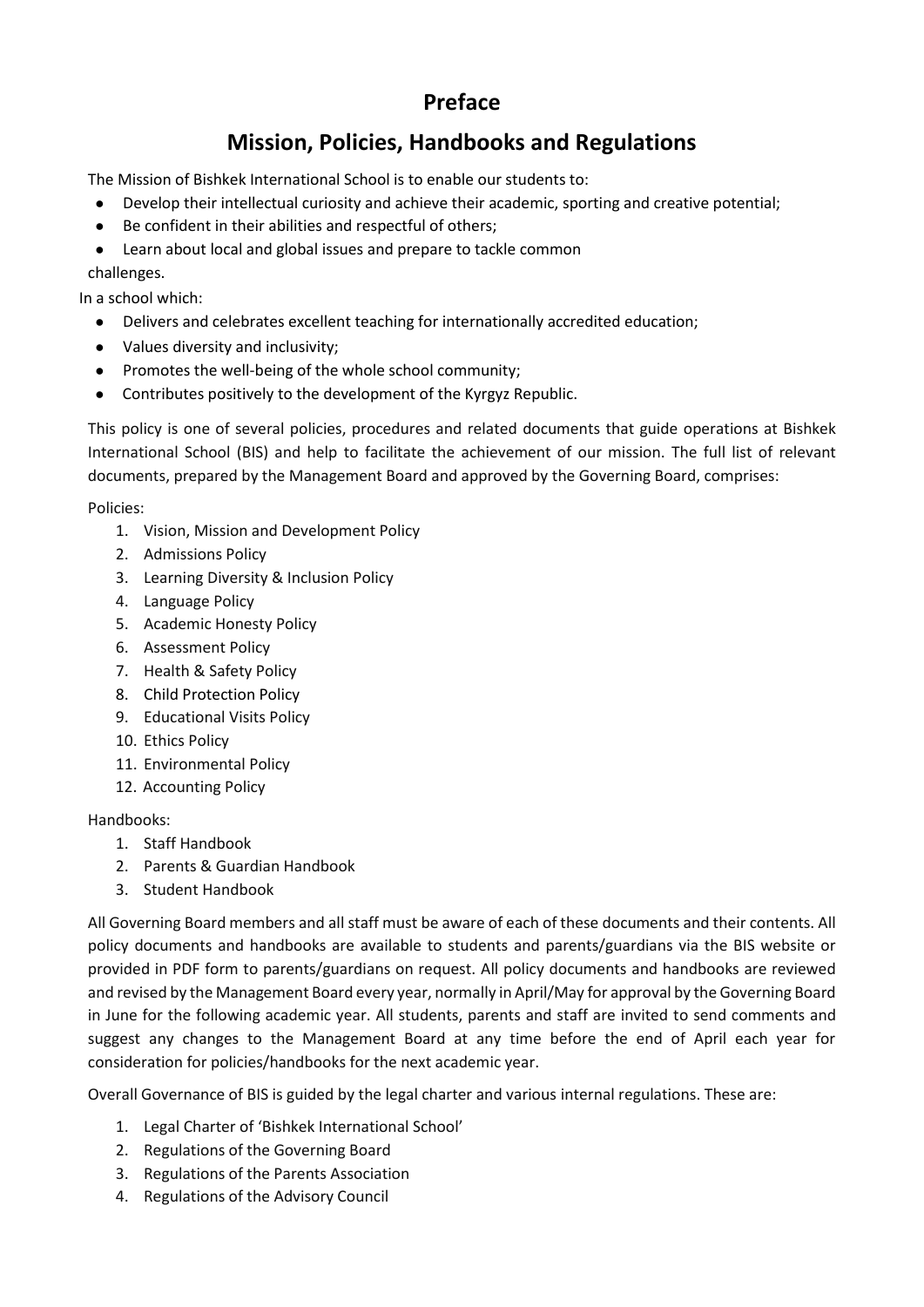## **Contents**

| 1 |      |  |
|---|------|--|
| 2 |      |  |
| 3 |      |  |
|   | 3.1  |  |
|   | 3.2  |  |
|   | 3.3  |  |
|   | 3.4  |  |
|   | 3.5  |  |
|   | 3.6  |  |
|   | 3.7  |  |
| 4 |      |  |
|   | 4.1  |  |
|   | 4.2  |  |
|   | 4.3  |  |
| 5 |      |  |
|   | 5.1  |  |
|   | 5.2  |  |
|   | 5.3  |  |
| 6 |      |  |
|   | 6.1  |  |
|   | 6.2  |  |
|   | 6.3  |  |
|   | 6.4  |  |
|   | 6.5  |  |
|   | 6.6  |  |
|   | 6.7  |  |
|   | 6.8  |  |
|   | 6.9  |  |
|   | 6.10 |  |
|   | 6.11 |  |
|   | 6.12 |  |
|   | 6.13 |  |
|   | 6.14 |  |
|   | 6.15 |  |
|   | 6.16 |  |
|   | 6.17 |  |
|   | 6.18 |  |
|   | 6.19 |  |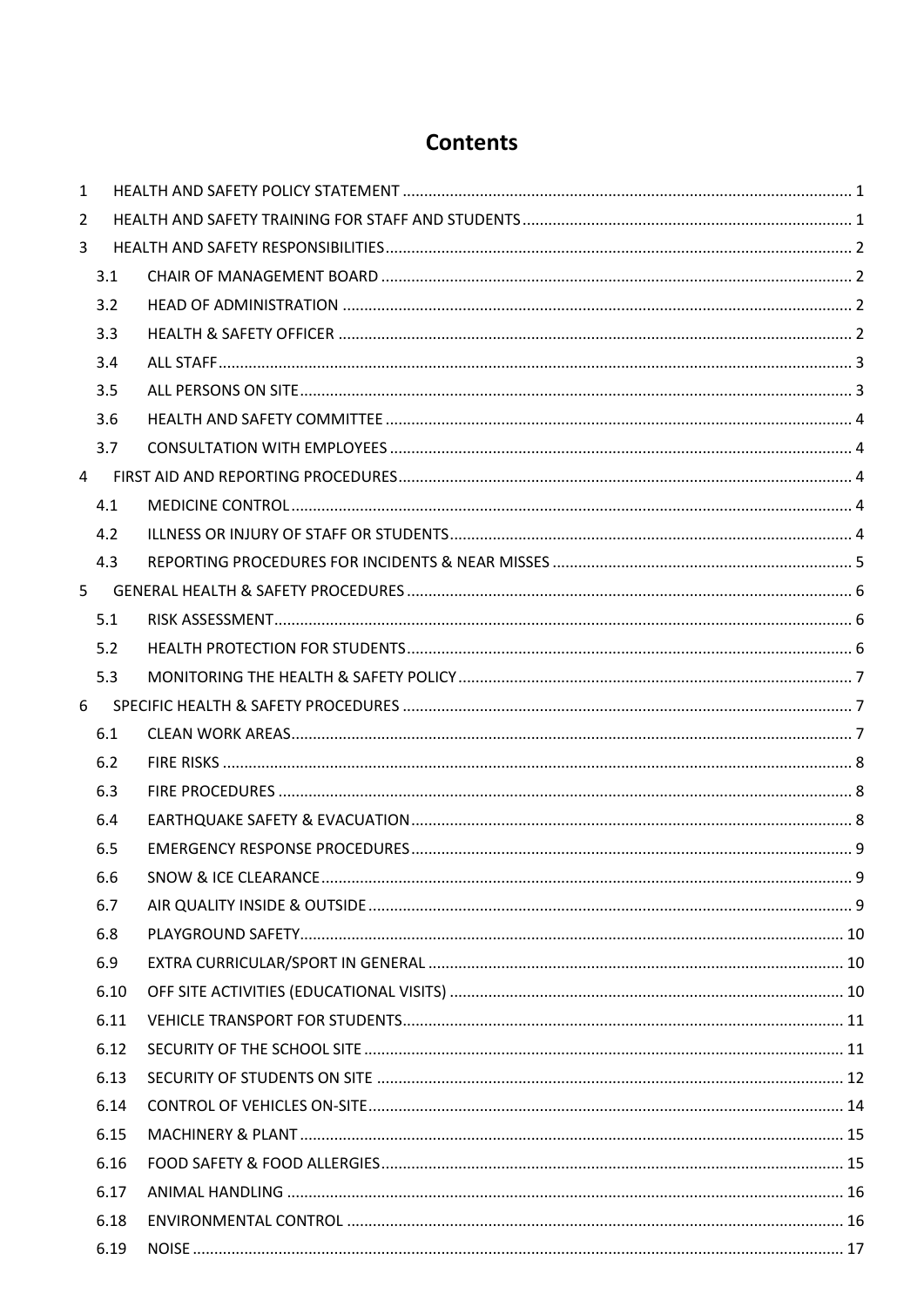| 6.20 |  |
|------|--|
| 6.21 |  |
| 6.22 |  |
| 6.23 |  |
| 6.24 |  |
|      |  |
|      |  |
|      |  |
|      |  |
|      |  |
|      |  |
|      |  |
|      |  |
|      |  |
|      |  |
|      |  |
|      |  |
|      |  |
|      |  |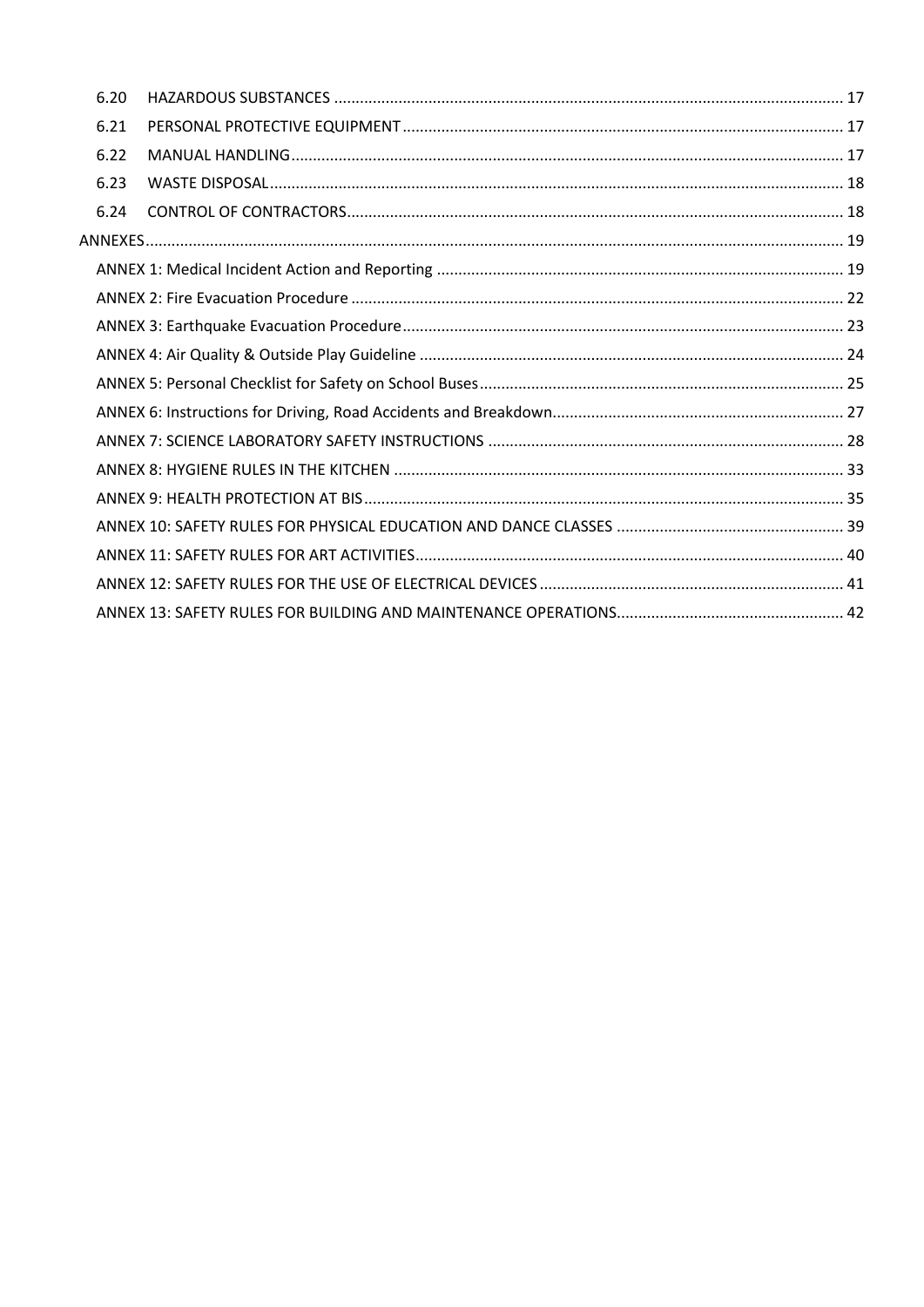## <span id="page-4-0"></span>**1 HEALTH AND SAFETY POLICY STATEMENT**

Bishkek International School (BIS) recognizes and accepts that all of its employees, students and visitors to the school are entitled to a safe and healthy environment.

The Chair of the Management Board, the Head of Administration, and the Health and Safety Officer will undertake all appropriate steps to meet the statutory requirements and recognized codes of practice in establishing a safe and healthy school environment.

All employees have both a duty and a responsibility to take reasonable care to avoid injury to themselves and others and to co-operate to ensure statutory duties and obligations are fulfilled. The school's Health and Safety Policy can only be successfully implemented with the full co-operation of everyone concerned.

**Please note that if the school is operating at Levels 1, 2 or 3 of the [COVID-19 Protocol,](https://drive.google.com/file/d/1dtjxANgUYCo-B3etB0u10iKQ9Y2FiuoA/view) the COVID-19 protocol overrules anything in this document wherever the documents contradict.**

## <span id="page-4-1"></span>**2 HEALTH AND SAFETY TRAINING FOR STAFF AND STUDENTS**

All BIS staff must read and understand this Health and Safety Policy and implement it throughout their work. At the beginning of each new school year appropriate staff will update their knowledge of first aid. Where possible, new staff arriving after the start of the school year will have first aid training when this can be made available at the earliest convenience.

All staff will receive:

- Health and Safety training induction from their line manager, covering this Health & Safety policy and any procedures relating to individual staff work areas.
- Refresher training course on Health & Safety organized by the Health & Safety Officer, at least once every 12 months.
- Specific instruction from their line manager (or other appropriate person) for any new tasks, if this training has not been provided earlier.

In all cases the training will be adequate such that, following training; staff will be competent to carry out the tasks for which they have been engaged.

Where appropriate on the school timetable, Form teachers will engage and instruct children on appropriate issues relating to personal, social and health education (Life-Skills). The aim of Life-Skills Education is to enable students to apply personal and social skills to a range of life contexts. The Head of Student Welfare is responsible for developing and updating the Life-Skills curriculum under the guidance of the Director of Studies. Other occasions where students address health and safety instruction are the school assemblies which provide an opportunity to heighten student awareness and knowledge of school rules to support a healthy and safe school environment. Any safety issues that concern students will be presented in a timely manner.

For students doing practical subjects, there is a code of safety practice which students must know in order to do these subjects. Safety check-lists for specific situations are presented in Annexes to this policy document.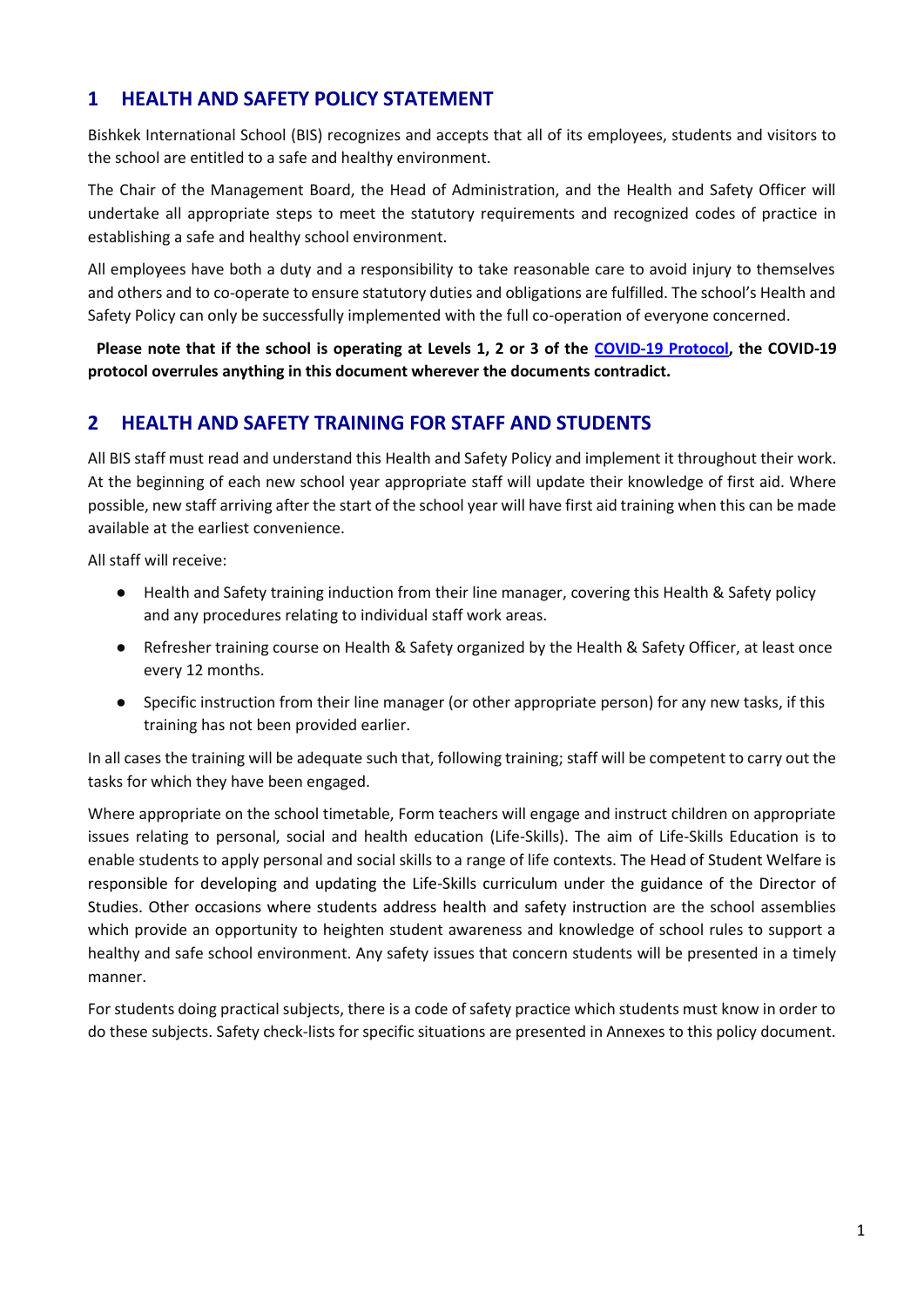## <span id="page-5-0"></span>**3 HEALTH AND SAFETY RESPONSIBILITIES**

The Governing Board ensures that appropriate safety measures are in place and that training needs have been addressed in terms of school policy.

A Health & Safety Officer (HSO) is appointed by the Management Board. The HSO is normally the Head of Administration, but may be another member of staff, as approved by the Management Board.

The Chair of Management Board ensures that if the Health & Safety Officer' s role and responsibilities are designated to another member of staff, that member of staff is appropriately experienced and suitably trained to undertake the role.

*Responsibilities in red italics are shared responsibilities of the Chair of Management Board, Head of Administration, and the Health & Safety Officer.*

## <span id="page-5-1"></span>**3.1 CHAIR OF MANAGEMENT BOARD**

The Chair of Management Board will:

- *Ensure safe working practices and conditions for all staff, students and visitors;*
- *Ensure that an effective Health and Safety Policy is approved and implemented;*
- *Regularly appraise the effectiveness of the Policy and make any necessary changes for approval of the Management Board and Governing Board;*
- Ensure adequate staff, funds and material are provided to implement the Policy;
- Ensure that all Management Board members implement the Health and Safety Policy;
- Ensure that responsibilities are properly assigned and accepted;
- *Complete a health and safety inventory of all areas of the school every 6 months together with the Head of Administration and Health & Safety Officer;*
- *Review the Health and Safety Committee's reports and take action where appropriate.*

## <span id="page-5-2"></span>**3.2 HEAD OF ADMINISTRATION**

The Head of Administration will:

- *Ensure safe working practices and conditions for all staff, students and visitors;*
- *Ensure that an effective Health and Safety Policy is approved and implemented;*
- *Regularly appraise the effectiveness of the Policy and make any necessary changes for approval of the Management Board and Governing Board;*
- *Complete a health and safety inventory of all areas of the school every 6 months together with the Chair of Management Board and Health & Safety Officer;*
- *Review the Health and Safety Committee's reports and take action where appropriate.*

## <span id="page-5-3"></span>**3.3 HEALTH & SAFETY OFFICER**

The BIS Health and Safety Officer will:

- *Ensure safe working practices and conditions for all staff, students and visitors;*
- *Ensure that an effective Health and Safety Policy is approved and implemented;*
- *Regularly appraise the effectiveness of the Policy and make any necessary changes for approval of the Management Board and Governing Board;*
- *Complete a health and safety inventory of all areas of the school every 6 months together with the Head of Administration and the Chair of Management Board*
- Act as Secretary of the Health and Safety Committee and ensure that decisions are implemented
- Ensure that the Health and Safety Policy is compliant with legislation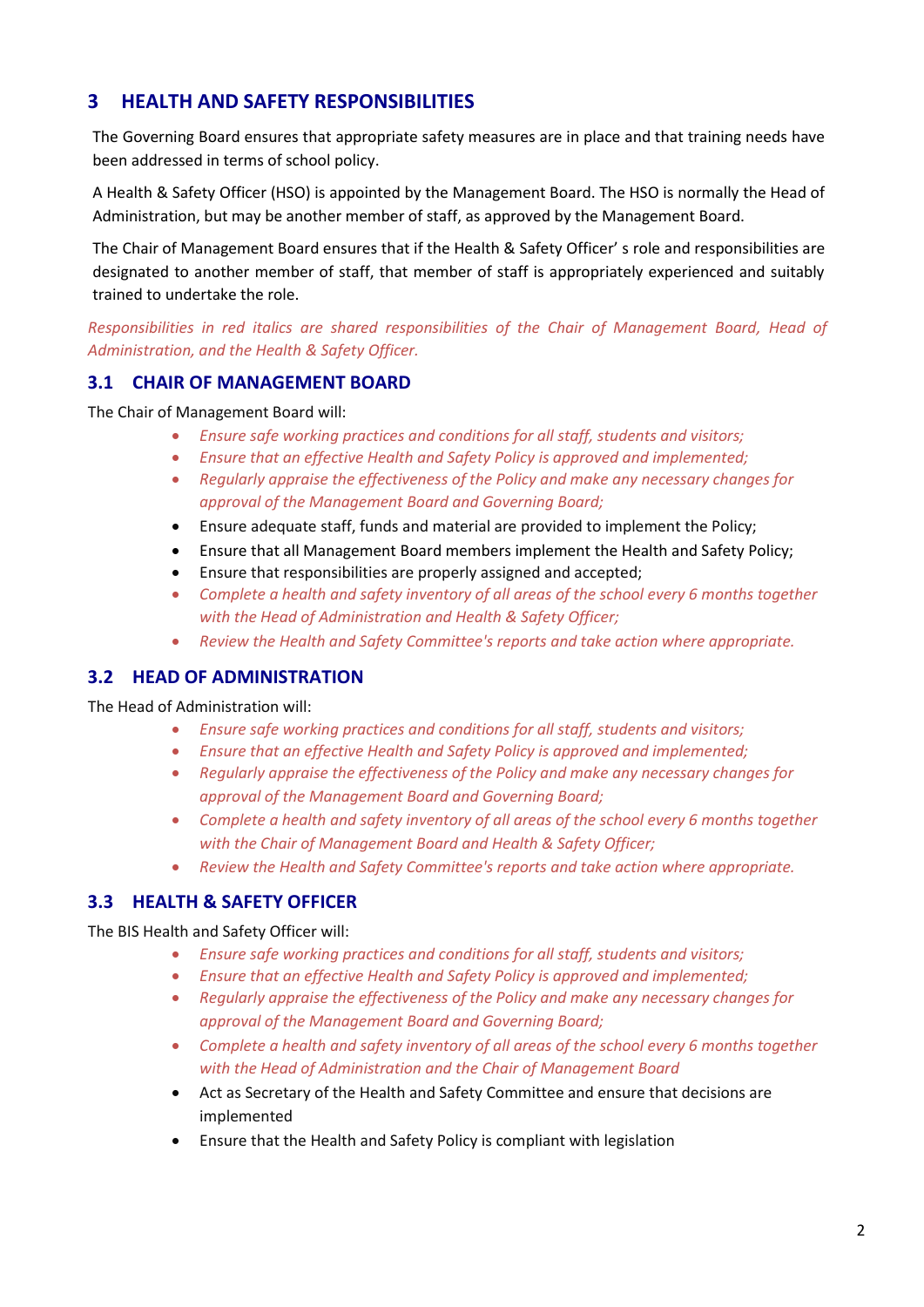- Ensure that all staff have read and understood the Health and Safety Policy either in its entirety or the sections relevant to them;
- Ensure that all staff has adequate training for the tasks that they are required to perform;
- Prepare safe methods and written procedures for operations under their control;
- Ensure that staff working under their control have adequate training, have read and understood the relevant Health and Safety documents and received training where appropriate;
- Ensure that staff working under their control wears appropriate Personal Protective Equipment, and that instruction, information and training for its use is satisfactory.
- Inspect all new plant, buildings and equipment for potential hazards as necessary;
- Ensure that all equipment is safe before it is issued by any person, and that appropriate protective equipment is used;
- Ensure that all plant and equipment, both mechanical and electrical, is maintained and/or tested regularly and that adequate records are kept;
- Ensure that any piece of plant or equipment found to be defective is immobilized until repaired;
- Ensure that any hazardous conditions or situations are made safe immediately and action taken to prevent recurrence;
- Ensure that guards and safety devices are fitted to equipment, as appropriate, at all times;
- Ensure that equipment of a potentially hazardous nature is not left unattended.

## <span id="page-6-0"></span>**3.4 ALL STAFF**

All Staff will:

- Fully familiarize themselves with the Health and Safety Policy and Procedures and with First Aid; Fire; Earthquake and Emergency situation procedures;
- Observe Health and Safety Rules at all times;
- Endeavor to ensure the Health, Safety and Welfare for all persons within their control;
- Prepare safe methods and written procedures for operations under their control;
- Take an active interest in promoting Health and Safety and suggest ways of reducing risks;
- Ensure that safe methods and procedures are followed at all times;
- Ensure that working areas are kept clean and safe;
- Ensure that all classroom/work areas are safe before they are used by any person;
- Use the correct equipment and tools for the job and any protective equipment or safety devices that may be supplied;
- Ensure that all equipment is safe before it is used by any person;
- Ensure that protective equipment is used where appropriate;
- Report any defects in the premises, school, equipment and facilities that they observe;
- Ensure that any hazardous or dangerous conditions or situations are reported to the Health & Safety Officer or Facilities and Logistics Manager without delay.
- Ensure that toxic, hazardous and highly flammable substances are correctly used, stored and labeled;

## <span id="page-6-1"></span>**3.5 ALL PERSONS ON SITE**

All persons on site will:

- Observe the Health and Safety Rules and the Instructions given by persons enforcing the Health and Safety Policy;
- Not work on the premises until the relevant rules are read, understood and accepted.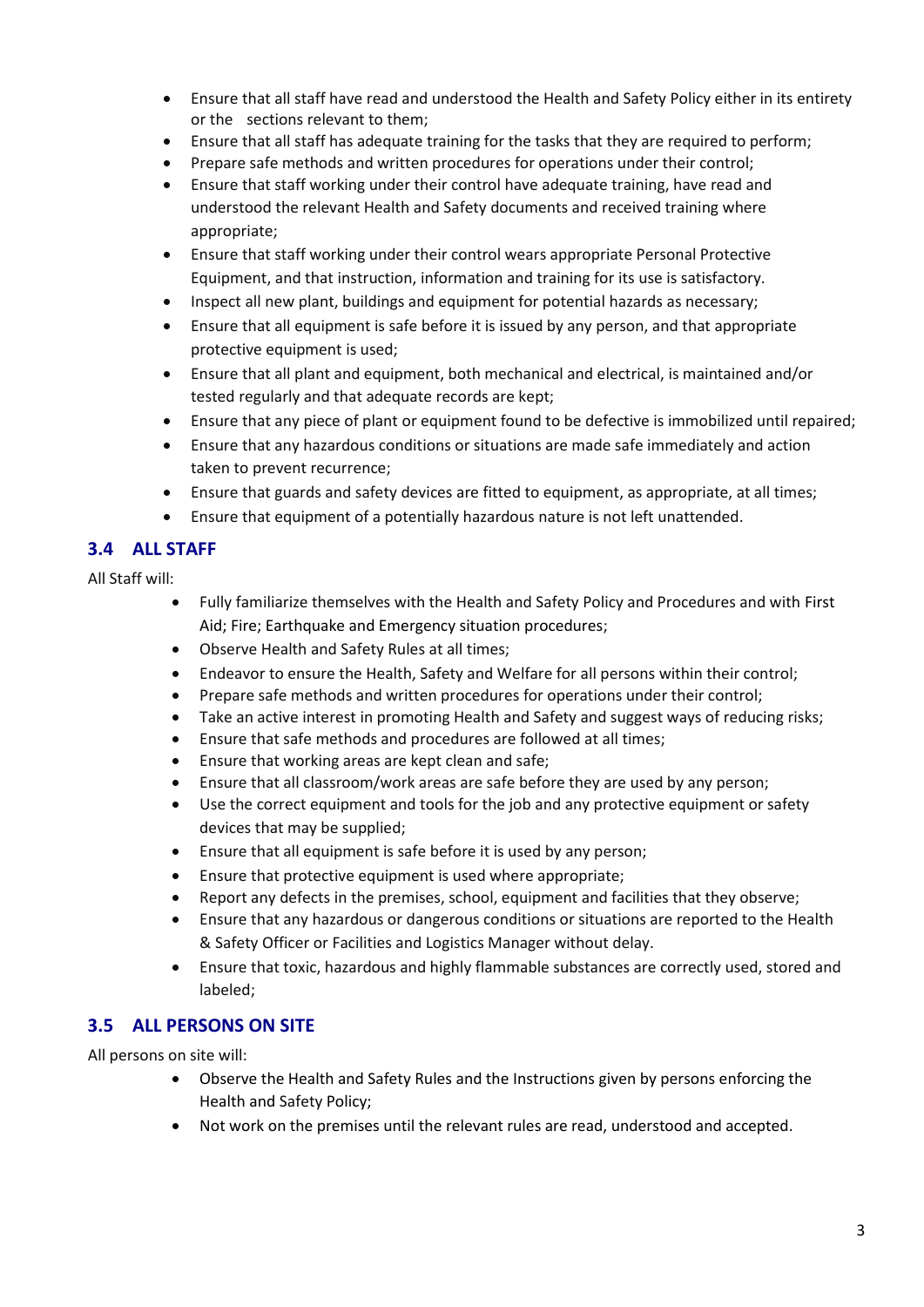## <span id="page-7-0"></span>**3.6 HEALTH AND SAFETY COMMITTEE**

The BIS Health and Safety Committee will meet on a routine basis or as judged necessary by the Chair of

Management Board or Health & Safety Officer to:

- Promote health and safety throughout the School.
- Receive reports on the effectiveness of the implementation of the Health and Safety Policy.
- Consider and introduce additional Safety Rules that may be required from time to time.
- Consider the causes of any accidents that have occurred and to establish methods and procedures to prevent any recurrence.
- To carry out any inspection of the School that may be required.
- To consider what material, publicity or training should be used in order to help promote Health and Safety throughout the School.
- To investigate any special hazards and to recommend action to be taken.
- To consider any communication received from the Governing Board and recommend action to be taken as appropriate.
- To organize a Health and Safety inventory when required.

## <span id="page-7-1"></span>**3.7 CONSULTATION WITH EMPLOYEES**

The School consults its employees for:

- Any changes which substantially affect their Health and Safety at work changes in procedures, equipment or ways of working etc.
- Arrangements for using 'competent people' to assist in complying with Health and Safety legislation.
- Information on the likely risks and dangers arising from the work activities and measures to reduce or eliminate these risks.
- The planning of Health and Safety training.
- The Health and Safety consequences of introducing new technology.

The School adopts various methods for carrying out this consultation as the situation demands. Many situations can be satisfied by direct consultation but the School makes use of the Health & Safety Committee where appropriate.

## <span id="page-7-2"></span>**4 FIRST AID AND REPORTING PROCEDURES**

## <span id="page-7-3"></span>**4.1 MEDICINE CONTROL**

First Aid and Medicines are under the direct control of the school Doctor. First Aid Boxes are checked and refilled weekly by the school Doctor. Any special medicines for individual students are kept in a locked cabinet and administered as directed. The Doctor is responsible to keep all required medicines in stock, with correct storage and date of expiry.

The Doctor maintains a Medicines Book to record what has been given to whom.

## <span id="page-7-4"></span>**4.2 ILLNESS OR INJURY OF STAFF OR STUDENTS**

Specific instructions for medical incident and accident action and reporting are given in Annex 1 to this policy.

Minor scrapes and bruises (where it is needed to put ice, clean a cut or to put a plaster) can be treated by the duty teacher or a class teacher. If a student fell and you suspect fracture of a bone, it is recommended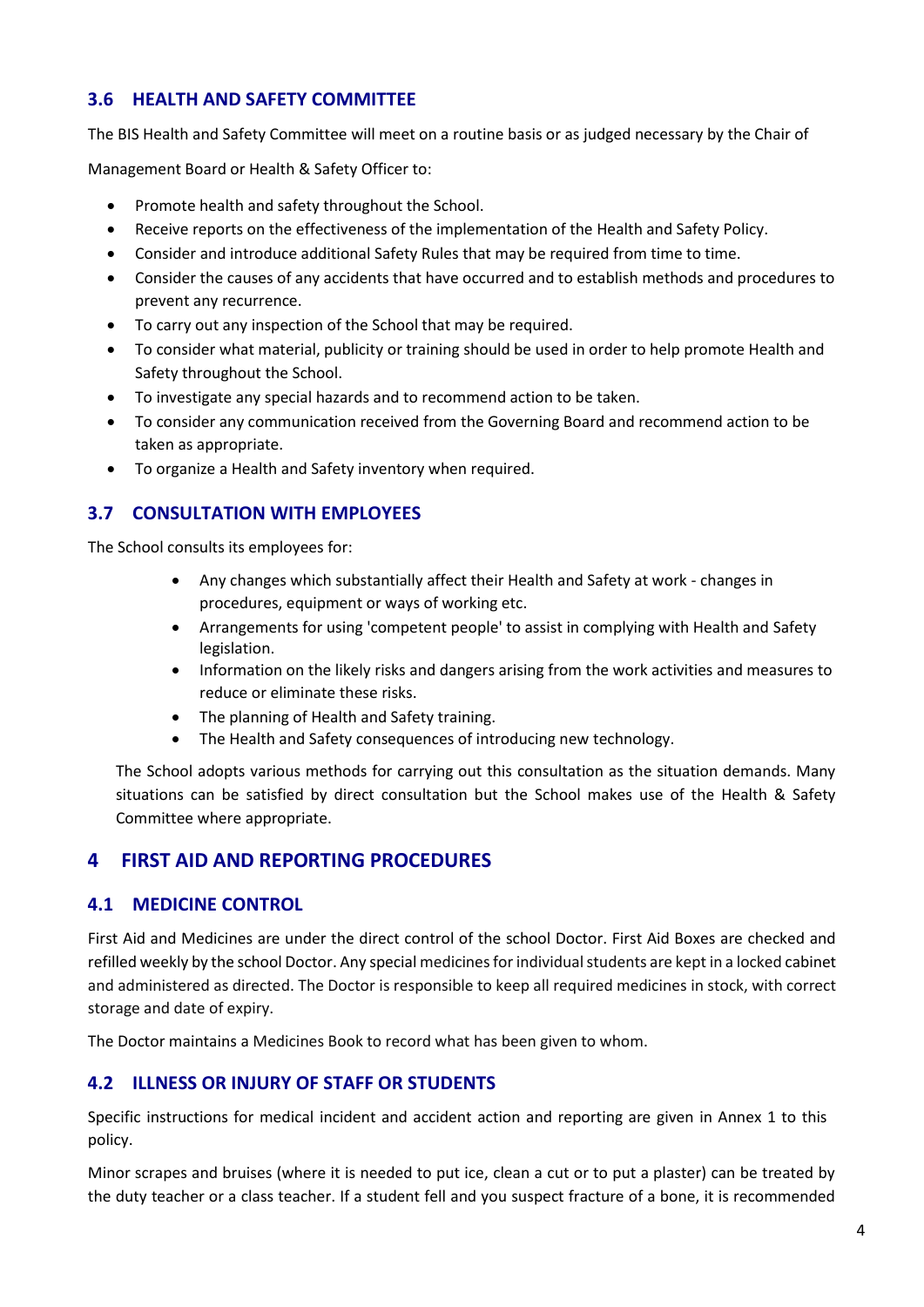not to move the child, but send somebody to call the Doctor.

For anything except minor scrapes and bruises, the Doctor's help should be sought. The Doctor will assess the situation and administer first aid as required. When the Doctor is off-site for any reason, another member of staff with certified First Aid Training must be designated as the responsible person for the period of the Doctor's absence.

If necessary, the Doctor will work with the Chair of Management Board and/or the Health & Safety Officer and/or the Head of Administration to arrange for the patient to either receive emergency medical treatment on site or transport to hospital or to take them home. Parents must be contacted if a student is being taken to hospital or attended by emergency services. Parents' contacts are kept in the reception and in administration. Any special instructions for students that have been notified in writing to the school, e.g. also notifying an employer of one of the parents/guardians, will also be followed by the Doctor and by the Health & Safety Officer.

If an employee is unwell, they should report to the Director of Studies or Head of Administration or Chair of Management Board before leaving school. If sick leave is required this must be reported to the Head of Administration and/or Director of Studies as appropriate.

## <span id="page-8-0"></span>**4.3 REPORTING PROCEDURES FOR INCIDENTS & NEAR MISSES**

If any incident causes injury or illness a Medical Incident Report Form will be completed by the person dealing with the injury or illness and passed to the Doctor who maintains the central record. The standard report form is given in Annex 1. The Health & Safety Officer will review this central record once a week.

The report in the Medical Incident Record must include:

- the date, time and place of incident;
- the name and class of the injured or ill child;
- details of the injury/illness and what first aid was given;
- what happened to the student immediately afterwards (for example went home, resumed normal duties, went back to class, went to hospital);
- name and signature of the staff member dealing with the incident.

The information in the Medical Incident Record can:

- help the school identify accident trends and possible areas for improvement in the control of health and safety risks;
- be helpful when reporting to the parents;
- be used for reference in future first-aid needs assessments;
- be helpful for insurance and investigative purposes.

Where the incident involves a student and is significant, the Medical Incident Report Form should be sent home with the student on the day of the incident, or if the injury is to the eyes, a head injury or any injury that is bleeding, notification should be by telephone to the parent/guardian within one hour of the incident. This is compulsory for Preschool and Primary 1 and Primary 2 students. It is discretionary for older students if the incident is minor and can be explained by the student themselves.

If any of the following incidents occur, the Chair of Management Board, Head of Administration and Health & Safety Officer must be notified immediately by any means:

- Fatal injury to staff, students or any other person in an accident on site or off-site during school activities.
- Major injury to staff, students or any other person in an accident on the premises
- Any serious potential incident or 'near-miss' that could have led to major or fatal injury.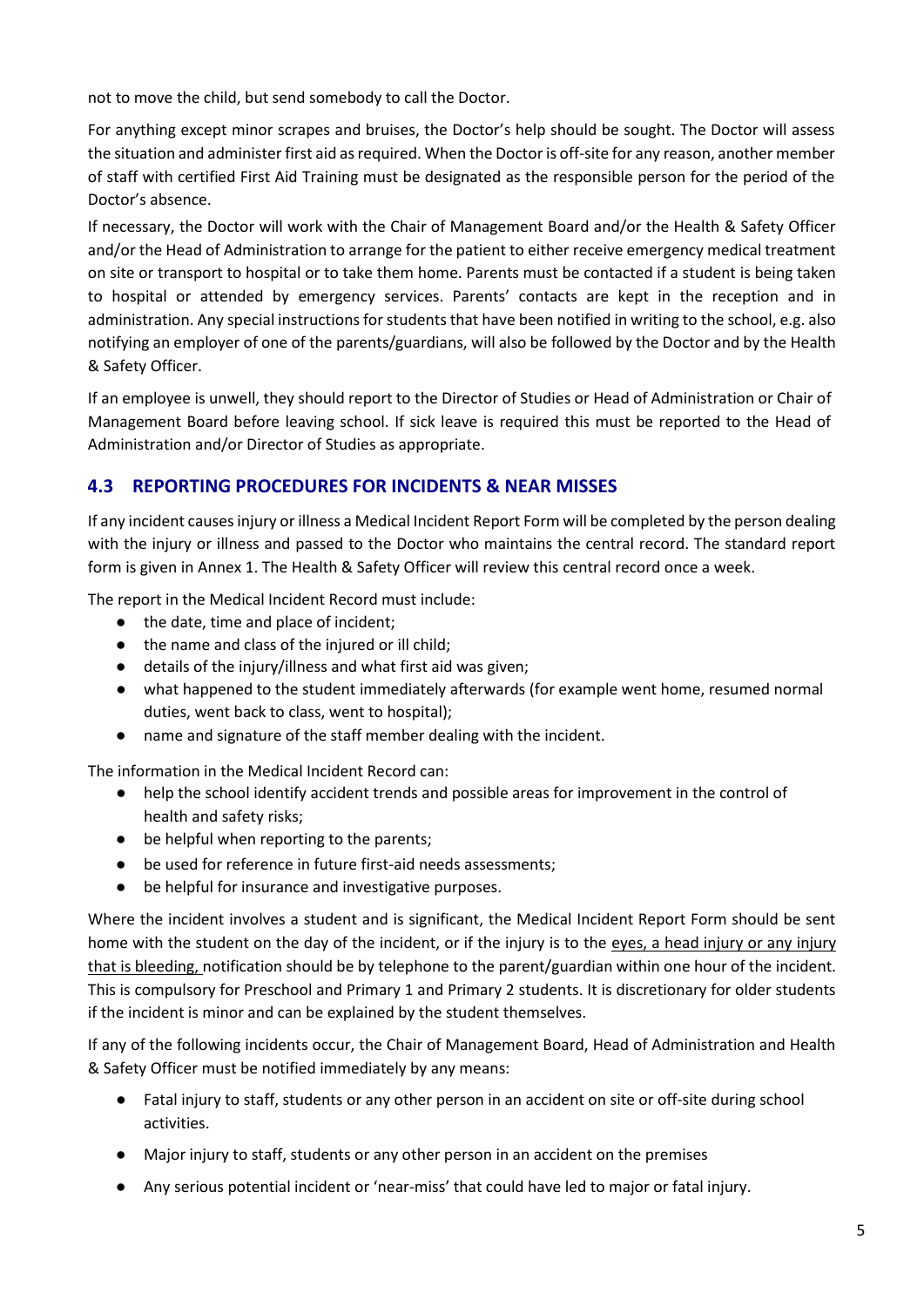A standard incident form to report 'near misses' is given in Annex 1. In case of fatality or major injury, the Chair of the Management Board must notify the Governing Board within 3 hours. In case of a serious potential incident covered by the preceding section; or any other accident or injury that results in staff or student being absent or unable to do their normal work for more than 3 days, the Chair of the Management Board must notify the Governing Board within 10 days of the incident.

## <span id="page-9-0"></span>**5 GENERAL HEALTH & SAFETY PROCEDURES**

## <span id="page-9-1"></span>**5.1 RISK ASSESSMENT**

Central to the provision of a health and safety policy is the effective and regular place of Risk assessment. Risk assessment is carried out regularly to ensure that there is an ongoing high regard for the protection and safety of the occupants of the school. Risk Assessments will normally be conducted by the Health & Safety Officer or as specified below.

## **Classroom facilities**

A form is provided to each Form teacher so that specific observations of the classroom conditions, facilities and structures are inspected.

Teachers should inspect the facilities of the classroom and make a record of risks posed to the students. This should be done on a regular basis by the teacher and a formally reported risk assessment record carried out at the beginning of each school year.

The Health & Safety Officer should evaluate the assessments made by teachers and take action to reduce the risks with appropriate action such as undertaking repairs to reduce the risks.

#### **Earthquake Risk assessment**

The Health & Safety Officer undertakes a risk assessment to identify the potential hazards should an earthquake occur. This will help to identify potential blockage of exit routes and dangers both inside and outside the building. Assessed risks are documented on a standard form.

## **Fire Risk assessment**

The Health & Safety Officer must be aware of the risks presented by a fire in all areas of the school. This would involve inspecting equipment and materials to identify the hazards presented to users of the building. Assessed risks are documented on a standard form.

## **Security risk assessment**

There is always the potential for weakness and breach of security that may add risks to the safety of school occupants. As well as regular observations of the implementation of the security policy an assessment of the security risks should be documented to provide safer protection.

## **Potentially hazardous work activities**

Assessment will establish the following:

- Hazards associated with a particular activity.
- Potential Frequency and Severity of an accident.
- Control Measures to be employed to minimize the risk of an accident occurring
- Any Further Action to be taken to adequately control the hazard.

## <span id="page-9-2"></span>**5.2 HEALTH PROTECTION FOR STUDENTS**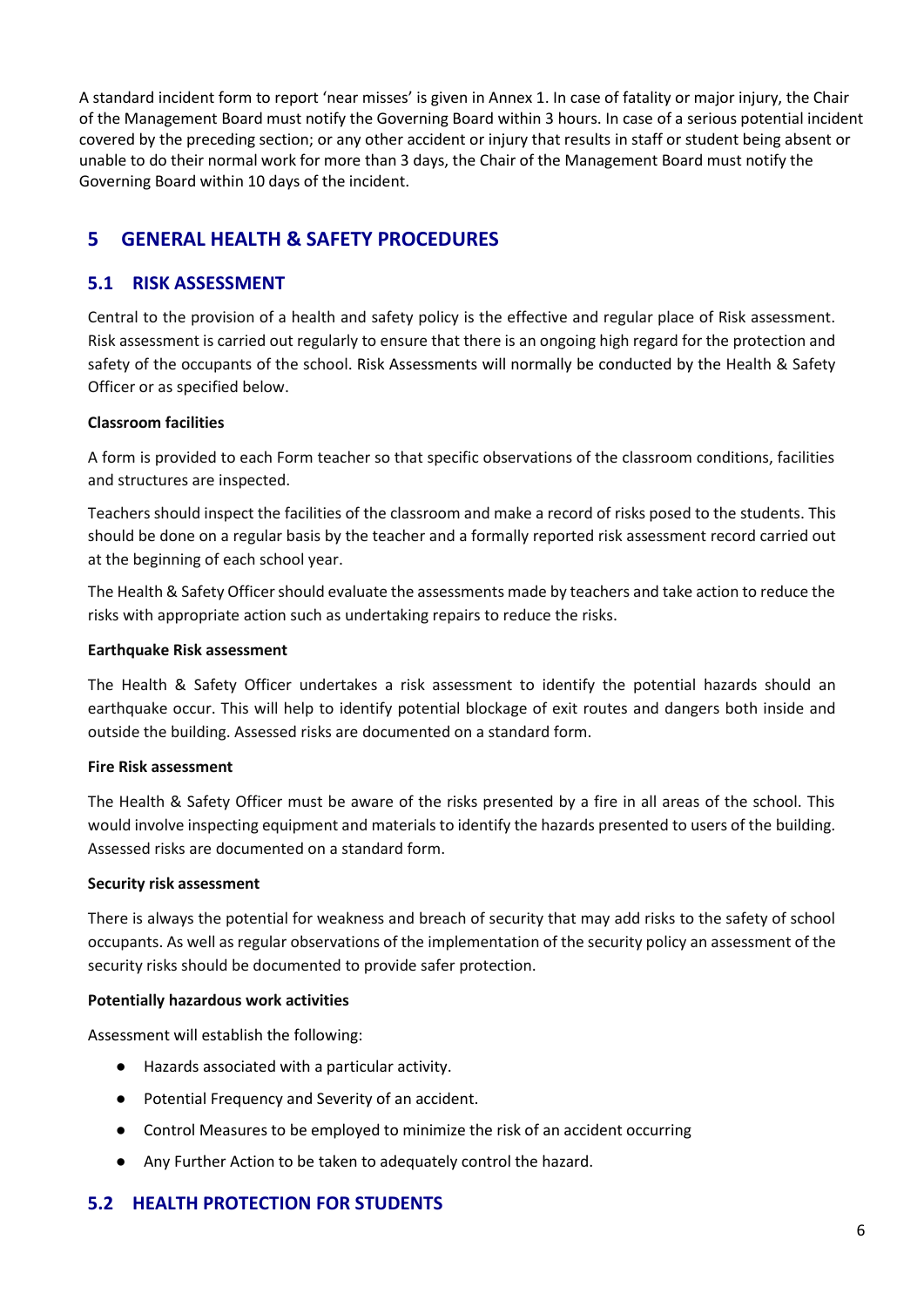The overall approach to health protection for students, including provision of a vaccination service to assist parents, is given in Annex 9 to this Policy.

## **5.1 DEVELOPMENT OF SAFE SYSTEMS**

Safe systems are prepared by the responsible person for the specific departments/areas and given to the Health & Safety Officer for approval by the Health & Safety Committee. The aim of these systems is to minimize the risk of accident or injury to both students and staff when working in their particular department/area.

The systems take into account the following principles as far as reasonably practicable:

- The layout of the work and the use of the working areas will allow safe access to and exit from the areas involved.
- Analysis of the tasks involved, including safety analysis and the provision of clear instruction.
- Where appropriate, details of the correct sequence of operations involved and identification of safe procedures, both routine and emergency.

Written procedures for the operation of potentially hazardous machinery or for the use of potentially hazardous materials or activities for the following key areas are given in Annexes 10 to 13

| <b>School Grounds</b>     | Use of hazardous machinery and liquids |  |  |
|---------------------------|----------------------------------------|--|--|
| <b>Science Laboratory</b> | Science Laboratory Safety Instructions |  |  |
| Art department            | Use of cutting and spraying equipment  |  |  |
| PE & Dance                | Safe use of equipment and exercises    |  |  |
| <b>Engineering Design</b> | Use of machinery                       |  |  |
| <b>School Events</b>      | Use of electrical devices and stages   |  |  |

## <span id="page-10-0"></span>**5.3 MONITORING THE HEALTH & SAFETY POLICY**

The Health and Safety Policy will be monitored on an on-going basis by the Chair of Management Board, the Health & Safety Officer and Head of Administration. Checks will be made each term with an inspection being made of all areas of the school followed by a report.

There will be a full review every 12 months to establish whether any major changes or additions need to be made to ensure that the policy document is fully up to date and correctly reflects the activities.

## <span id="page-10-1"></span>**6 SPECIFIC HEALTH & SAFETY PROCEDURES**

## <span id="page-10-2"></span>**6.1 CLEAN WORK AREAS**

All staff are responsible for keeping their work areas tidy and safe for work.

Cleaning staff work full time during week days to clean on a daily basis:

- Classrooms
- Bathrooms
- **Toilets**
- Changing Rooms
- General Areas

During the holiday periods, deep cleaning of all areas is carried out on a rotation basis.

The Pre-school area is to be cleaned regularly according to the following table: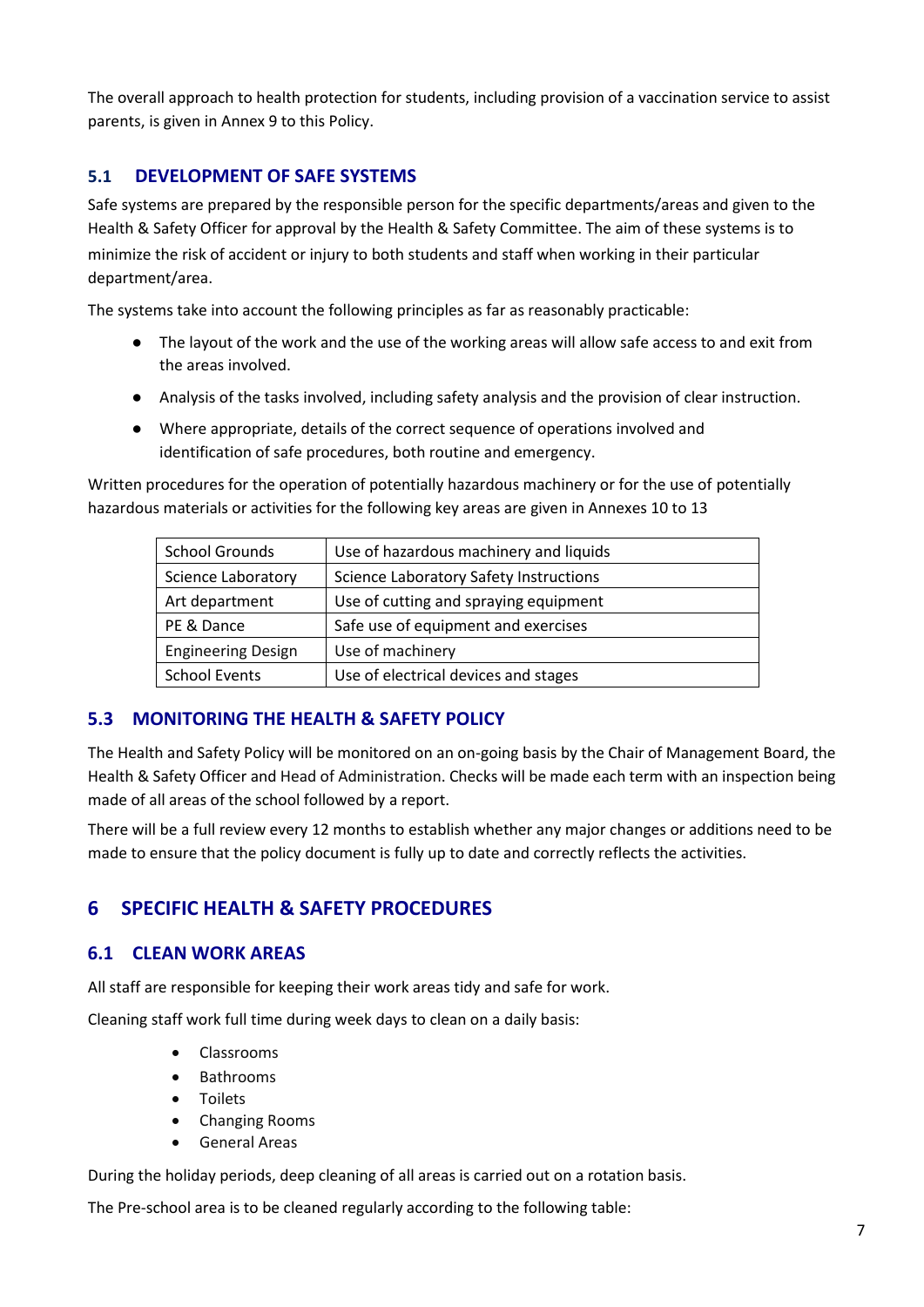| <b>Action</b><br>Time |                                                   | <b>Necessary equipment</b>                          | Responsible    |  |
|-----------------------|---------------------------------------------------|-----------------------------------------------------|----------------|--|
|                       | and put it back after cleaning<br>staff clean it) |                                                     |                |  |
|                       | Wash toys                                         | Detergent,<br>cleaning<br>agent<br>Sanifort, bucket | Cleaning staff |  |
| Monthly               | Wash bed and cushion covers                       | Washing powder                                      | Cleaning staff |  |
| Every semester        | Wash mattress covers                              | Washing powder                                      | Cleaning staff |  |
| Clean carpets         |                                                   | Cleaning agent for carpets                          | Cleaning staff |  |

## <span id="page-11-0"></span>**6.2 FIRE RISKS**

BIS has minimized the possibility of fire and its effects by taking the following measures:

- Construction of buildings is in line with current fire control practice. Electrical equipment and wiring are tested and checked regularly.
- Fire control measures are up to current standards and are checked regularly.
- Emergency escape signage is fitted in buildings as required.
- Fire extinguishers are sited as appropriate and maintained annually.
- Fire exit routes are kept clear at all times and signed appropriately.
- Emergency evacuation plans are in place.
- Supervision and monitoring of visitors, including contractors is carried out.
- Fire evacuation drills are carried out each term.
- In addition to the above, a Fire Risk Assessment is in place and is reviewed annually.

Records of staff training and evacuation drills are kept by the Health & Safety Officer in the Health & Safety Records. These Records are always available for inspection by the Management Board and Governing Board, on request.

## <span id="page-11-1"></span>**6.3 FIRE PROCEDURES**

The Head of Administration is the School's Fire Officer (SFO). The SFO is responsible for:

- fire evacuation plans and test drills;
- fire awareness training for all members of staff;
- conducting, recording and updating Fire Risk Assessments for the whole site;
- the effectiveness and efficiency of BIS's firefighting equipment and signage;
- annual servicing of all firefighting equipment, principally fire extinguishers.

The Fire Evacuation procedure is given in Annex 2 to this Policy.

## <span id="page-11-2"></span>**6.4 EARTHQUAKE SAFETY & EVACUATION**

The potential threat of an earthquake poses a Health and Safety Hazard which is unlike the evacuation presented by a fire.

The response to an earthquake and evacuation routes takes account of the structure and layout of the building. It is not always safe to go outside due to hazards associated with the building and materials outside.

Prior to the evacuation in case of an earthquake a reasonable assessment should be made of the safety of exit routes and the emergency assembly area.

Earthquake emergency evacuation practice takes place once per term. Alternative routes will be available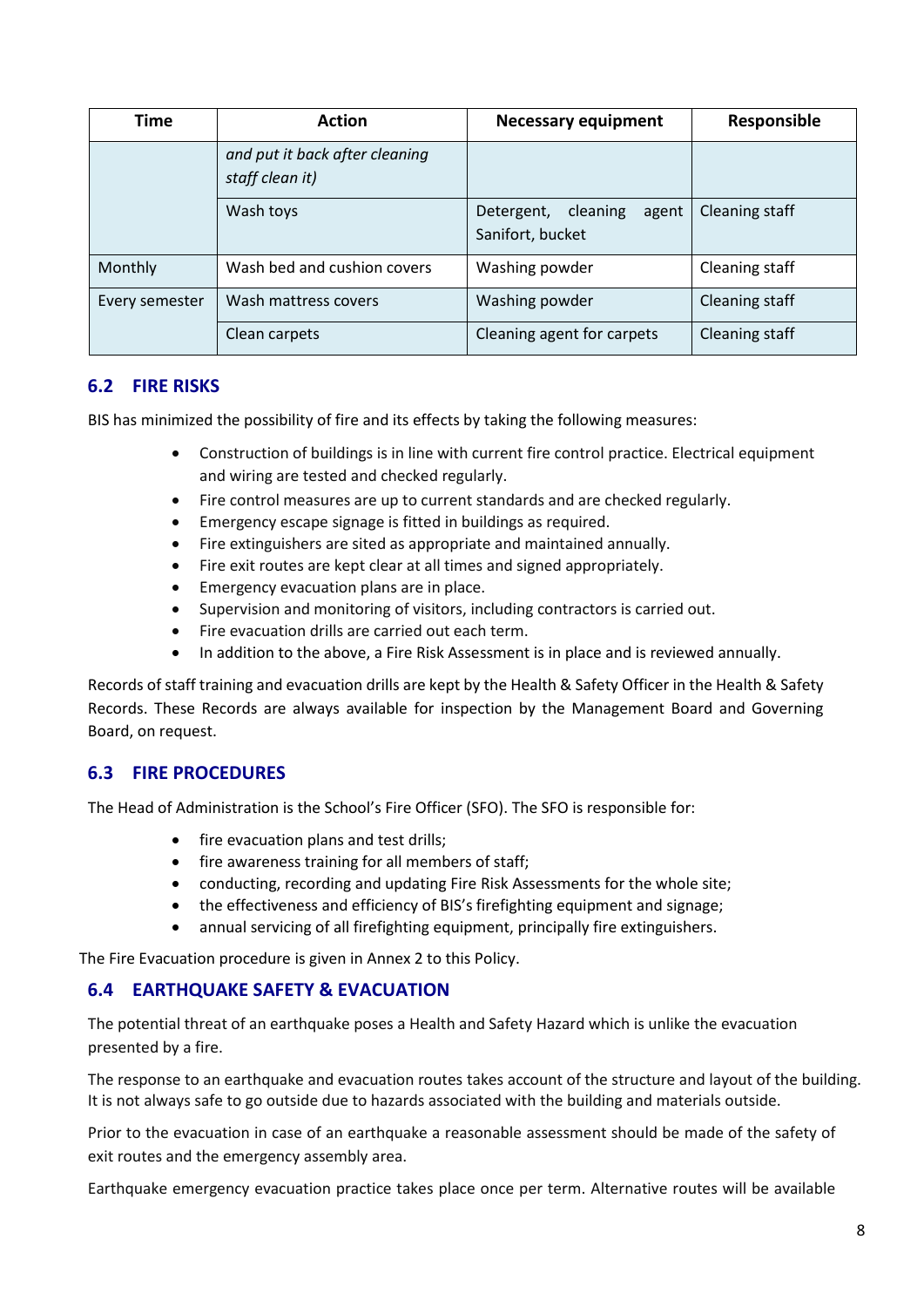and tested.

Records of staff training and evacuation drills are kept by the Health & Safety Officer in the Health & Safety Records. These Records are always available for inspection by the Management Board and Governing Board, on request.

The Earthquake Evacuation Procedure is given in Annex 3 to this Policy.

## <span id="page-12-0"></span>**6.5 EMERGENCY RESPONSE PROCEDURES**

Emergencies can arise from a number of causes such as intruders, revolutions, and bomb threats. The priority in any emergency situation is the safety of students, staff and visitors with minimum disruption and risk to the school. Emergency scenarios have been considered and an Emergency Response Plan is maintained by the Management Board. Response Procedures are not copied in this publicly available Health and Safety Policy but are held separately by the Management Board, and an Emergency Response Guide is provided to all key staff.

## <span id="page-12-1"></span>**6.6 SNOW & ICE CLEARANCE**

During winter there is the risk of personal injury as a result of slipping or falling on ice or snow. The means of access and exit from BIS are maintained in a condition that is safe and without risk to students, employees and visitors. Maintenance of footways may mean the use of gritting, snow clearing and the closure of a route where necessary.

Where the winter accumulations of snow or ice on the roof of a building presents a risk to people walking below, the snow or ice is removed at a time suitable to reduce risks. This is especially important towards the spring when ice and snow are melting.

The Head of Administration must ensure that facilities staff start work early on some occasions to ensure the safety of others using the premises.

## <span id="page-12-2"></span>**6.7 AIR QUALITY INSIDE & OUTSIDE**

Bishkek normally has reasonable air quality during spring, summer and autumn but sometimes has poor air quality during winter. In winter, cold still air over Bishkek traps pollution in the city, mainly from burning coal for heating (both the power station and private homes) and electric power (coal power station) and from vehicle combustion engines.

## **Air Quality Monitors**

BIS has air quality monitors inside in the primary library, outside in the playground and a third censor close to the official air quality monitoring station at the US Embassy. The US Embassy data is available here: [https://www.airnow.gov/international/us-embassies-and-consulates/#Kyrgyzstan\\$Bishkek](https://www.airnow.gov/international/us-embassies-and-consulates/#Kyrgyzstan%24Bishkek) PurpleAir data from BIS sensors is here: [https://www.purpleair.com/map#10.97/42.8451/74.6335](https://www.purpleair.com/map%2310.97/42.8451/74.6335) To see the inside library reading, click the 'outside sensors' in the bottom left box to only see the inside sensor in the library. BIS also has a mobile air quality monitor which is used to check air quality in all areas of the school.

## **Inside Air Quality**

All air intake fans have particle filters which are replaced every 6 months (or more often if required), to ensure clean air intake into the school. Air leakage is minimised by sealing gaps and by windows and doors being closed during winter months. Windows may only be opened if outside air quality is good, and both heating and air purifiers are off.

Air purifiers are in every room and in common areas. All air purifiers may be on during the school day when the outside air quality reading on the PurpleAir monitor in the playground (AQandU conversion) is over 50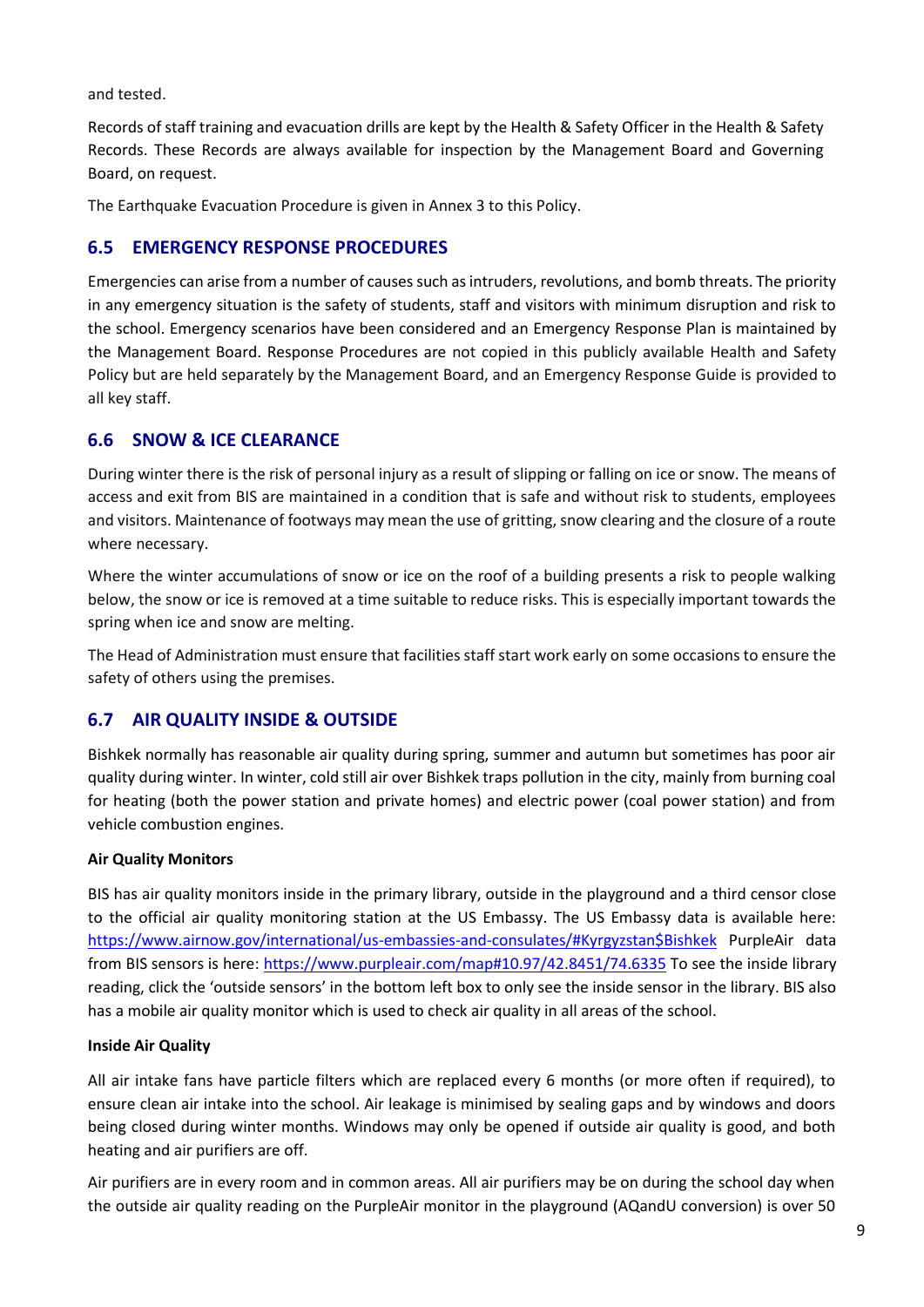PM2.5 AQI (Air Quality Index). Air purifiers are managed to maintain inside air quality below 50 PM2.5 AQI during the school day. Parents can monitor this in the school library by checking the PurpleAir website [https://www.purpleair.com/map#10.97/42.8451/74.6335](https://www.purpleair.com/map%2310.97/42.8451/74.6335)

## **Outside Air Quality and Outside Play**

Real-time outside air quality (PM2.5 AQI) from the playground PurpleAir monitor is displayed on screen in the café to guide staff, students and parents about the suitability of outdoor exercise.

Outdoor activity for break times and Physical Education is only allowed when the outside air quality is suitable for the activity, as set out in the 'Air Quality and Outside Play Guideline' in Annex 4. In practice, BIS does not allow any students to play outside when the AQI is above 200, and students designated as being in 'sensitive groups' are kept inside when the AQI is over 100.

## <span id="page-13-0"></span>**6.8 PLAYGROUND SAFETY**

Staff has a duty roster to ensure that adequate supervision is available at all times. Staff ensures that students have a satisfactory amount of freedom in the Playground, commensurate with enjoying a healthy and safe environment.

If the Duty Staff identify an area of the School grounds that has become unsafe, they designate it O*ut of Bounds*, report it and ensure that it is not used until it is declared safe, following remedial work.

Supervision for the Preschool is greater and reflects the need for a higher ratio of teaching staff to students, taking into account the age of the students in the Preschool.

Play equipment in the playground must only be used by students of an appropriate age and stature appropriate for each item of equipment.

Students and supervising teachers are familiar with safe use of each item of equipment.

## <span id="page-13-1"></span>**6.9 EXTRA CURRICULAR/SPORT IN GENERAL**

BIS has a wide range of Extra-Curricular Activities organized and coordinated by the ECA Coordinator, taking account of the requirements of students of all ages and abilities.

Students are encouraged to take part in extracurricular activities. Those students registered for activities who do not want to take part on a particular day need to bring a note to school and hand it to their form teacher stating a reason why they should not participate in extracurricular activities. The only exception to this will be in situations where injury or illness has occurred during the day where a teacher or school Doctor (if present) has been involved and will confirm that the student is unfit.

The School employs external providers for some extracurricular activities on a part time basis and always ensures that they are fully qualified in their particular discipline before engaging them.

Risk Assessment for off-site activities is covered by the 'Educational Visits Policy'. On-site Extra-Curricular Activities must also complete this risk assessment form for approval by the ECA Coordinator before the ECA is approved.

## <span id="page-13-2"></span>**6.10 OFF SITE ACTIVITIES (EDUCATIONAL VISITS)**

Every effort is made to ensure that where students are engaged in extracurricular activities at external venues the health and safety provision at the venue is adequate to ensure the safety of our students.

Educational Visit organizers or ECA coordinators will (wherever possible) visit the venue before the educational visit or extracurricular activity commences to ascertain that the facilities and supervision at the venue is adequate and suitably qualified for the activity.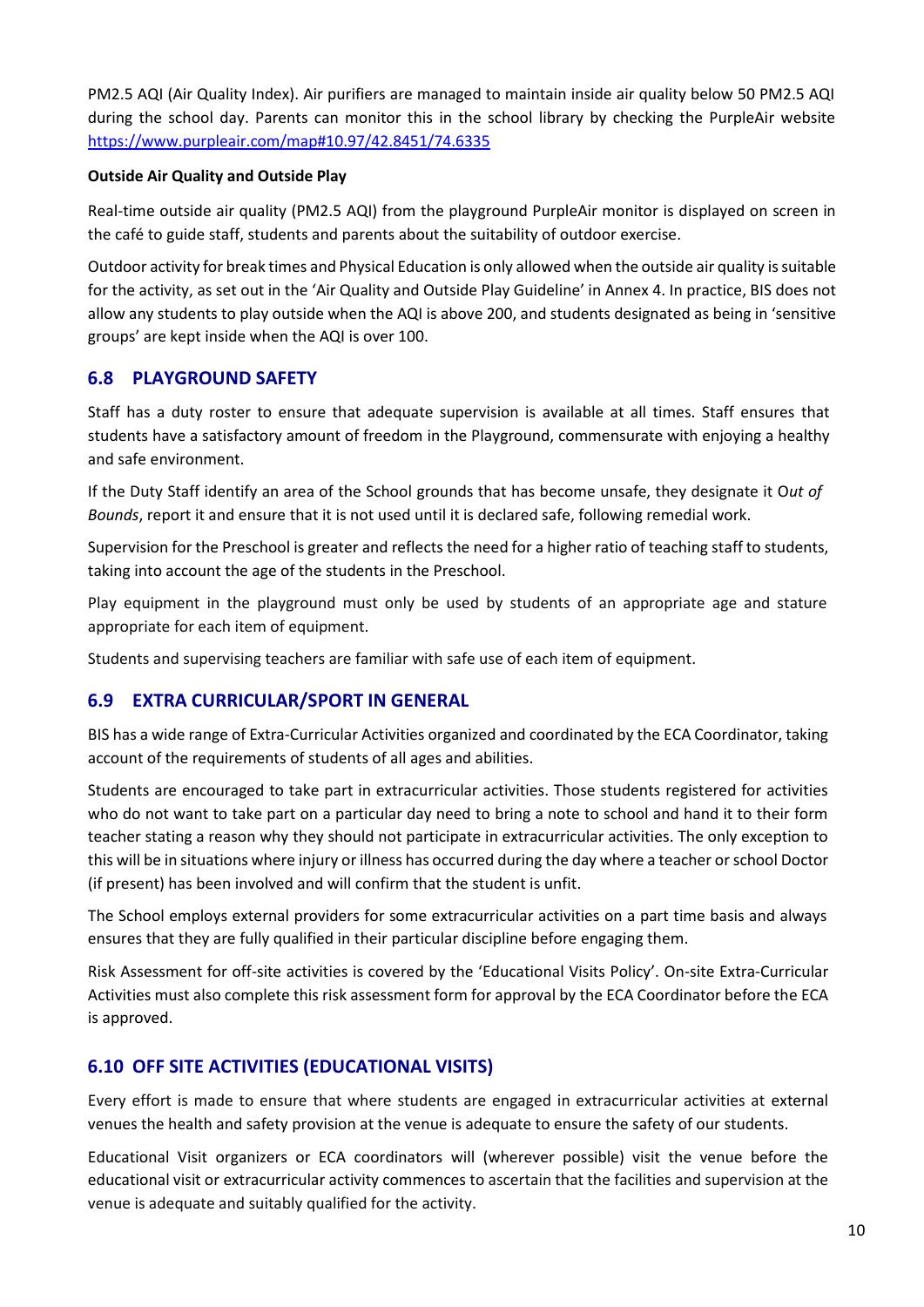Duty staff supervising students at an external venue must always ensure that an adequate first aid box is available on site to attend to minor injuries that may occur.

The School has a separate Educational Visits Policy which must be read, understood, and followed by all staff involved in these activities.

## <span id="page-14-0"></span>**6.11 VEHICLE TRANSPORT FOR STUDENTS**

Vehicles are contracted for extracurricular activities, excursions etc. The main procedures to follow are:

#### **Bookings:**

- 1. All users should book vehicles with the admin staff member designated to organize buses. It is important that timings are included & care taken not to overlap with other bookings.
- 2. Vehicles are to be left tidy after use. Staff must check that all rubbish is removed at the end of a journey.

#### **Safety:**

- 3. All students must wear seat belts and these should be properly fastened and adjusted before departure.
- 4. All luggage items of equipment should be stowed securely under seats or in overhead boxes. All gangways and exits must be kept clear.
- 5. Roof Racks: If the roof rack is used, care should be taken to ensure that it is fitted correctly. Luggage is to be securely covered and secured from back to front and from side to side.

#### **Mobile Phones:**

- 6. All staff leading groups of students on a minibus are to be equipped with a functioning mobile telephone.
- 7. Under no circumstances are mobile phones to be used by drivers unless the minibus is safely

parked. A checklist for Students, Staff and Drivers is given in Annex 5 to this policy.

Specific instructions for drivers on driving, breakdowns and accidents are given in Annex 6 to this policy.

## <span id="page-14-1"></span>**6.12 SECURITY OF THE SCHOOL SITE**

The Head of Administration is responsible for security. Security staff is always on-site, day and night every day of the year. All buildings are locked at night when not in use.

School gates are kept locked, except for the morning period of 7.30 to 8:30, pick-up time from 15.00 to 17.30, and for organized events for parents and children. The security guard must watch the pedestrian and vehicle entrance gates when they are unlocked. Anyone requiring access to the site outside this time will need to ring the bell to obtain the attention of the security guard.

Security personnel follow a protocol to ensure the safety of students, staff and visitors to the school during the school hours of 07:30 to 17:30.

School Reception is manned continuously from 07.45 to 17.30. All visitors to the school, including parents, must report to Reception before going elsewhere in the school. Visitors, including parents, will normally be accompanied by a staff member after reporting to Reception.

When the school is used for events outside normal school hours, security will ensure that only BIS staff has access to the school building. Other individuals (students, parents etc.) are only allowed access when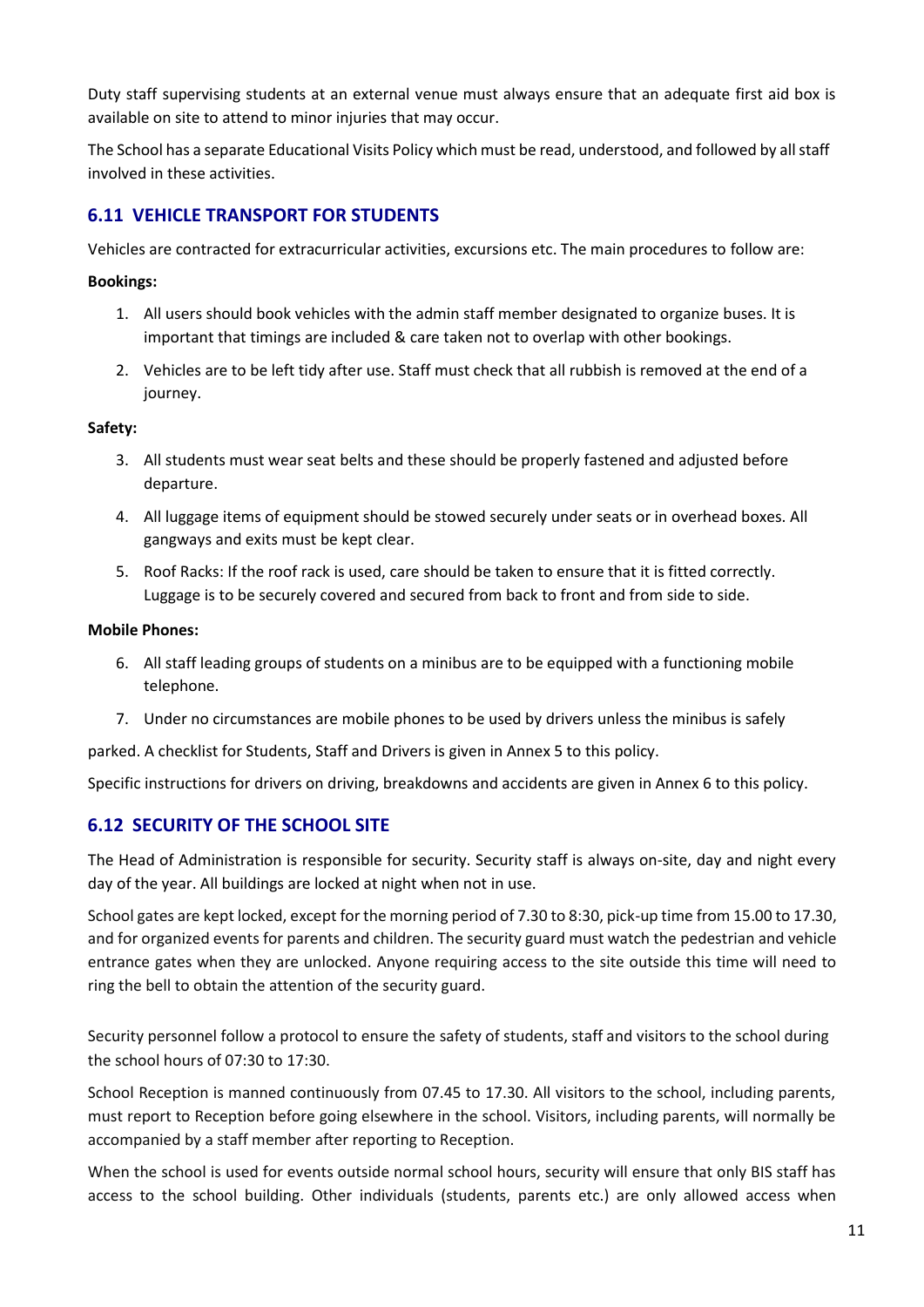accompanied by a responsible member of BIS staff. For all events at school outside normal school hours, the Head of Administration has the final decision on approval of the event and must ensure that safety and security provision is at the same standard as a normal school day. The cost of this provision should normally be included in the overall costs of the event.

## **Vehicle Access to the 'drop-off' area**

- 1. Parents and guardians of preschool and Grade 0-3 students are provided with a 'Car Pass' at the start of the school year to display in the front window of the car to bring students to school. After Car Passes are issued, no vehicles are allowed into the school 'drop-off' area without the Car Pass clearly displayed during school drop-off and pick-up times.
- 2. Security staff may inspect any vehicle that requests access to the school premises and ask for proof of identification. Such an inspection will include looking inside the passenger area of the vehicle and the trunk of the vehicle.
- 3. Drivers of vehicles that enter the site on business must present proof of identification to the security staff. Refusal to cooperate with the school security staff may result in the prevention of access to the site.

#### **Pedestrian Access to the Campus**

- 1. The school pedestrian gates are open for student access from 07:30 until 08:30 and 15.00 to 17.30 and for organised events for parents and children. The entrance is always monitored by the school security staff.
- 2. The school pedestrian gates are locked between 08:30 and 15.00, and entrance is controlled by the security guard.
- 3. All visitors to BIS, including parents, must report to the external reception, except when the campus is open for prearranged events. Meetings with visitors will normally be held in the external reception, except in cases when a campus visit is essential and is approved by the Head of Administration. Visitors will normally be accompanied by a staff member after reporting to Reception.
- 4. Visitors to the school campus should wear a visitor's badge given to them by the security officer on duty after they have signed the visitor's book.
- 5. The visitor badge will be collected by the security officer when the visitor signs the visitor's book at the time of exiting the school campus.

## <span id="page-15-0"></span>**6.13 SECURITY OF STUDENTS ON SITE**

## **Preschool Children arrival, supervision and collection**

- 1. Preschool children must be accompanied by their parent/guardian to the Preschool reception gate, and handed over to one of the Preschool teachers or assistant teachers.
- 2. All children will be recorded as 'in-school' in the class register each day they arrive in school. Any absences will be investigated.
- 3. Preschool children must be observed by one of the Preschool teachers or assistant teachers at all times during the school day. Under no circumstances should one of the Preschool children be out of sight of a Preschool teacher or assistant-teacher at any time.
- 4. Preschool children must be collected from the Preschool reception area by their parent/guardian.
- 5. Each day a designated Preschool teacher and assistant teacher is responsible for handover to parents/guardians and to provide information to parents/guardians about the child's day in Preschool.
- 6. Children will only be handed over to those parents/guardians who are registered with the school. The Preschool will keep a register of names with photographs of registered parents/guardians to ensure that this policy is always effective.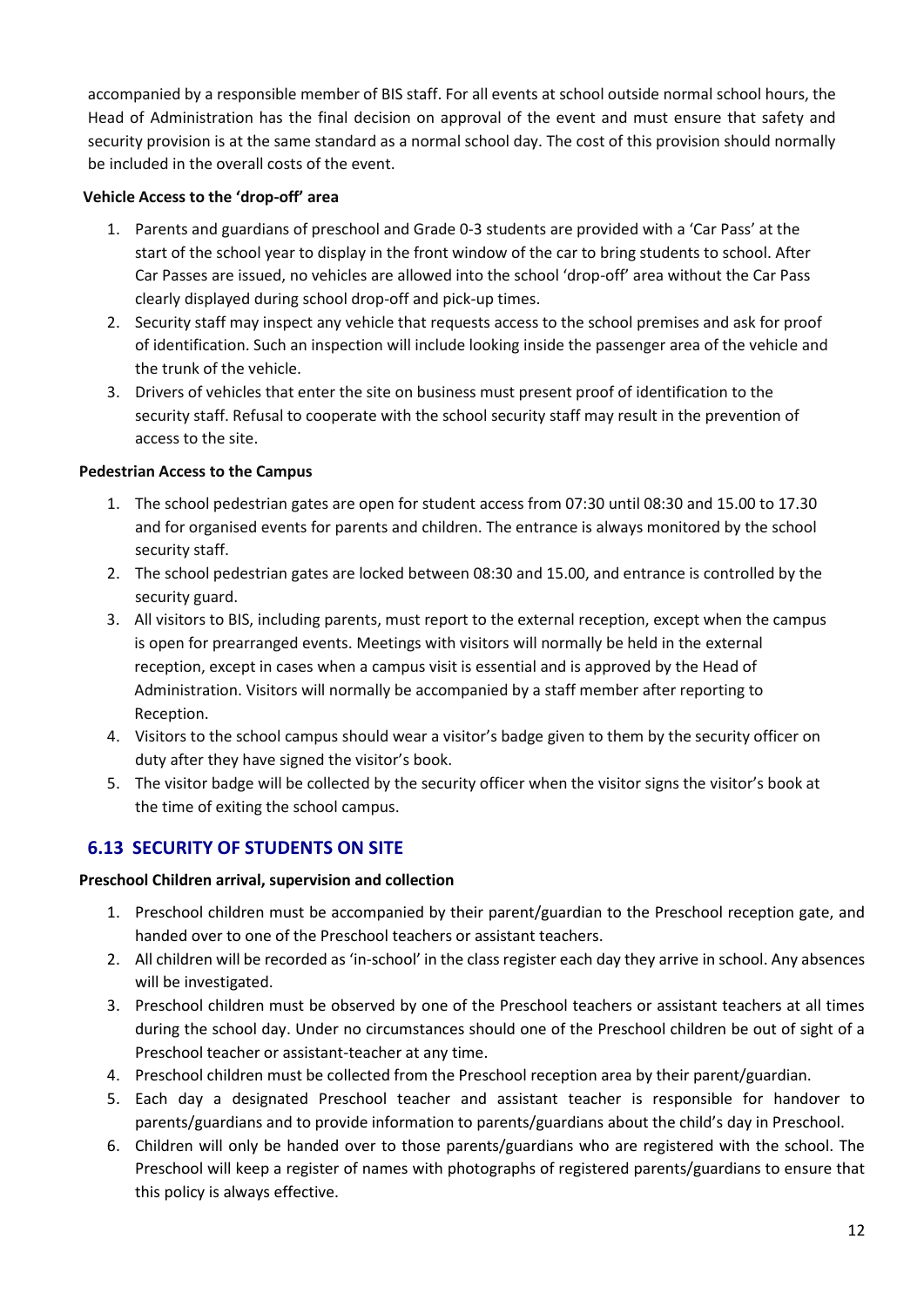#### **School Children arrival and collection (Grade 0 and up)**

- 1. Parents/guardians are responsible for the safe arrival of students up to the point of passing the pedestrian entrance beside the security cabin between 7.30 and 8.00 am, or until boarding a school bus.
- 2. Students arriving on-time should normally go directly to their own classroom on arrival at school, except Primary School students arriving before 7:45 who should stay in the cafe until 7:45, then to their own classroom. From 7:45 to 8.00, students will be registered as 'in-school' in the class register. Any absences will be investigated. Students arriving after 8:00 must report to the internal Reception before joining their class.
- 3. If students are collected from school during the school day, the parent/guardian collecting the student must go to the external Reception. Reception will organize the collection of the student from the school gate, and record the absence in the school register.
- 4. Students in Grades 0-5 must be collected from the school by their parent/guardian or designated driver. The class teacher and co-teacher are jointly responsible for safe handover of children to their parent/guardian or designated driver. When children are in ECA activities before leaving school, the ECA teacher/supervisor is responsible for safe handover of children to their parent/guardian or designated driver. This rule is waived if parents or guardians give advance written notice to the school that the child will leave the school by themselves, in which case these children will be allowed to leave by themselves.
- 5. Grade 0-5 students will only be handed over to those parents/guardians who are registered with the school. The school will keep a register of names with photographs of registered parents/guardians to ensure that this policy is always effective. If a parent/guardian requires the child to be picked up by a different parent/guardian or driver on any day, the parent/guardian of the child must inform the school in advance. This rule is waived if parents or guardians give advance written notice to the school that the child will leave the school by themselves, in which case these children will be allowed to leave by themselves.
- 6. Middle and High School students are themselves responsible for meeting parents/guardians or drivers or finding their own route home. If any of these students are not being met by a parent/guardian or designated driver, the parent/guardian must give advance notice to the school that the student will leave the school by themselves, or they will not be allowed to leave.
- 7. Students from Grade 6-10 who are not participating in ECAs should not leave the campus for any reason, unless they are going home or another agreed destination from which they will not return to school until the following morning. Students should not leave to go to shops or to buy snacks to bring back onto the campus. If students are not participating in ECAs, the following supervision arrangements should be in place between 15:30 and 16:30:
	- a. Grades 6-8: Students should go to the library where they can read or complete work, supervised by a member of staff. They are not allowed to leave the campus at this time, unless they are going home or another agreed destination from which they will not return to school until the following morning.
	- b. Grades 9-10: Students can be on campus and be in the outside areas without staff supervision (although staff present in these areas have a duty to oversee and report any incidents). They are not allowed to leave the campus at this time, unless they are going home or another agreed destination from which they will not return to school until the following morning.
	- c. Grades 11-12: Students are allowed to leave and return to campus at this time.

## **Student transfer to/from the 'Creative Arts Centre'**

1. In August 2021 a Creative Arts Centre opened opposite the main campus gate. This centre has its own security guards and controls and access is controlled in the same way as on the main campus.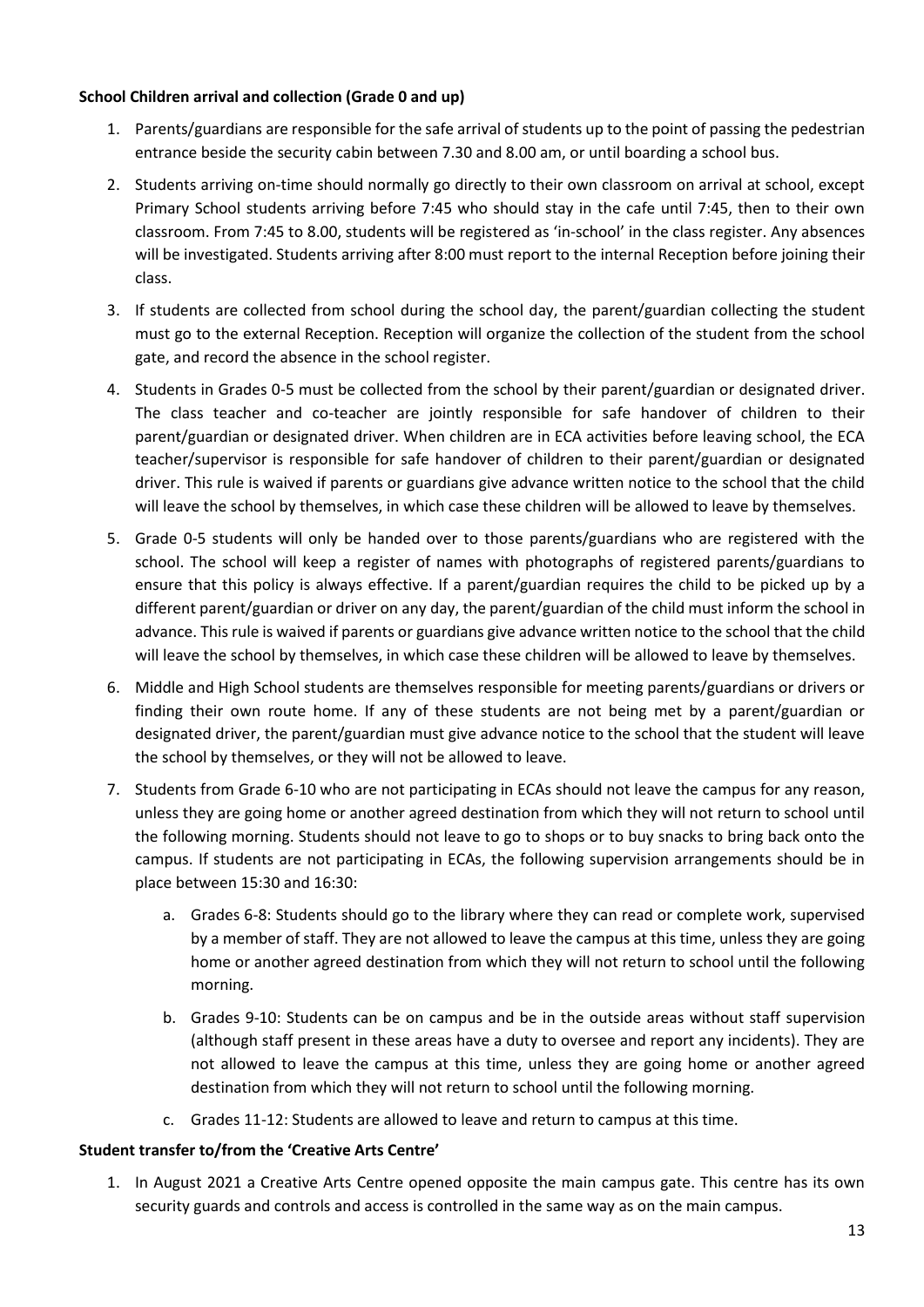- 2. The CAC does not hold any Form classes or non-teaching activities, so students will not be in the CAC if they do not have a timetabled session there.
- 3. No Preschool or Grades 0-1 classes will take place in the CAC.
- 4. For Grades 2-5, no classes will be timetabled in the CAC at times when cars are parked around the school for drop-off and pick-up (i.e., no classes in the CAC before 8:45 or after 15:00)
- 5. For Grades 2-5, all timetabled classes will be led by both the Homeroom Teacher and the Co-Teacher to the campus gate, which will be opened by security, and led safely across to the CAC, with the CAC gate opened by security, and into the designated CAC classroom. One teacher will lead the class and one teacher will follow the class to ensure safety of transfer. The Homeroom and Co-teacher will collect their class from the CAC with the same procedure in reverse to return to the main campus.
- 6. For Grades 6-10, students going to the CAC will report to the security cabin on the main campus, and the guard will radio the CAC guard to open the CAC gate, at the same time that the main campus pedestrian gate is opened for student exit. Both guards will visually check that students are safe and only go to/from the CAC, and do not leave the school. This route is also under constant video surveillance for security purposes.
- 7. Grades 11-12 have flexible attendance at school, with a requirement to attend when they have lessons or meetings, hence they may leave the main campus to go to the CAC or to leave the school at any time.

## **Video surveillance in and around the campus**

- 1. BIS has multiple video cameras both inside and around the campus providing 24 hr surveillance to protect the safety of students and staff at school.
- 2. Security guards continually monitor all of the cameras covering access points to the campus. Other cameras are not continuously monitored by staff, but are used to review any reported incidents to better understand what happened, and only reviewed by the Head of Administration or their nominee.
- 3. Most cameras are placed in corridors or cover independent play areas or doorways. One camera is in the hand wash area of the bathroom behind the E-Centre that has shared staff and Grade 11-12 student use, to protect both students and staff. The mixed use student bathroom on the 2nd floor, and the boys bathrooms on both the 2nd and 3rd floor, also have a camera in the hand wash areas to maintain student discipline in these unsupervised areas. These cameras are clearly notified to students and are not monitored, except in case of a reported incident.
- 4. Recordings from security cameras cannot be used to find items that have been lost or misplaced at school, except in cases of clear theft of valuable items when the date, time and location of the incident is known.

## <span id="page-17-0"></span>**6.14 CONTROL OF VEHICLES ON-SITE**

Control of vehicles is of paramount importance on the School site.

The following rules must be observed at all times:

- Speed must be kept to a minimum.
- Care to be exercised as there are students around at all times.
- Parking must be in designated areas.
- On any day that school is open for students, school staff must park their own vehicles on a public road at least 100 meters away from the school to avoid blocking roads near the school or the parking area used for student drop-off.
- Cars parked at school should be locked for security reasons and any loss of property is not the responsibility of the school.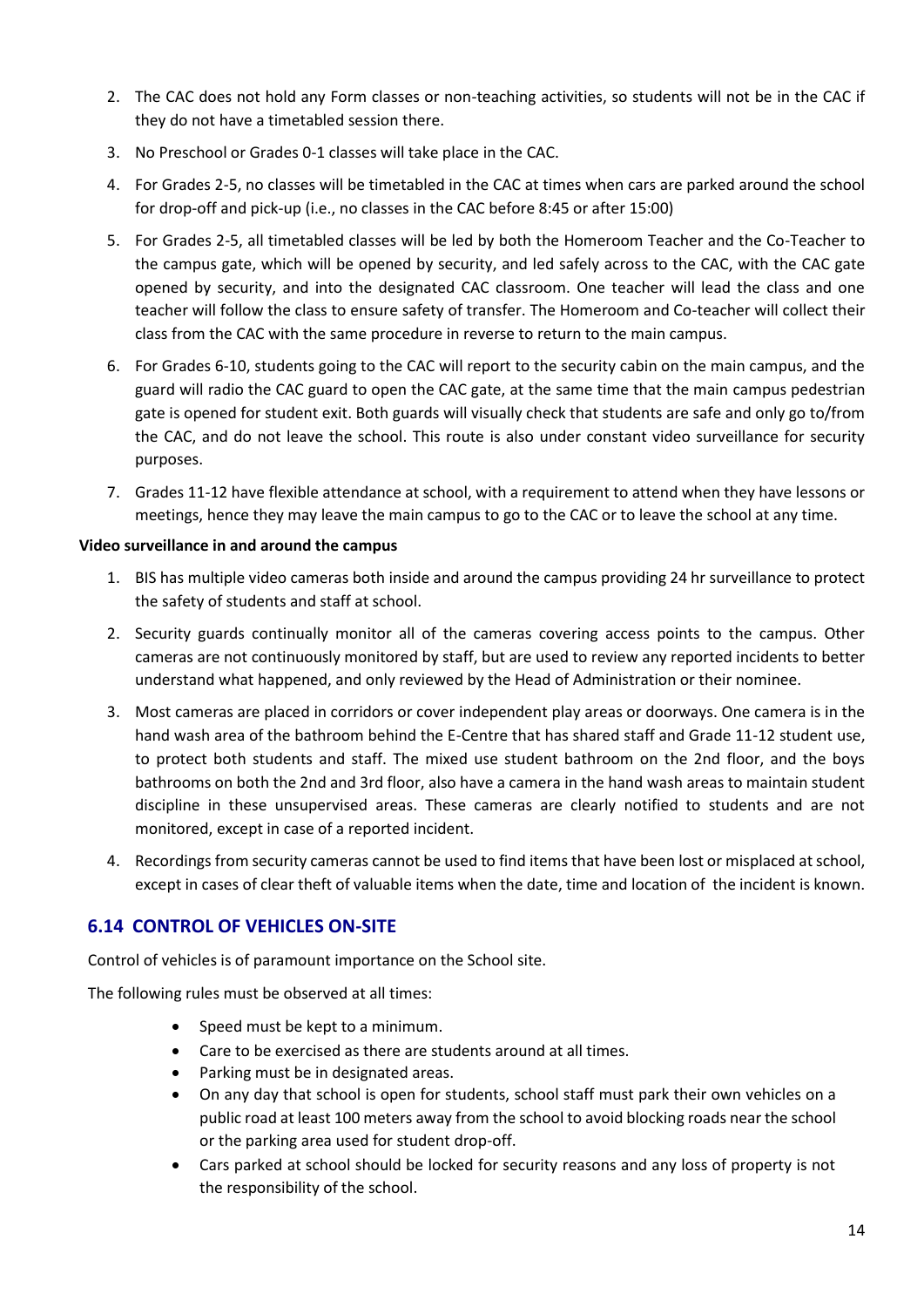- Any vehicle that is parked on school property must have its engine switched off, even if the driver is sitting in the car, to reduce air pollution.
- Any damage to a vehicle or accident on the school property should be reported to the Health & Safety Officer immediately.
- Drivers entering the school must follow instructions given by the school security.

## <span id="page-18-0"></span>**6.15 MACHINERY & PLANT**

Maintenance of all equipment is carried out on a regular basis to ensure a safe working environment.

The following Inspections and Checks are conducted:

- All staff must inspect equipment guards and safe condition of equipment before they use it;
- Catering Equipment tested and maintained every 6 months
- Portable Electrical Appliances tested every 12 months
- Fire Extinguishers serviced every 12 months
- Water Systems tested every 3 months
- Gas Appliances serviced every 12 months
- Boiler Plant and Associated Equipment serviced every 12 months
- Maintenance of Grounds Equipment as required.
- Fixed Wiring Installations, checked every 5 years.

Unchecked devices may not be used in the school. Records of routine checks of equipment etc. are kept by the Head of Administration.

## <span id="page-18-1"></span>**6.16 FOOD SAFETY & FOOD ALLERGIES**

School catering is provided by specialist staff employed by BIS, hence the school is responsible to meet all sanitary requirements and comply with all sanitary inspections.

BIS is a completely nut-free school. No student, parent, or staff member should bring any nuts (including peanuts) into school. To protect student safety and to avoid allergic reactions, no food of any kind may be brought into BIS by students, parents, and non-kitchen staff, if it is intended to be shared among students, including for birthday parties.

For birthday parties, a cake can be ordered from the school kitchen for 1000 Som, if ordered 3 days in advance, or pizza or cake can be ordered, from a limited list, which is known to be nut free. Any event with ordered food must be approved in advance with the Homeroom/Form Teacher or Co-Teacher. Students are not allowed to order-in food to be delivered to school under any circumstances.

The rule about not bringing in food to share only applies during school days until 17:30. For any evening or weekend event, food may be brought into school for sharing, if approved in advance by the Head of Administration.

The Hygiene Rules for kitchen staff are given in Annex 8 to this Policy.

The risk to student health as a result of food allergy reactions is reduced by the following actions:

- 1. The school has a list of students with specific food allergies
- 2. A list of students with allergies is displayed in the dining room as a reminder and reference for duty teachers.
- 3. The school chef is made aware of the range of food allergies and asked to provide foods to reduce the risks to students with allergies.
- 4. Appropriate alternative foods are provided to these students during meal times.
- 5. Teachers and co-teachers are assigned to specific students with food allergies to ensure careful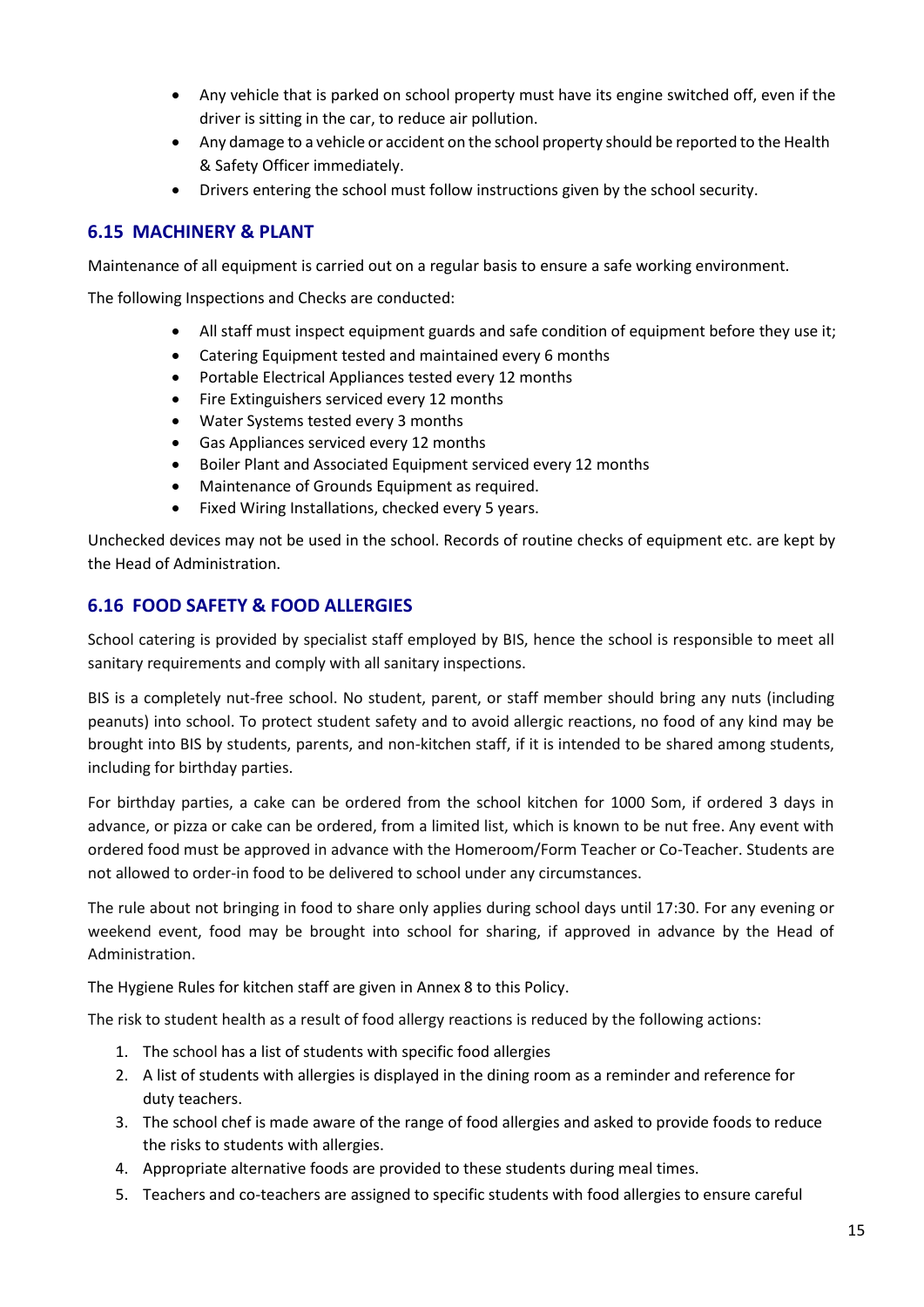monitoring as a preventative measure.

- 6. Form teachers, co-teachers and duty teachers monitor the food presented to and consumed by these students.
- 7. Parents are asked to highlight the possible risks to their students and communicate with the form teacher if there are any concerns regarding particular items on the menu.
- 8. The teachers and co-teachers supervising students with allergies are asked to also highlight the risk foods and ensure that risky foods are not consumed.
- 9. Parents who have children in school with very high risk due to possible anaphylactic shock as a result of food allergy are asked to provide food from home to reduce the risk to their child.

## <span id="page-19-0"></span>**6.17 ANIMAL HANDLING**

Students are not encouraged to bring pets or animals into school. If animals are kept in school they must be cared for with adequate water and suitable food provided. Animal housing should be cleaned thoroughly and regularly.

#### **Handling animals:**

Mammals should be handled daily if possible (unless breeding or nursing when they should be disturbed as

little as possible). In this way they will normally become quite tame and accustomed to being handled.

Gloves should not normally be worn unless it is known that an animal for one reason or another is likely to bite

or scratch. In this situation a pair of rubber gloves which does not particularly reduce dexterity, is a sensible

precaution.

Handling small animals should always be carried out over a table or trough filled with a soft material such as

sand / sawdust, in case the animal falls.

Students with known allergies should be prevented from touching the animals in school.

When handling animals:

- Do not consume food or drink
- Wash your hands with soap and water before and directly after handling animals.
- Keep animals away from the face.
- Cover any open cuts or abrasions on the exposed skin of hands and arms with waterproof adhesive dressings.
- Ensure animals are restrained sufficiently so that they cannot damage themselves or the handler.

## <span id="page-19-1"></span>**6.18 ENVIRONMENTAL CONTROL**

#### **Classrooms & General Areas**

- Conditions in these areas are monitored regularly to ensure that temperature, ventilation and lighting are adequate for the purpose to which the areas are designed.
- BIS endeavors to ensure that all areas are in line with the most recent safety requirements.

**Science laboratories**

- Conditions are monitored closely to ensure that laboratories do not become contaminated when using substances that may be controlled.
- Science laboratories have local exhaust ventilation (fume cupboard).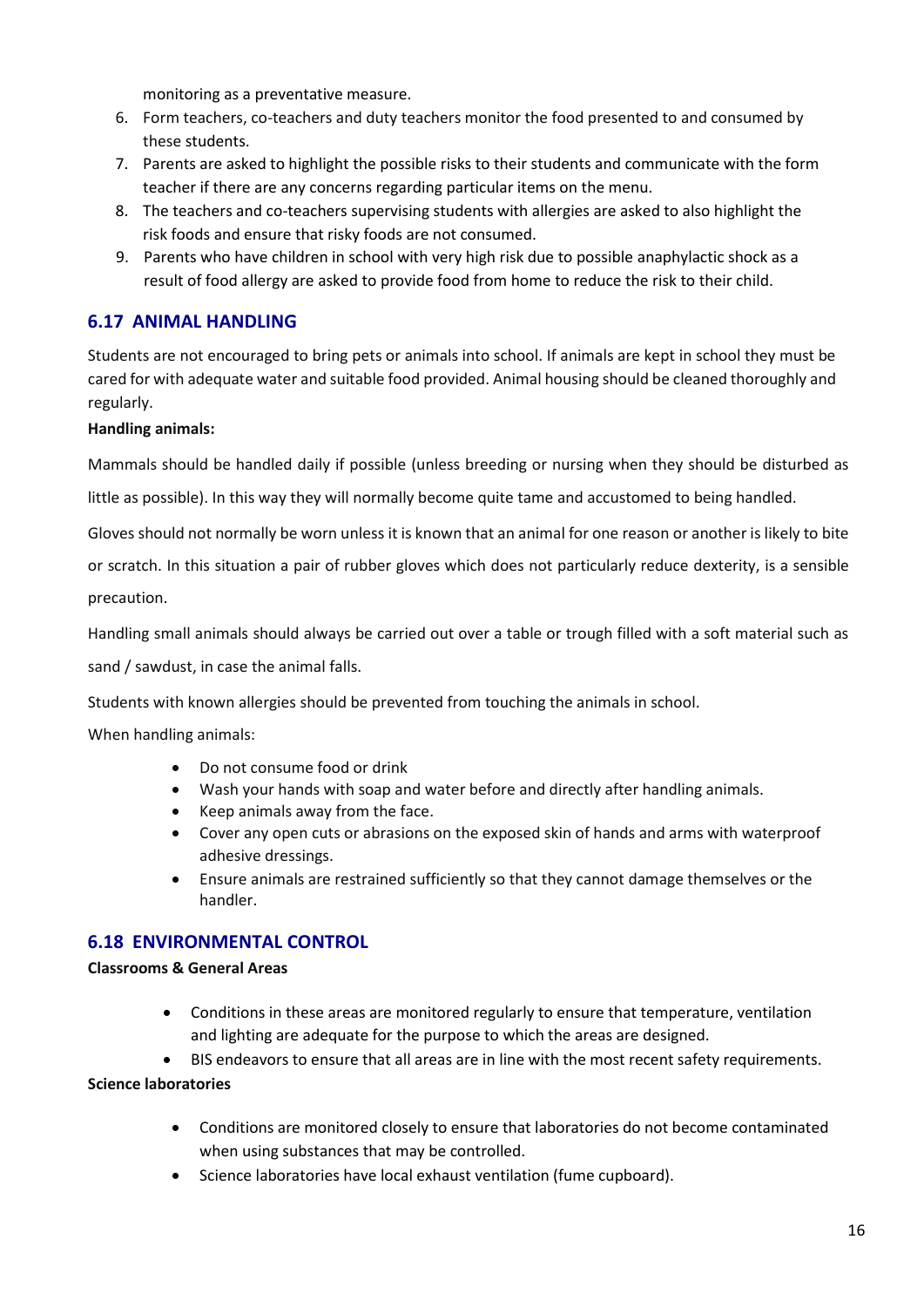## <span id="page-20-0"></span>**6.19 NOISE**

The School regards noise as an important issue and takes the following action to minimize noise:

- Installations and equipment are looked at carefully to establish whether reductions in noise levels can be made by isolation, damping, absorption and insulation.
- Where it is not possible or practical to control by noise, hearing protectors will be used.
- Where applicable, noise meters will be used to monitor the noise situation and should action be required, steps will be taken to implement this.
- Noise assessments are made by the Health & Safety Officer, with assistance from others as appropriate.

## <span id="page-20-1"></span>**6.20 HAZARDOUS SUBSTANCES**

Where substances are used that are controlled under specific regulations the procedures are as follows:

- Prevention or Control? Ideally prevention by substitution of a non-controlled substance, but if not possible, control.
- Control Measures must be written down, read and understood by all staff involved in the operation, including:
	- o Use of the substances, their handling, storage and disposal.
	- o Emergency Procedures.
	- o Methods of Control.
	- o Use of Personal Protective Equipment.
- Monitor the situation to establish that the measures are effective.
- Undertake Health Surveillance where relevant.
- Record all information on the relevant assessment form.

## <span id="page-20-2"></span>**6.21 PERSONAL PROTECTIVE EQUIPMENT**

There are certain activities where hazards cannot be eliminated by other means and Personal Protective Equipment (PPE) is the only method of controlling the risk. In these situations, BIS will:

- Provide suitable PPE and require staff to wear it and use it correctly.
- Ensure PPE is used properly through instruction and training of staff.
- Maintain and provide suitable storage for PPE.
- Replace PPE where it is lost or damaged.
- Report any loss of equipment or equipment defect.

## <span id="page-20-3"></span>**6.22 MANUAL HANDLING**

All personnel are required to exercise discretion when lifting any object. The initial responsibility for assessing any manual handling implications rests with the person lifting the object.

Where there is a possibility of injury being caused by physical handling of materials, the following action will be taken:

- Manual handling activities involving risk will be eliminated or moved by a mechanized process, so far as reasonably practicable.
- Where activities involving risk cannot be avoided, they will be subject to an assessment.
- The risk of injury will be reduced as far as reasonably possible by assistance from other personnel or use of mechanical handling equipment.
- •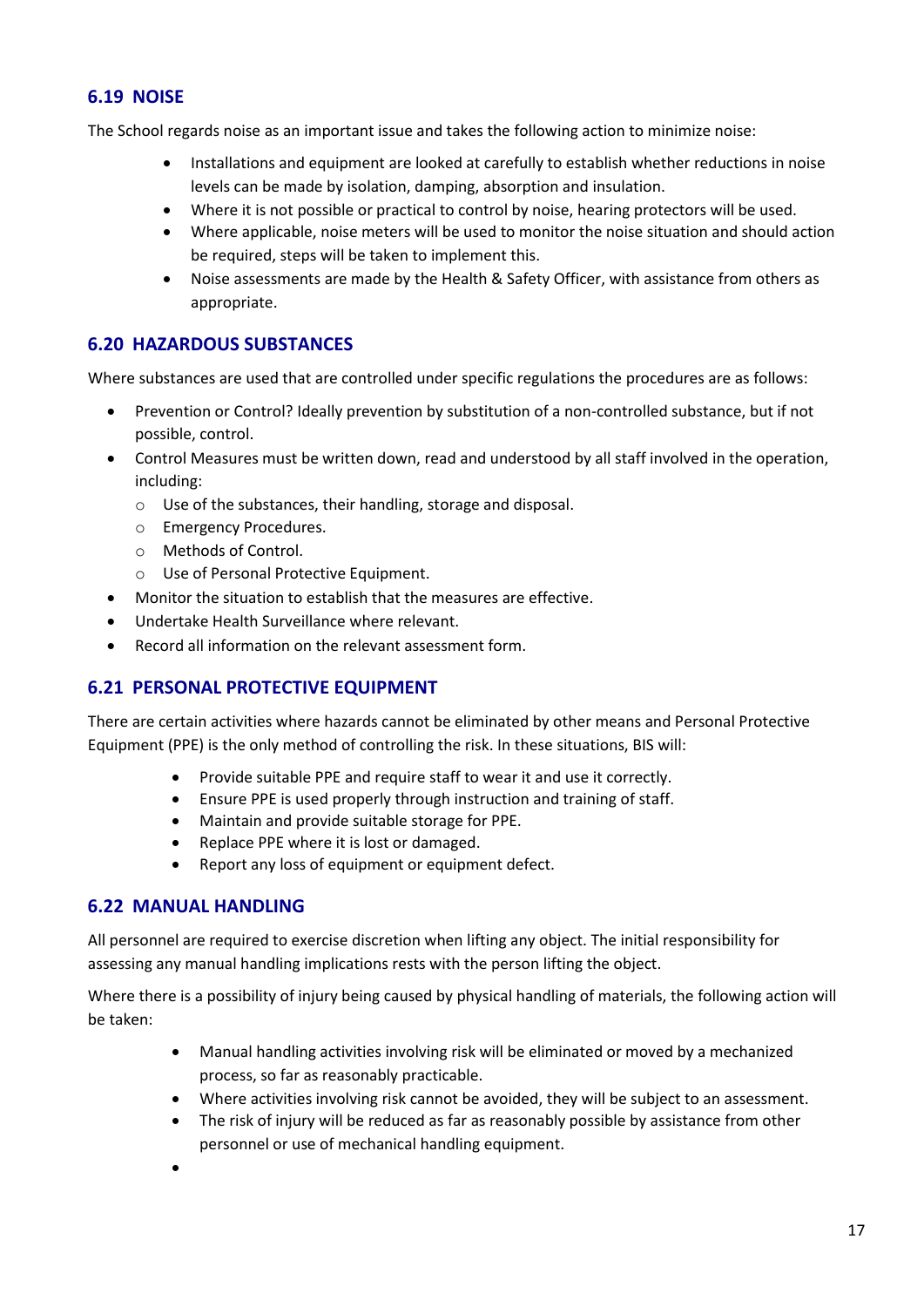## <span id="page-21-0"></span>**6.23 WASTE DISPOSAL**

#### **General Waste Disposal**

The disposal of normal waste will be carried out in the usual manner by the Local Authority.

#### **Chemical Waste Disposal**

Where there is a requirement to dispose of chemicals, due account will be taken and specialist contractors employed.

#### **Food Waste Disposal**

Disposal of food waste is carried out by a contractor engaged by the school.

## <span id="page-21-1"></span>**6.24 CONTROL OF CONTRACTORS**

BIS exercises control over contractors in the following way:

#### **Identification of Suitable Bidders**

The following will be considered:

- Adequacy of Health and Safety Policy.
- Control Structure.
- Safe Systems of Work in Operation.
- Training Standards.

#### **Identification of Hazards in the Specification**

The contractor will be required to demonstrate that these hazards have been adequately considered. Apart from normal site hazards the following will also be considered:

- Special Hazards applicable (e.g.: Asbestos).
- Safe Access to/exit from the site.
- Confined Space Entry.
- Chemical Storage.
- Occupational Health Risks including Noise.

## **Appointment of Contractor**

Based upon the best bid and considering all factors, including safety.

#### **Acceptance by Contractor of School's Safety Rules for the Site**

A full list of site rules will be passed to the contractor.

#### **Control of Contractor on Site**

- Nomination of person to co-ordinate all Health and Safety aspects.
- Pre-commencement meeting to establish Contractor Liaison Person.
- Arrangement of regular progress meetings.
- Regular inspection of Contractor's operations.
- Participation in site Safety Committee where applicable.
- Provision by Contractor of Written Method Statements in advance, particularly where they apply to special hazards.
- Notification by Contractor of all accidents.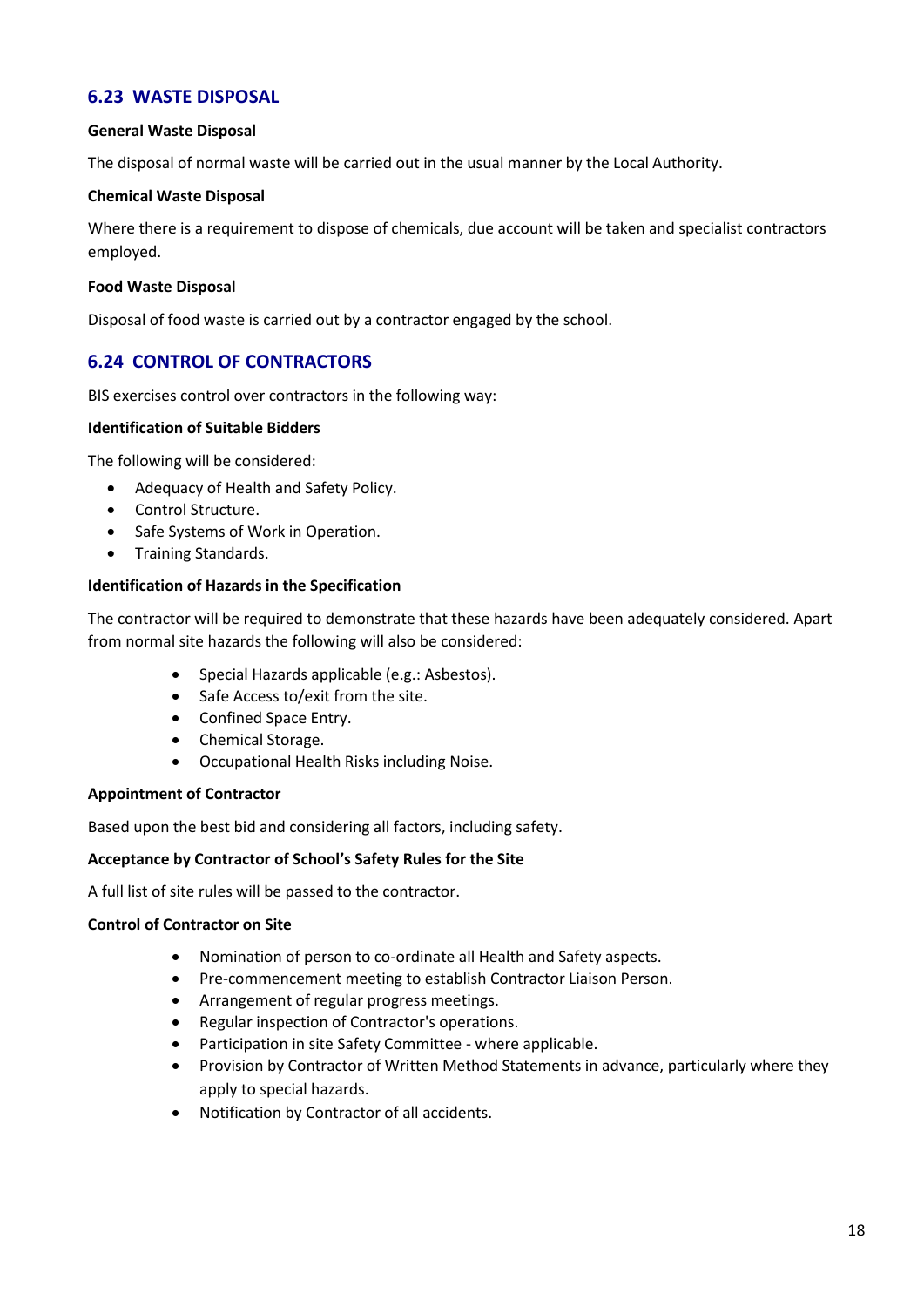## <span id="page-22-0"></span>**ANNEXES**

## <span id="page-22-1"></span>**ANNEX 1: Medical Incident Action and Reporting**

Minor scrapes and bruises (where it is needed to put ice, clean a cut or to put a plaster) can be treated by the **duty teacher or a class teacher.** If a student fell and you suspect fracture of a bone, it is recommended not to move the student, but send someone to call the Doctor.

For anything except minor scrapes and bruises, **the Doctor's help should be sought.** The student should be sent to the Medical Room either with a friend or, if necessary, with another member of staff. The duty teacher should avoid leaving their duty unless urgently necessary. The Doctor will assess the situation and administer first aid as required. When the Doctor is off-site for any reason, another member of staff with certified First Aid Training must be designated as the responsible person for the period of the Doctor's absence.

**If necessary, the Doctor will work with the Chair of Management Board and/or the Health & Safety Officer and/or the Head of Administration to arrange for the patient** to either receive emergency medical treatment on site or transport to hospital or to take them home. Parents must be contacted if a student is being taken to hospital or attended by emergency services. Parents' contacts are kept in the reception and in administration. Any special instructions for students that have been notified in writing to the school, e.g., also notifying an employer of one of the parents/guardians, will also be followed by the Doctor and by the Health & Safety Officer.

**If any incident causes injury or illness a Medical Incident Report Form** will be completed by the person dealing with the injury or illness and passed to the Doctor who maintains the central record. The standard report form is given on the next page. The Health & Safety Officer will review this central record once a week.

**Where the incident involves a student and is significant, the Medical Incident Report Form should be sent home with the student on the day of the incident**, **or if the injury is to the eyes, a head injury or any injury that is bleeding, notification should be by telephone** to the parent/guardian within one hour of the incident. This is compulsory for Preschool and Primary 1 and Primary 2 students. It is discretionary for older students if the incident is minor and can be explained by the student themselves. This is compulsory for Preschool and for Primary 1 and Primary 2 students. It is discretionary for older students if the incident is minor and can be explained by the student themselves.

**If any of the following notifiable incidents occur, the Chair of Management Board and Health & Safety Officer and Head of Administration must be notified immediately by any means:**

- Fatal injury to staff, students or any other person in an accident on site or off-site during school activities.
- Major injury to staff, students or any other person in an accident on the premises
- Any serious potential incident that could have led to major or fatal injury.

In case of fatality or major injury, the Chair of the Management Board must notify the Governing Board within 3 hours. In case of a serious potential incident covered by the preceding section; or any other accident or injury that results in staff or student being absent or unable to do their normal work for more than 3 days, the Chair of the Management Board must notify the Governing Board within 10 days of the incident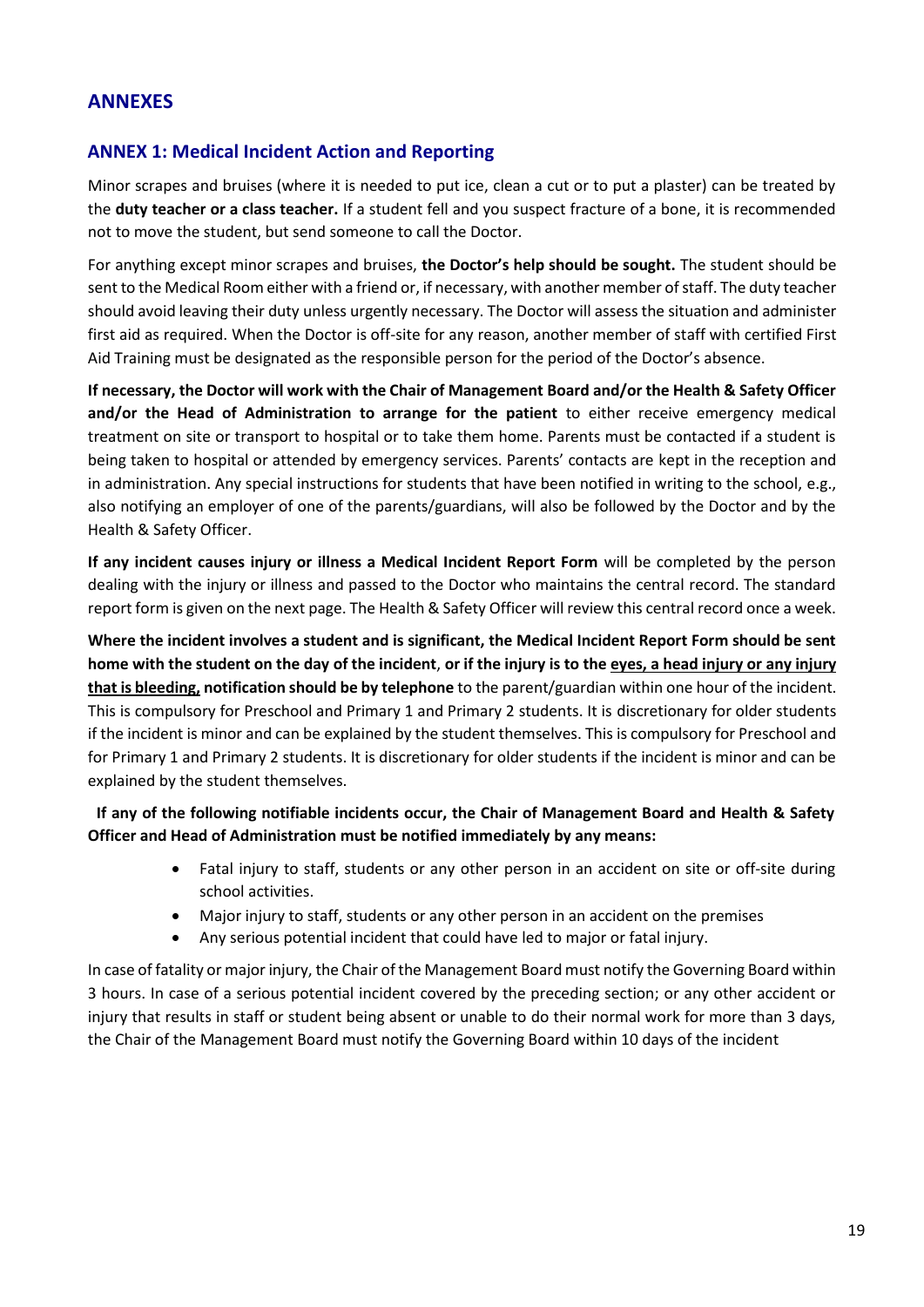## **MEDICAL INCIDENT REPORT**

| <b>Student Name:</b>                     |                                           |
|------------------------------------------|-------------------------------------------|
| <b>Date of Incident:</b>                 |                                           |
| <b>Time of Incident:</b>                 |                                           |
| <b>Nature of Injury:</b>                 |                                           |
| <b>Location of Incident:</b>             |                                           |
| What the student was doing:              |                                           |
| <b>Caregiver response and first aid:</b> |                                           |
| Name of Caregiver that responded:        |                                           |
| <b>Additional Information:</b>           |                                           |
| <b>Parent contacted?</b>                 | Yes<br>No                                 |
| <b>Name of Parent contacted:</b>         |                                           |
| Who contacted parent:                    |                                           |
| How parent was contacted:                | Email<br>Phone<br>Other: at pick up time. |
| Time parent was contacted:               |                                           |
| <b>Other Contacts or Actions:</b>        |                                           |

Teacher Signature \_ \_\_ Date: \_ \_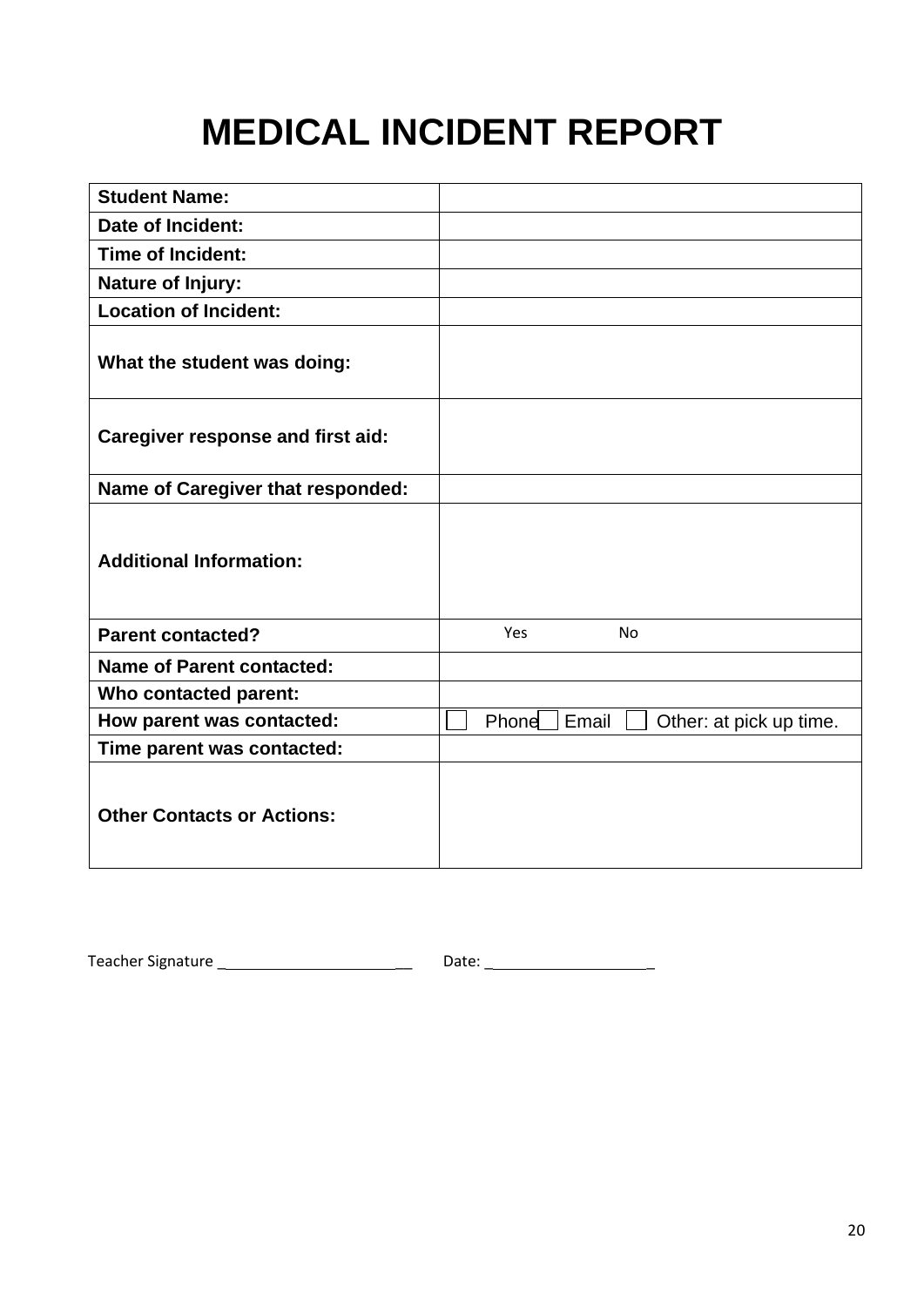## **'NEAR MISS' INCIDENT REPORT**

## **This form should be used to report any 'near misses' or potential incidents that may have led to a serious injury or fatality in slightly different circumstances**

| Date of Incident:                                                                    |  |
|--------------------------------------------------------------------------------------|--|
| Time of Incident:                                                                    |  |
| <b>Location of Incident:</b>                                                         |  |
| Describe the incident:                                                               |  |
| Describe any action taken to avoid injury<br>or to reduce the risk of the incident : |  |
| Give any recommendations to avoid this<br>kind of incident in future:                |  |
| Name of Person making this Report                                                    |  |
| Date of Submitting the Report                                                        |  |
| Signature of the Person making the<br>Report                                         |  |
| <b>Name of Person receiving Report</b>                                               |  |
| (normally the Health & Safety Officer):                                              |  |
| <b>Date Report received:</b>                                                         |  |
| <b>Action taken:</b>                                                                 |  |
| <b>Further action planned:</b>                                                       |  |
| Signature of Health & Safety Officer (or<br>other person who received the report)    |  |

Report Forms must be recorded by the Health & Safety Officer in the Health & Safety Records and Forms must be kept for at least 3 years.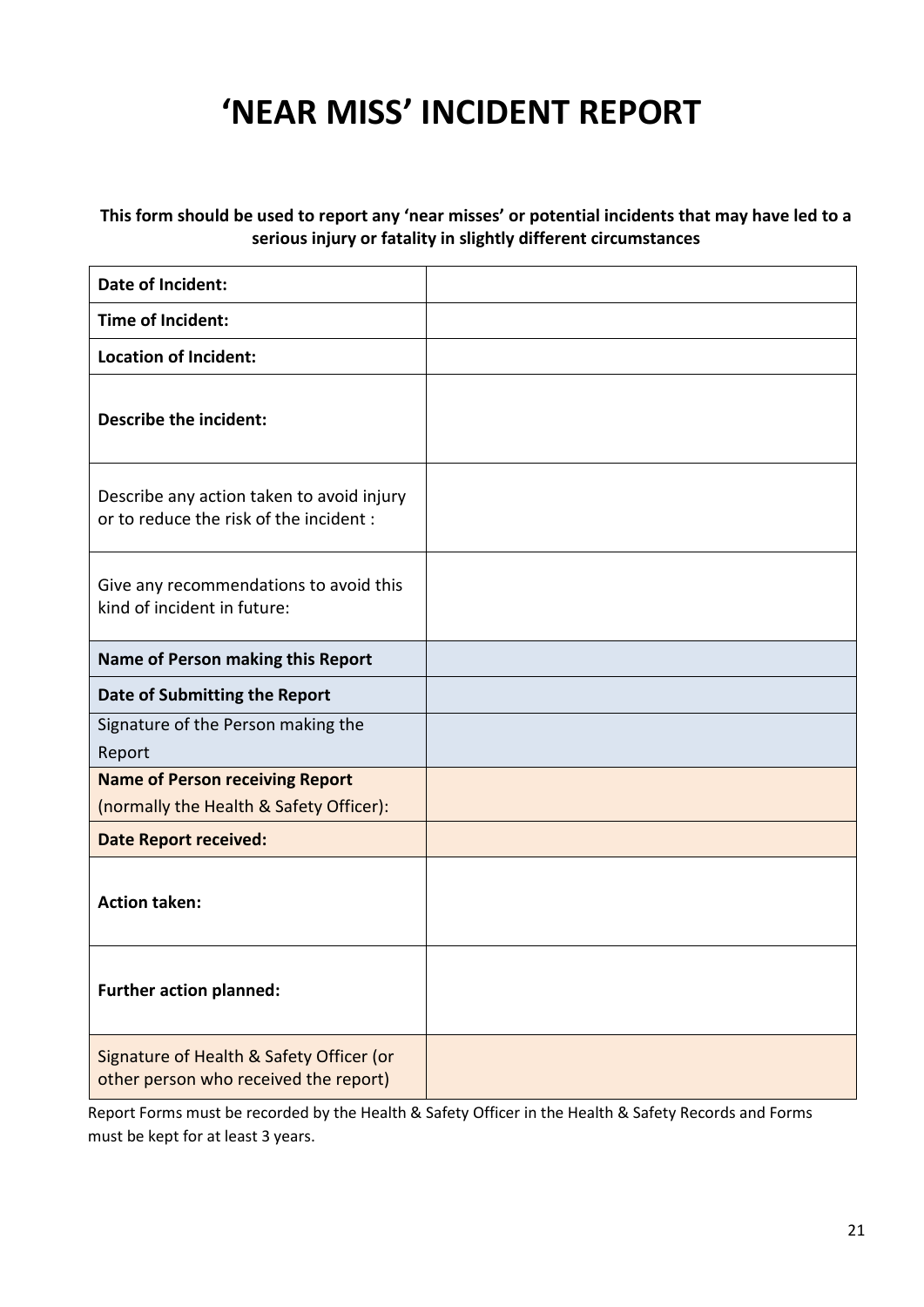## <span id="page-25-0"></span>**ANNEX 2: Fire Evacuation Procedure**

Evacuation procedures are displayed in all areas of BIS. In the event of an alarm sounding, all staff and students are to assume that there is a genuine emergency. The fire alarm system has a continuous ringing sound and visual display in corridors.

#### **Safe Assembly Area:** Grass field.

#### **Evacuation Drill Procedure:**

- 1. The fire alarm system has a continuous ringing sound and visual display in corridors.
- 2. All staff and students should leave the building immediately by the nearest exit and proceed by the most direct route to the grass field.
- 3. Teachers and/or Reception take class registers with them to the grass field.
- 4. Catering staff, Cleaning staff, Grounds and Maintenance staff, and any contractors on site, assembled and a count made by Health & Safety Officer
- 5. Incident Commander to be informed of any missing persons. Follow-up search by staff (in pairs) to be considered if safe to do so.
- 6. No one may re-enter buildings until all buildings are declared safe by the Incident Commander or fire or police personnel.
- 7. Incident Commander notifies students and staff of termination of emergency. Resume normal operations.

#### **In the event a fire or smoke from a fire has been detected:**

- 1. Activate the fire alarm.
- 2. All staff and students should leave the building immediately by the nearest exit and proceed by the most direct route to the grass field. Follow an alternate route if the normal route is too dangerous.
- 3. Teachers and/or Reception take class registers with them to the grass field.
- 4. Incident Commander checks the cause of alarm and source of the alarm and notifies Fire responders Tel: 101, if required.
- 5. Teachers take roll after being evacuated.
- 6. Incident Commander to be informed of any missing persons. Follow-up search by staff (in pairs) to be considered if safe to do so.
- 7. Incident Commander may move students to the inside relocation center at BGU if weather is inclement and the building is damaged.
- 8. No one may re-enter buildings until all buildings are declared safe by the Incident Commander or fire or police personnel.
- 9. Incident Commander notifies students and staff of termination of emergency. Resume normal operations.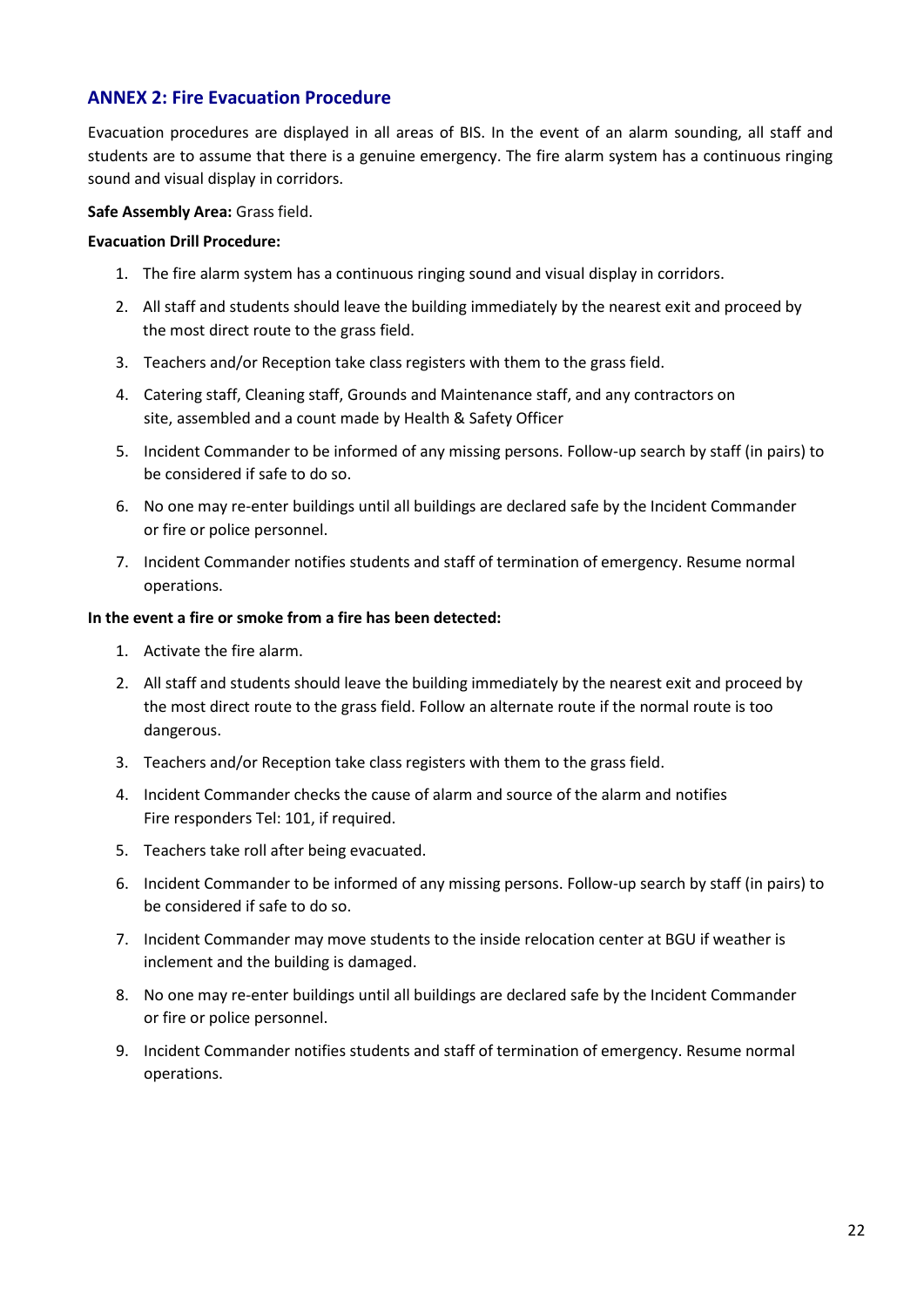## <span id="page-26-0"></span>**ANNEX 3: Earthquake Evacuation Procedure**

• A copy of the Earthquake drill is clearly displayed in each room.

## **In the event of an earthquake**

- DROP, COVER, HOLD drill
- Remain in the safe position until the shaking stops, then count to 60 seconds.
- Teacher or Co-Teacher in a classroom will make an immediate assessment of the exit route to check if it is safe to use.
- Follow the normal earthquake evacuation route to the grass field. Follow alternate route if the normal route is too dangerous.
- Students should cover their head with their bag to reduce the risk from injury caused by falling debris.
- Classes should exit carefully with the teacher at the front of the line and the co-teacher at the rear of the line.
- During the earthquake emergency evacuation students and teachers should not: SHOUT, RUN, PUSH or TURN BACK.
- Teachers and/or Reception take class registers with them to the grass field.
- If an aftershock occurs during the evacuation the DROP, COVER, HOLD drill should be repeated until the shaking stops. If cover is not available, crouch rather than dropping down to avoid being injured by debris.
- Incident Commander notifies emergency responders Tel: 161
- Teachers take roll call after being evacuated.
- Incident Commander to be informed of any missing persons. Follow-up search by staff (in pairs) to be considered if safe to do so.
- Incident Commander may move students to the inside relocation center at BGU if weather is inclement and the building is damaged.
- No one may re-enter buildings until all buildings are declared safe by the Incident Commander or fire or police personnel.
- Incident Commander notifies students and staff of termination of emergency. Resume normal operations.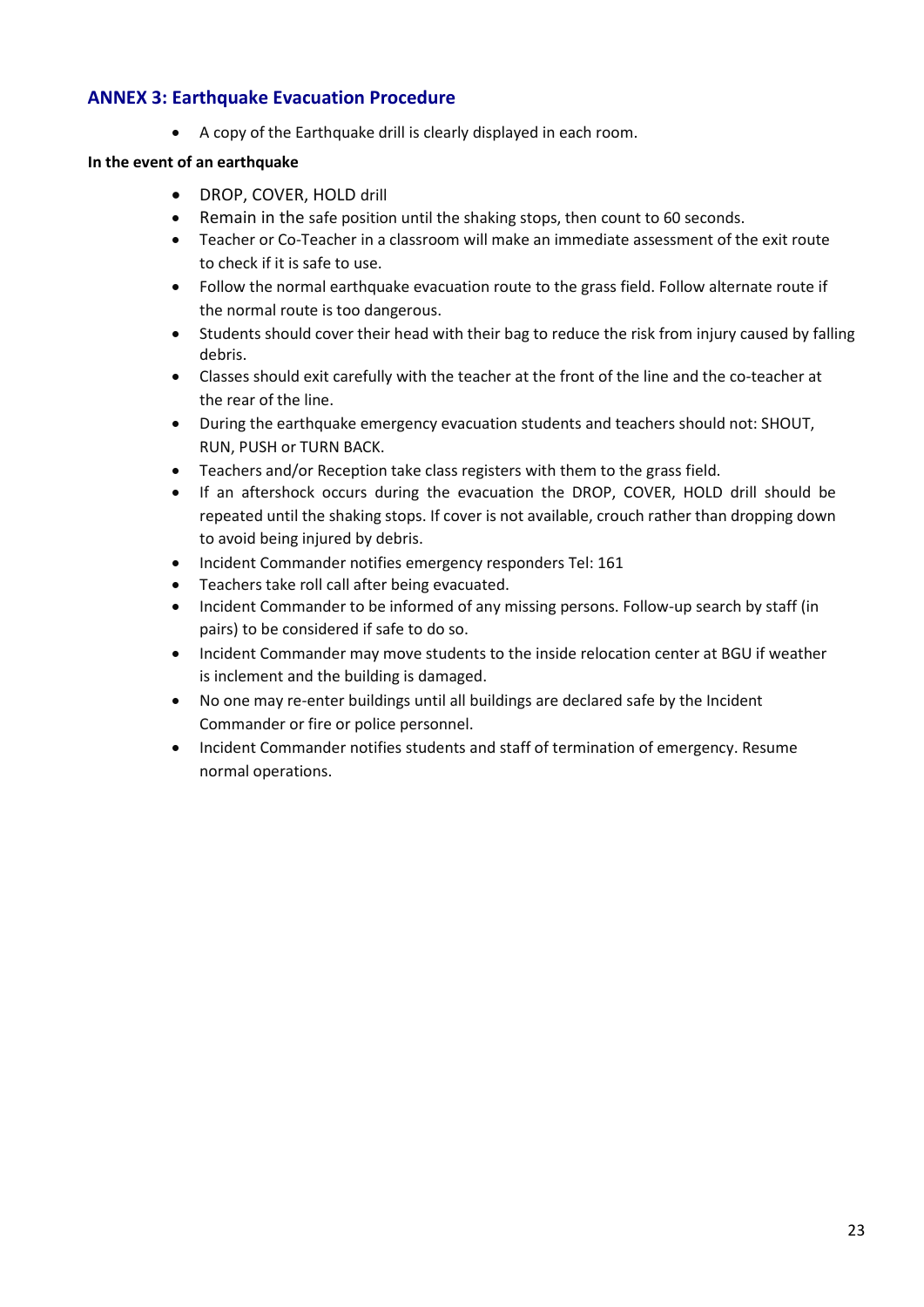## **ANNEX 4: Air Quality & Outside Play Guideline**

| Bishkek International School – Air Quality and Outside Play Guideline |  |
|-----------------------------------------------------------------------|--|
|-----------------------------------------------------------------------|--|

|                                                                                                                                                                   | AIR QUALITY INDEX (AQI)                  |                                                                                                                                                                                                    |                                                                                                                                                             |                                                                                                                                                                                                                       |                                                                                                                                                                                   |                                                                                         |                                             |  |  |  |
|-------------------------------------------------------------------------------------------------------------------------------------------------------------------|------------------------------------------|----------------------------------------------------------------------------------------------------------------------------------------------------------------------------------------------------|-------------------------------------------------------------------------------------------------------------------------------------------------------------|-----------------------------------------------------------------------------------------------------------------------------------------------------------------------------------------------------------------------|-----------------------------------------------------------------------------------------------------------------------------------------------------------------------------------|-----------------------------------------------------------------------------------------|---------------------------------------------|--|--|--|
| <b>OUTDOOR</b><br><b>ACTIVITY</b>                                                                                                                                 | 0 to 50<br>Good                          | 51 to 100<br><b>Moderate</b>                                                                                                                                                                       | 101 to 150<br><b>Unhealthy for</b><br><b>Sensitive Groups*</b>                                                                                              | 151 to 200<br><b>Unhealthy</b>                                                                                                                                                                                        | 201 to 300<br><b>Very Unhealthy</b>                                                                                                                                               | 301 to 500<br><b>Hazardous</b>                                                          | $>500$<br><b>Beyond</b><br><b>Hazardous</b> |  |  |  |
| <b>Break time or</b><br><b>Other</b><br>Outdoor<br><b>Activities</b><br>(15 to 30)<br>minutes)<br><b>Lunch Break or</b><br><b>PE/ECA</b><br>(30 to 60<br>minutes) | <b>No</b><br>Limit<br><b>No</b><br>Limit | No Limit<br>No Limit                                                                                                                                                                               | Sensitive groups<br>should limit<br>prolonged or heavy<br>exertion.**<br>Increase rest periods<br>and substitute<br>players to lower<br>breathing rates.    | Sensitive groups should<br>avoid prolonged or<br>heavy exertion.<br>Others should limit<br>prolonged or heavy<br>outdoor exertion.**<br>Increase rest periods &<br>substitute players.                                | <b>Sensitive groups</b><br>should not be outside.<br>For others, restrict<br>outdoor<br>activities to light or<br>moderate exercise.                                              | <b>Avoid all</b><br>physical<br>activity<br>outside.                                    |                                             |  |  |  |
| <b>Sports Practice &amp;</b><br>Training (2 to 4<br>hours)<br><b>Scheduled</b><br><b>Sporting Event or</b>                                                        | <b>No</b><br>Limit<br><b>No</b><br>Limit | Very sensitive<br>individuals should<br>not have prolonged/<br>heavy exertion**<br>Individuals with<br>asthma or other<br>respiratory/<br>cardiovascular<br>conditions need to<br>medically manage | Sensitive groups<br>should not have<br>prolonged or heavy<br>exertion.**<br>Increase rest periods<br>and substitute<br>players to lower<br>breathing rates. | Sensitive groups should<br>avoid prolonged or<br>heavy exertion.<br>Others should limit<br>prolonged or heavy<br>outdoor exertion.**<br>Consider reschedule/<br>relocating event/activity.<br>Increase rest periods & | <b>Sensitive groups</b><br>should not be outside.<br>For others, sustained<br>rigorous<br>exercise is limited to<br>one hour maximum.<br><b>Event should be</b><br>rescheduled or | <b>Sensitive</b><br>groups<br>should stay<br>inside and<br>keep activity<br>levels low. | As for<br>'Hazardous'                       |  |  |  |

<span id="page-27-0"></span>\*Individuals with asthma or other respiratory or cardiovascular conditions (or their caregivers) should be medically managing their conditions.

\*\*Prolonged exertion means any outdoor activity that you will be doing intermittently for several hours and that makes you breathe slightly harder than normal. Heavy exertion means intense outdoor activities that cause you to breathe hard and increases your cardiovascular rate.

Table adapted from Minnesota Department of Health and the Minnesota Pollution Control Agency - Guidelines for Schools and Child Care Facilities and US Government guidelines https://www3.epa.gov/airnow/flag/school-chart-2014.pdf and https://www3.epa.gov/airnow/aqi brochure 02 14.pdf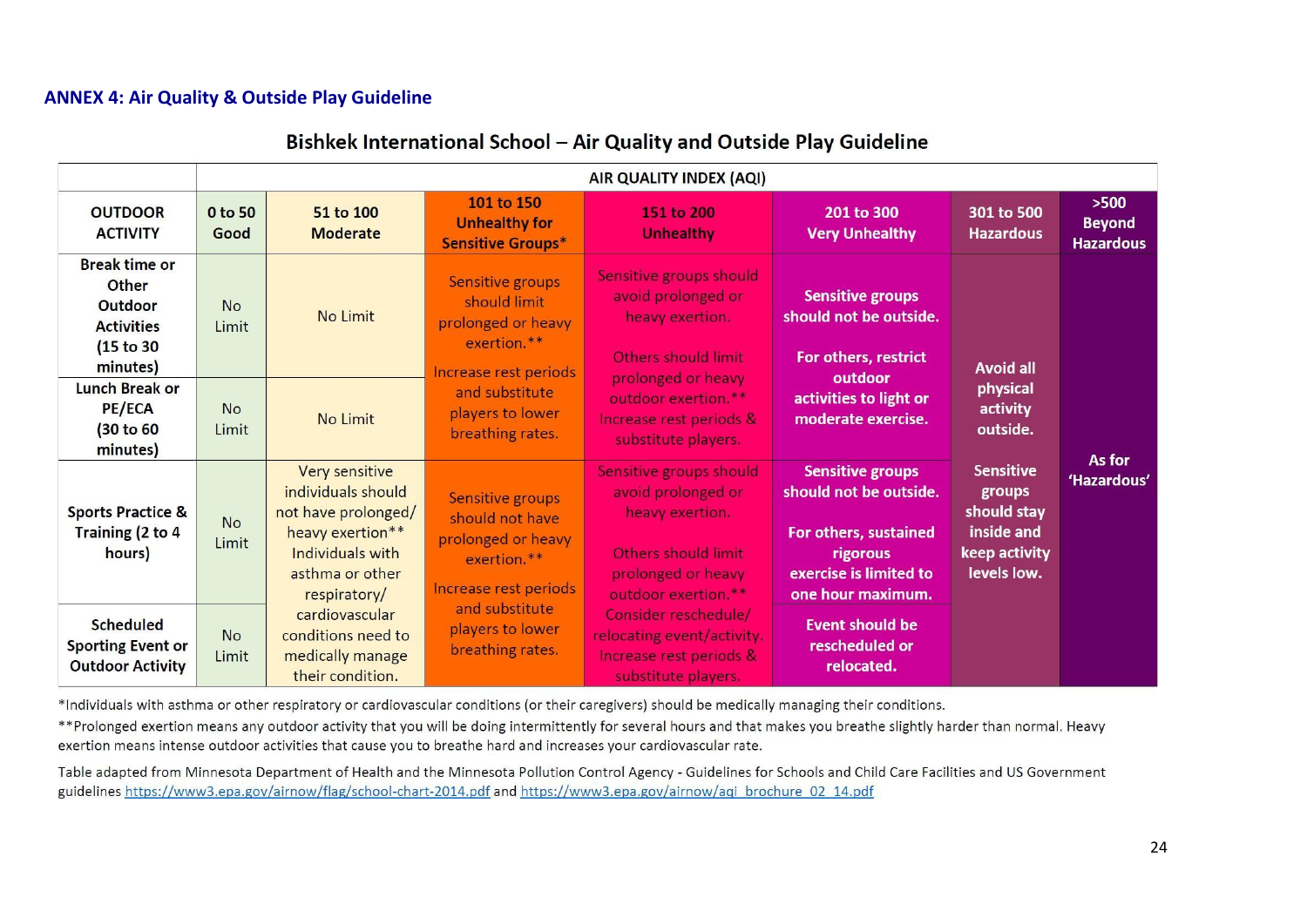| Time   | Action                                                                | <b>Necessary equipment</b>                               | Responsible                    |  |
|--------|-----------------------------------------------------------------------|----------------------------------------------------------|--------------------------------|--|
| Weekly | Clean students' lockers (teachers<br>take everything from the lockers | cleaning agent<br>Detergent,<br>Sanifort, duster, bucket | Teachers and<br>cleaning staff |  |

## <span id="page-28-0"></span>**ANNEX 5: Personal Checklist for Safety on School Buses**

#### **Students must:**

- 1. Line up and wait for the bus in a safe place.
- 2. Make sure clothing and backpacks have no loose drawstrings or long straps to get caught in the handrail or the bus door.
- 3. When the bus approaches, stand at least three steps away from the bus and line up in a safe area,
- 4. Ask adults for help if they drop something near the bus. (If a student bends down to pick up something, the driver cannot see them and the student may be hit by the bus.)
- 5. Never walk behind the bus.
- 6. Only get on and off the bus in a safe area, and never near moving traffic.
- 7. Board the bus and get off the bus one student at a time.
- 8. Use the handrails on the bus to avoid falls.
- 9. Find a seat right away and sit properly on the seat.
- 10. Keep their arms and head inside the bus.
- 11. Not place things in the aisle.
- 12. Always wear a seat belt before the bus starts off and stay belted until the bus stops.
- 13. Look before stepping off the bus to be sure no cars are passing.
- 14. Move away from the bus to a safe place when getting off the bus so that the driver can see them.
- 15. Look both ways before crossing the street make sure traffic is stopped. Keep watching traffic when crossing.

## **Bus Supervisors must:**

- 1. Teach students to follow these rules to make school bus transportation safer.
- 2. Ensure that safety precautions are followed inside and outside the school bus.
- 3. Pay attention to students as they board and exit buses.
- 4. Supervise students to make sure that each student is seated properly and wearing a seat belt.
- 5. Make sure that first aid kit, drinking water and mobile phone are available in the bus.
- 6. Check if the bus equipped with the fire extinguisher.
- 7. Make sure that the aisle is kept free.
- 8. Observe if the driver is driving at the right speed. If not, instruct the driver to slow down.
- 9. Avoid rowdy behavior of students in the bus.
- 10. Ensure that no windows near students are left open while driving.
- 11. Ensure the bus uses designated drop off areas.
- 12. Ensure that one supervisor gets off the bus first and guides students to walk to a safe area and another supervisor gets off the last, checking that no students or belongings are left in the bus.
- 13. If there is only one bus supervisor (e.g., daily school bus) the supervisor must exit first, ensure all students disembark safely, then must go back in the bus and walk to the back to make sure no students or belongings are left in the bus.
- 14. Read and follow the separate instructions in case of driving in convoy, or in case of accident or breakdown.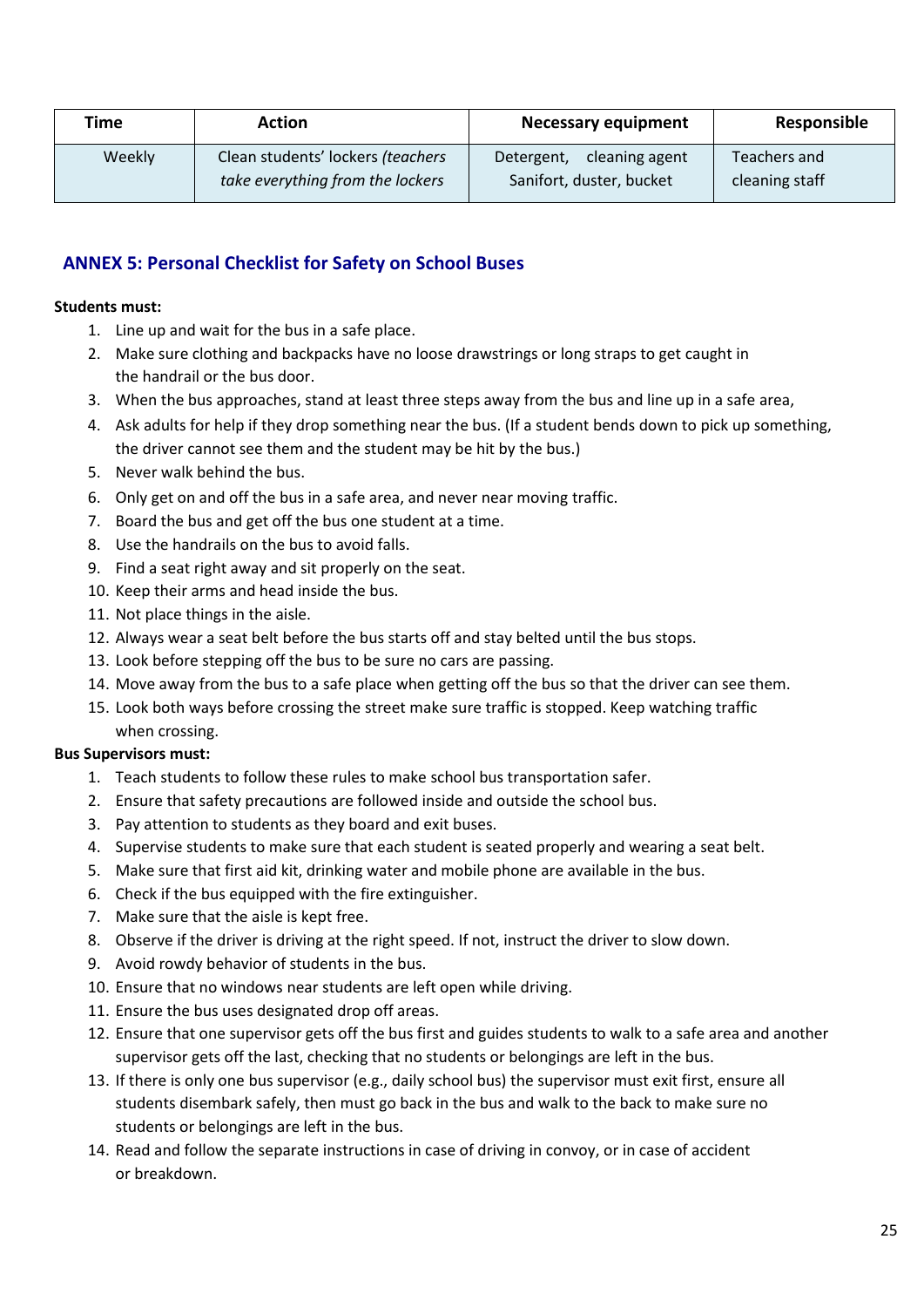#### **Bus Drivers must:**

- 1. Only use a vehicle if I am authorized, insured and licensed to do so
- 2. Be fit for driving, with no problems caused by fatigue, drugs or alcohol
- 3. Make sure the vehicle is suitable for the planned journey and safe to use before using it
- 4. Always wear my seat belt and make sure all occupants wear a seat belt
- 5. Always follow traffic rules
- 6. Keep within speed limits and drive appropriately for road conditions
- 7. Never use hand held phones or radio handset when driving
- 8. Read and follow the separate instructions in case of driving in convoy, or in case of accident or breakdown.
- 9. Not move off until all students have completely left the vehicle, are clear of the vehicle, and doors are closed.
- 10. Not reverse the vehicle if there is any risk of children being behind the vehicle. If there is any risk, they must ensure that an adult is outside and guiding the vehicle when reversing.
- 11. Must double check that their bus is empty before parking and leaving the bus after working with the school.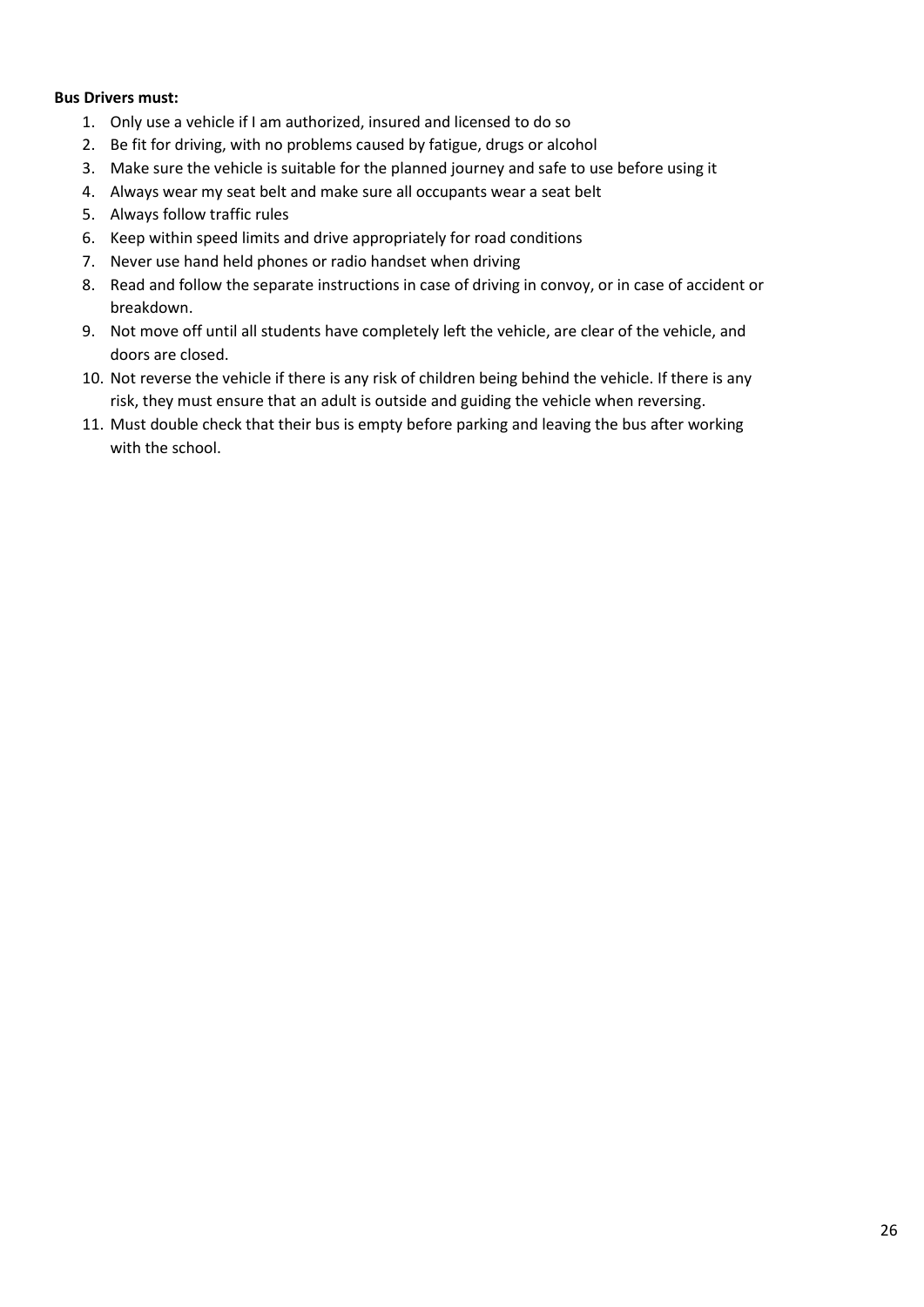## <span id="page-30-0"></span>**ANNEX 6: Instructions for Driving, Road Accidents and Breakdown**

## **Driving**

- 1. The safety of those on board the vehicle is paramount.
- 2. Drivers must be fully qualified and trained and adhere strictly to all speed limits.
- 3. When two or more minibuses are travelling to the same venue, there will be a natural inclination for drivers to try and keep closely together. The danger here is that a convoy of minibuses can often be interpreted as a slow-moving road block which may encourage others road users to gamble in their attempts to overtake. Any accident that results from such a miscalculation has a high risk of involving our minibuses too.

## **Rules for driving in convoy:**

- Make sure that all drivers know where they are going.
- Before departure, discuss the route and agree how best to get there.
- Leave enough space between buses (at least 10 vehicle lengths or more) for other road users to overtake the bus safely and with confidence.
- Keep calm if contact is lost with the leading minibus. All drivers should know how to reach the destination independently
- The leading driver has responsibility to keep the convoy intact. If the leading bus has to stop to wait for others to catch up it should only be in a safe place capable of accommodating the complete convoy.

## **Action in the Event of an Accident:**

If any accident occurs involving the minibus (or any trailer drawn by it) on the road, and this involves: personal injury; injury to a domestic animal; damage to another vehicle; or damage to property on or adjacent to the road; the driver must:

- 1. Stop.
- 2. Use hazard warning lights and any other safety equipment supplied.
- 3. Not move injured persons unless they are in immediate danger of further injury from other vehicles or from fire or explosion.
- 4. If appropriate, call the emergency services immediately.
- 5. Ensure that the students who are passengers are safe.
- 6. Give the following to anyone reasonably requiring them:
	- Name.
	- Name & Address of School.
	- Minibus Registration Number.
- 7. Report the incident to the police as soon as possible and in any case within hours.
- 8. If there is any doubt that the vehicle is in a roadworthy condition, it should not be driven.

9. A message should be telephoned through to the School at the earliest possible opportunity.

## **Action in the Event of a vehicle Breakdown:**

- 1. As far as possible ensure the bus is not a hazard to other road users.
- 2. Ensure that appropriate action is taken to ensure the continued safety of the students.
- 3. The school should be contacted to agree whatever procedures are appropriate. These will normally include:
	- Ensuring that the students are not left unsupervised at the roadside.
	- As far as possible ensuring that parents are informed in the event of delay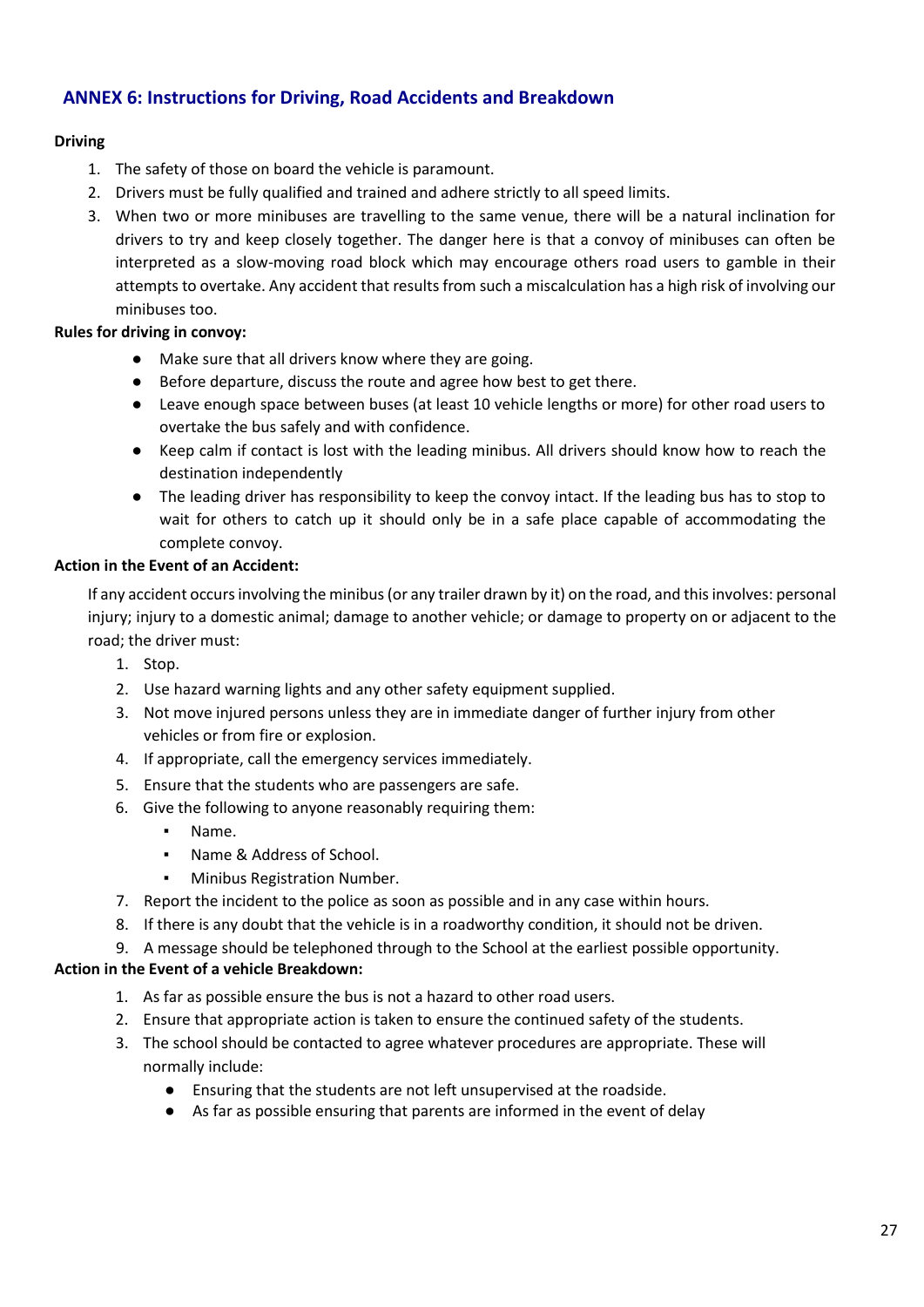## <span id="page-31-0"></span>**ANNEX 7: SCIENCE LABORATORY SAFETY INSTRUCTIONS**

#### **1. Introduction**

BIS is fully committed to ensure the safety of students and staff and any other persons who may be at risk from our activities. This laboratory safety guide is a supplement to the main BIS Health & Safety Policy which BIS staff must also read and follow.

A science program at school has certain potential dangers but with careful planning most dangers can be avoided. Safety and the enforcement of safety regulations and laws in the science classroom and laboratory are the responsibility of the Director of Studies, teacher and student each assuming his/her share. Safety and health are an integral part of the planning, preparation, and implementation of any science program. It is essential for all involved in the science instruction program to develop a positive approach to a safe and healthful environment in the laboratory.

Section two covers the storage and labelling of chemicals. Section three covers Teacher responsibilities and section four covers Student responsibilities in the science laboratory.

#### **2. Chemical Storage & Labelling**

The Director of Studies, or the person designated by them in writing, is responsible for all chemical storage and labelling.

#### **Criteria for Storage Area**

- 1. All chemical storage areas must have doors with locks with keys only accessible to authorised staff.
- 2. All chemical storage areas are off limits to all students.

#### **Organization of the Storage Area**

- 1. Organize chemicals first by COMPATIBILITY, not alphabetic succession
- 2. Store acids in a separate compartment or separate storage cabinet.
- 3. Store highly toxic chemicals in a dedicated, lockable cabinet labelled with a highly visible sign.

## **Forbidden Storage Activities**

- 1. Do not place heavy materials, liquid chemicals, and large containers on high shelves.
- 2. Do not store chemicals on tops of cabinets.
- 3. Do not store chemicals on the floor, even temporarily.
- 4. Do not store items on bench tops except when in use.
- 5. Do not store chemicals on shelves above eye level.
- 6. Do not store chemicals with food and drink.
- 7. Do not store chemicals in personal staff refrigerators, even temporarily.

#### **Labelling Basics**

- 1. No unlabeled substance should be present in the laboratory at any time.
- 2. Use labels with good adhesive.
- 3. Use a permanent marker (waterproof and fade resistant) or laser (not inkjet) printer.
- 4. Print clearly and visibly.
- 5. Replace damaged, faded or semi-attached labels.
- 6. Labels should be in both English and in Russian
- 7. Include necessary handling and hazard information

#### **Labelling Secondary Containers and Prepared Solutions**

When one transfers a material from the original manufacturers' container to other vessels, these vessels are referred to as "secondary containers."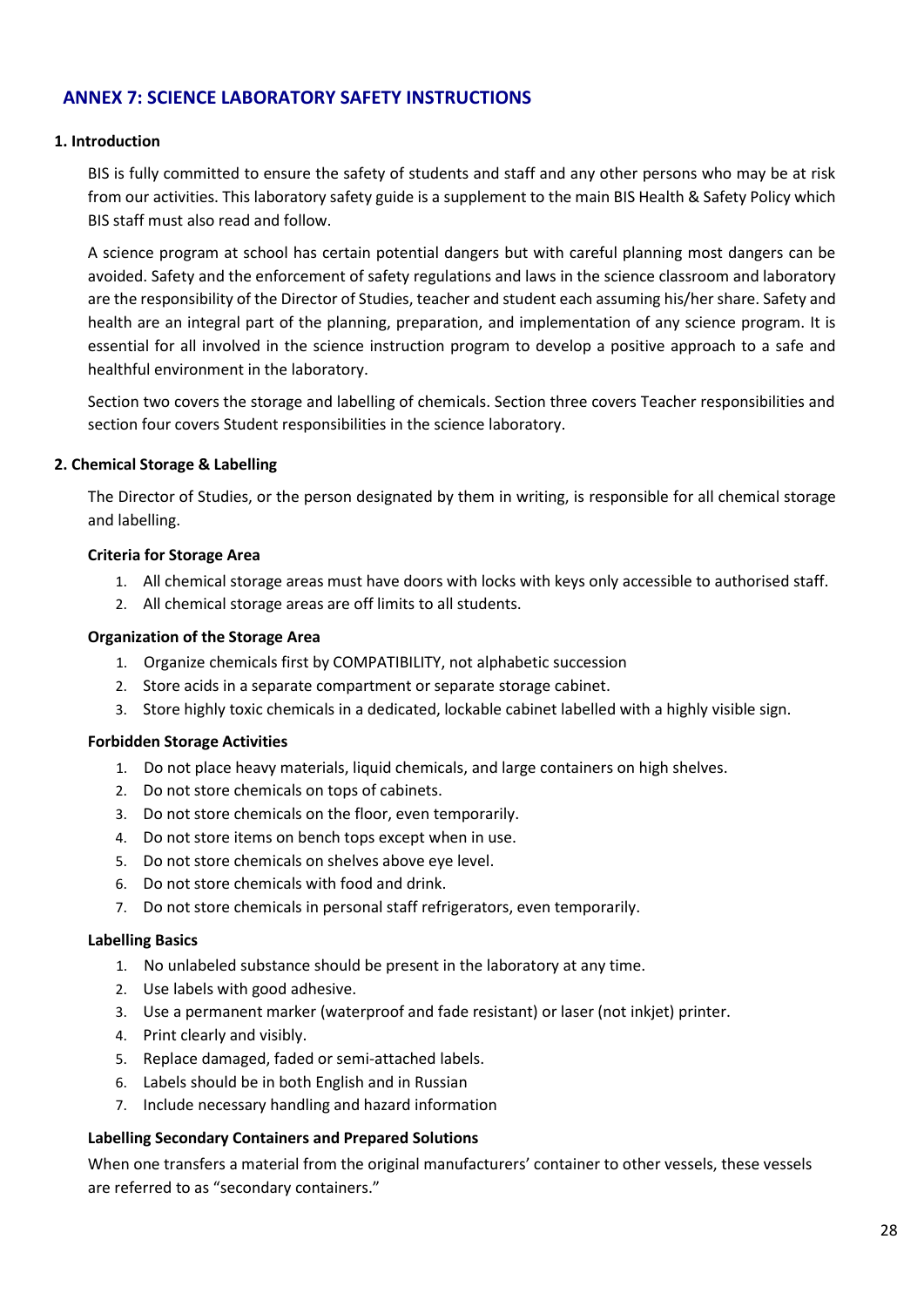Label all containers used for storage with the following:

- 1. Chemical name
- 2. Necessary handling and hazard information
- 3. Concentration or purity

## **3. Teacher Responsibilities in the Science Lab**

Teachers should lead by example and wear personal protective equipment; follow and enforce safety rules, procedures, and practices; and demonstrate safety behaviour and promote a culture of safety. They should be proactive in every aspect of laboratory safety, making safety a priority. The following is a checklist for teachers highlighting essential information for working in the science laboratory. This is a general safety checklist and should be periodically re-evaluated for updates.

## **Guidance & Instruction for Safe Practice**

A school laboratory where students experience new activities presents many risks of incident and injury if precautions are not taken. Therefore, it is essential that the students be taught what can go wrong, how to prevent such events from occurring, and what to do in case of an emergency.

Students come from diverse backgrounds and have various levels of preparation. Most of them have no previous hands on training in handling chemicals or equipment. Others may come well prepared to assume personal responsibility for risk assessment and safety planning in their experiments. The ideal time to impress on students minds the need for caution and preparation is before and while they are working in the science laboratory.

Teachers must:

- 1. Provide safety information and training to the students for every stage of experiment planning and be there to observe, supervise, instruct, and correct during the experimentation.
- 2. Instil good attitudes and habits by allowing students to observe and select appropriate practices and perform laboratory operations safely.
- 3. Train students to think through implications and risks of experiments that they observe or conduct in order to learn that safe procedures are part of the way science must be done.

## **Upkeep of Laboratory and Equipment**

Teachers must:

- 4. Conduct regular inspections of safety and first aid equipment as often as requested by the Health and Safety Committee. Record the inspection date and the inspector's initials on the attached equipment inspection tag.
- 5. Notify the administration if a hazardous or possibly hazardous condition (e.g., malfunctioning safety equipment or chemical hazard) is identified in the laboratory and follow through on the status.
- 6. Never use defective equipment.

## **Recordkeeping:**

Teachers must:

1. Keep records of all laboratory incidents.

## **Safety and Emergency Procedures**

Teachers must:

- 1. Educate students on the location and use of all safety and emergency equipment prior to laboratory activity.
- 2. Identify safety procedures to follow in the event of an emergency/ accident.
- 3. Provide students with verbal and/or written safety procedures to follow in the event of an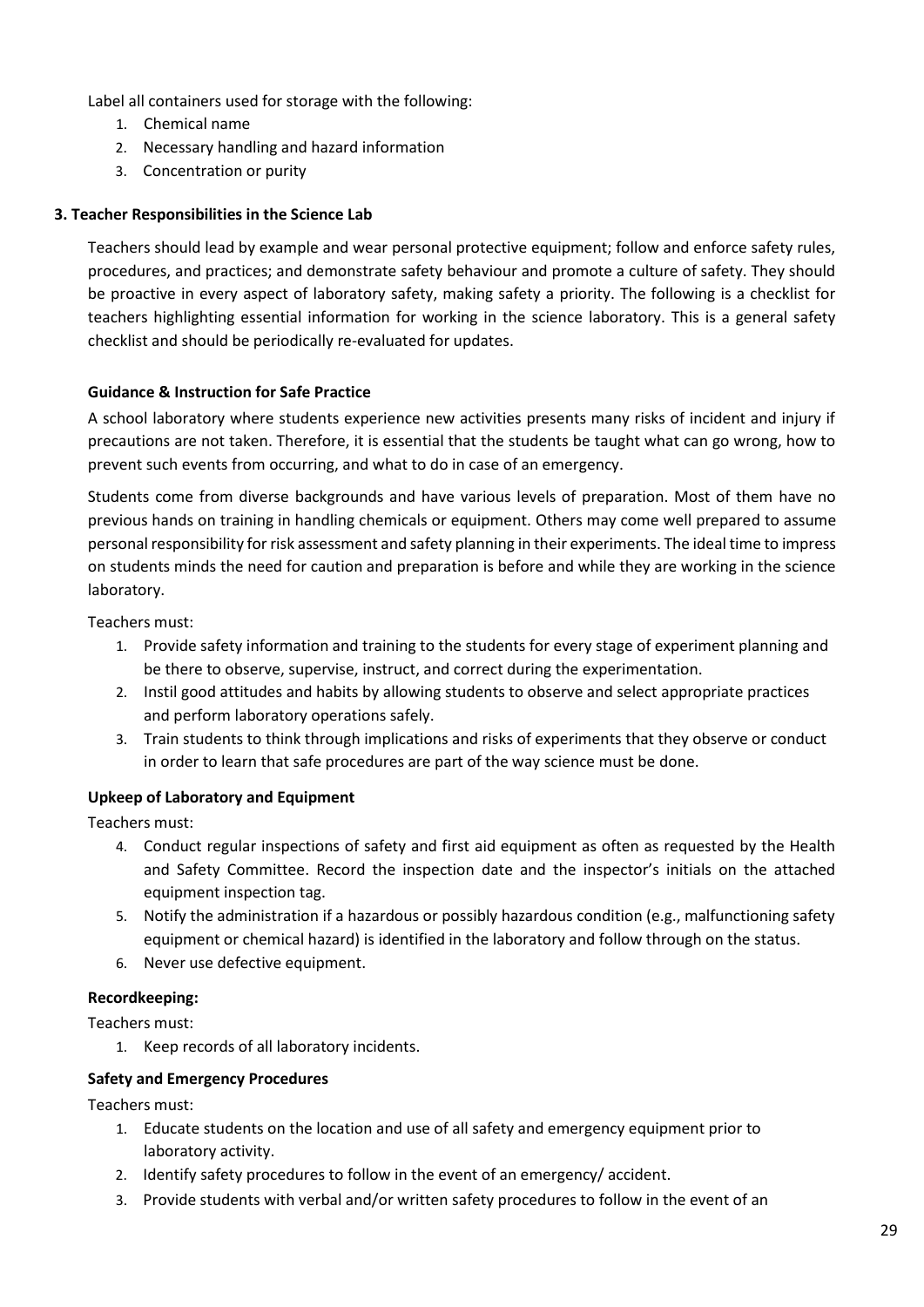emergency/accident.

- 4. Know the location of and how to use the cut-off switches and valves for the water and electricity in the laboratory.
- 5. Know the location of and how to use all safety and emergency equipment
- 6. Explain in detail to students the consequences of violating safety rules and procedure

#### **Maintenance of Chemicals**

Teachers must:

- 1. Perform regular inventory inspections of chemicals.
- 2. Do not store food and drink with any chemicals.
- 3. If possible, keep all chemicals in their original containers.
- 4. Make sure all chemicals and reagents are labelled.
- 5. Do not store chemicals on the lab bench or on the floor.
- 6. Ensure chemicals not in use are stored in a locked facility with limited access.
- 7. Know the storage, handling, and disposal requirements for each chemical used.

#### **Preparing for Laboratory Activities**

Teachers must:

- 1. Before each activity in the laboratory, weigh the potential risk factors against the educational value.
- 2. Have an understanding of all the potential hazards of the materials, the process, and the equipment involved in every laboratory activity.
- 3. Inspect all equipment/apparatus in the laboratory before use.
- 4. Before starting the experiment, instruct students on all laboratory procedures that will be conducted.
- 5. Discuss all safety concerns and potential hazards related to the laboratory work those students would be performing before starting the work.

#### **Ensure Appropriate Laboratory Conduct**

Teachers must:

- 1. Be a model for good safety conduct for students to follow.
- 2. Make sure students are wearing the appropriate personal protective equipment (i.e., chemical splash goggles, laboratory aprons or coats, and gloves).
- 3. Enforce all safety rules and procedures at all times.
- 4. Never leave students unsupervised in the laboratory.
- 5. Never allow unauthorized visitors to enter the laboratory.
- 6. Never allow students to take chemicals out of the laboratory.
- 7. Never permit food, beverages, or gum during laboratory work.

#### **4. Student Responsibilities in the Science Lab**

Because life threatening injuries can happen in the laboratory, students must follow these rules.

#### **Conduct**

Students must:

- 1. Not engage in practical jokes or boisterous conduct in the laboratory.
- 2. Never run in the laboratory.
- 3. Not use personal audio or video equipment in the laboratory.
- 4. Not perform unauthorized experiments.
- 5. Not sit on laboratory benches.

#### **General Work Procedure**

Students must: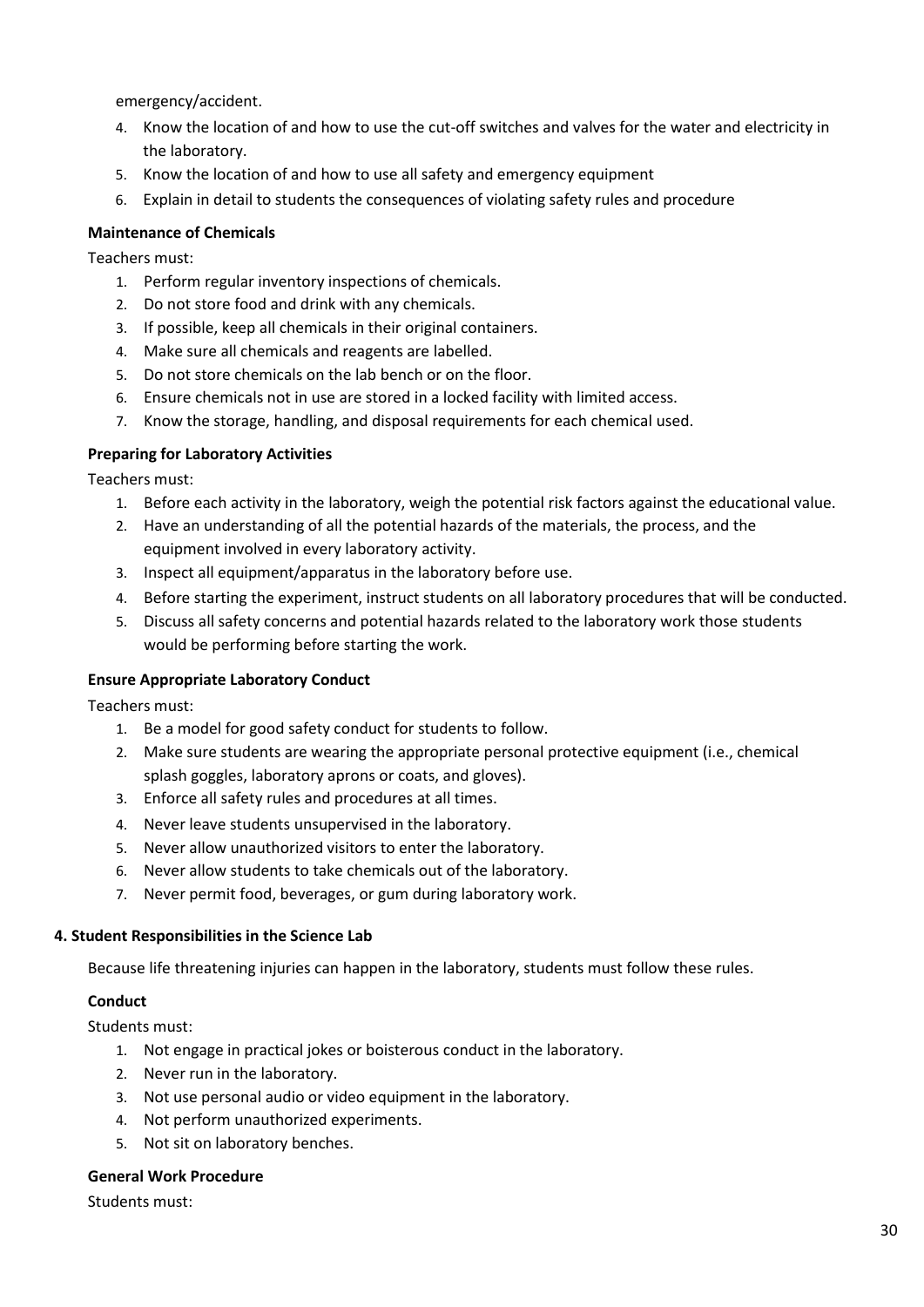- 1. Know emergency procedures.
- 2. Never work in the laboratory without the supervision of a teacher.
- 3. Always perform the experiments or work precisely as directed by the teacher.
- 4. Immediately report any spills, accidents, or injuries to a teacher.
- 5. Never leave experiments while in progress.
- 6. Be careful when handling hot glassware and apparatus in the laboratory. Hot glassware looks just like cold glassware.
- 7. Not leave lit burners or hot plates unattended.
- 8. Turn off all heating apparatus and water faucets when not in use.
- 9. Not remove any equipment or chemicals from the laboratory without permission
- 10. Store coats, bags, and other personal items in designated areas, not on the bench tops or in the aisle ways.
- 11. Notify your teacher of any sensitivity that you may have to particular chemicals if known.
- 12. Keep the floor clear of all objects (e.g., ice, small objects, spilled liquids).

## **Housekeeping:**

Students must:

- 1. Keep work area neat and free of any unnecessary objects.
- 2. Thoroughly clean your laboratory workspace at the end of the laboratory session.
- 3. Not block the sink drains with debris.
- 4. Never block access to exits or emergency equipment.
- 5. Inspect all equipment for damage (cracks, defects, etc.) prior to use and do not use damaged equipment.
- 6. Properly dispose of chemical waste as directed by the Teacher

## **Apparel in the Laboratory**

Students must:

- 1. Always wear appropriate eye protection in the laboratory.
- 2. Wear disposable gloves, as provided in the laboratory, when handling hazardous materials. Remove the gloves before exiting the laboratory.
- 3. Wear the aprons provided.
- 4. Secure long hair and loose clothing (especially loose long sleeves, neck ties, or scarves).
- 5. Remove jewelry when needed (especially dangling jewelry).

## **Hygiene Practices**

Students must:

- 1. Keep your hands away from your face, eyes, mouth, and body while using chemicals.
- 2. Never consume food and drink in the laboratory
- 3. Never use laboratory glassware for eating or drinking purposes.
- 4. Wash hands after removing gloves, and before leaving the laboratory.
- 5. Remove any protective equipment before leaving the laboratory.

## **Emergency Procedure**

Students must:

- 1. Know the location of any emergency equipment
- 2. Follow the established emergency plan in case of an emergency or accident, as explained by the teacher and evacuate the building via the nearest exit.

## **Chemical Handling**

Students must: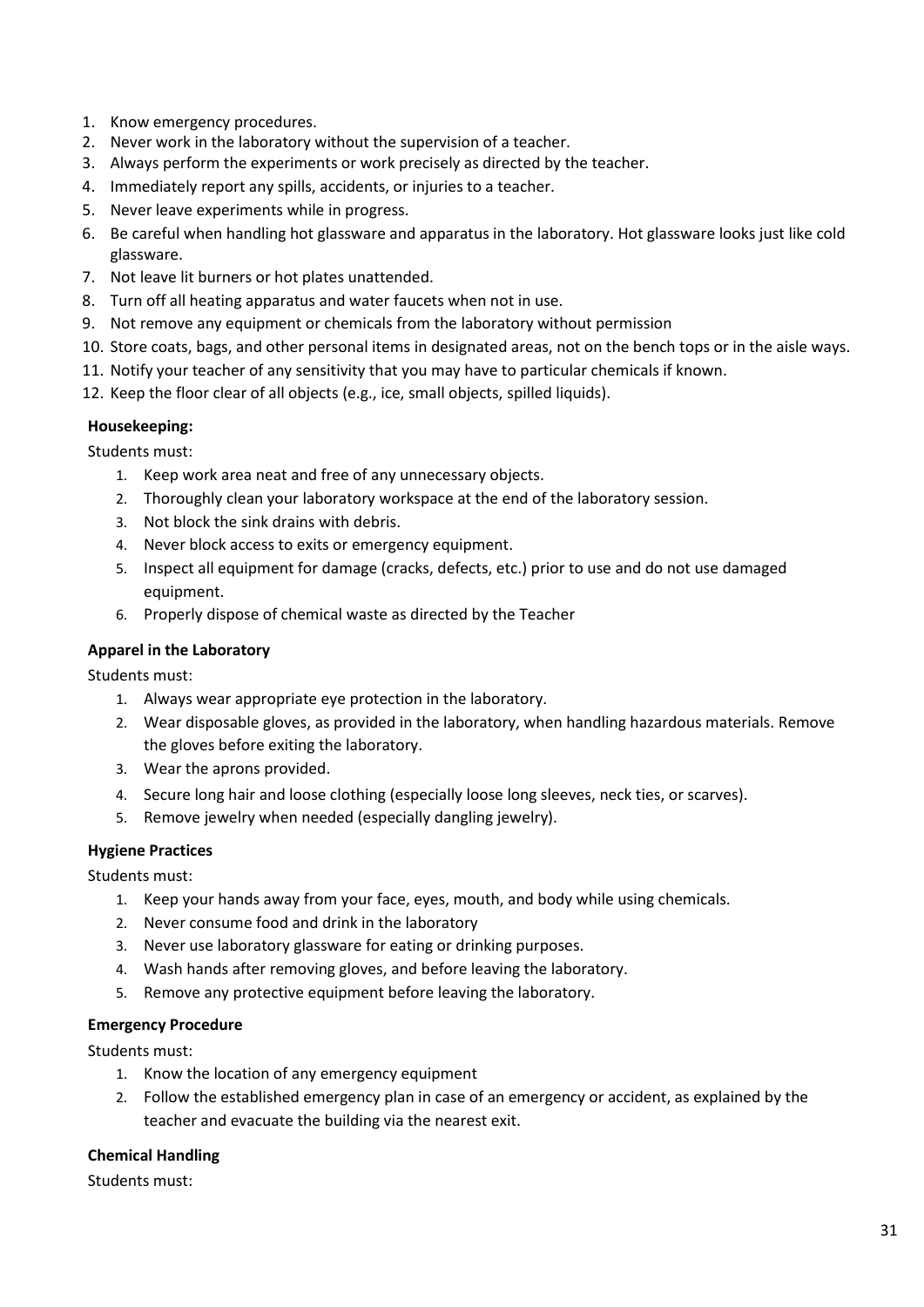- 1. Check the label to verify it is the correct substance before using it.
- 2. Not directly touch any chemical with your hands.
- 3. Hold containers away from the body when transferring a chemical or solution from one container to another.
- 4. Use a hot water bath to heat flammable liquids. Never heat directly with a flame.
- 5. Add concentrated acid to water slowly. Never add water to a concentrated acid.
- 6. Never touch, taste, or smell any reagents.
- 7. Never mix or use chemicals not called for in the laboratory exercise.
- 8. Clean up all spills properly and promptly as instructed by the teacher.
- 9. Dispose of chemicals as instructed by the teacher.
- 10. Never handle bottles that too heavy for you.
- 11. Use equipment in the correct way, as indicated by the teacher.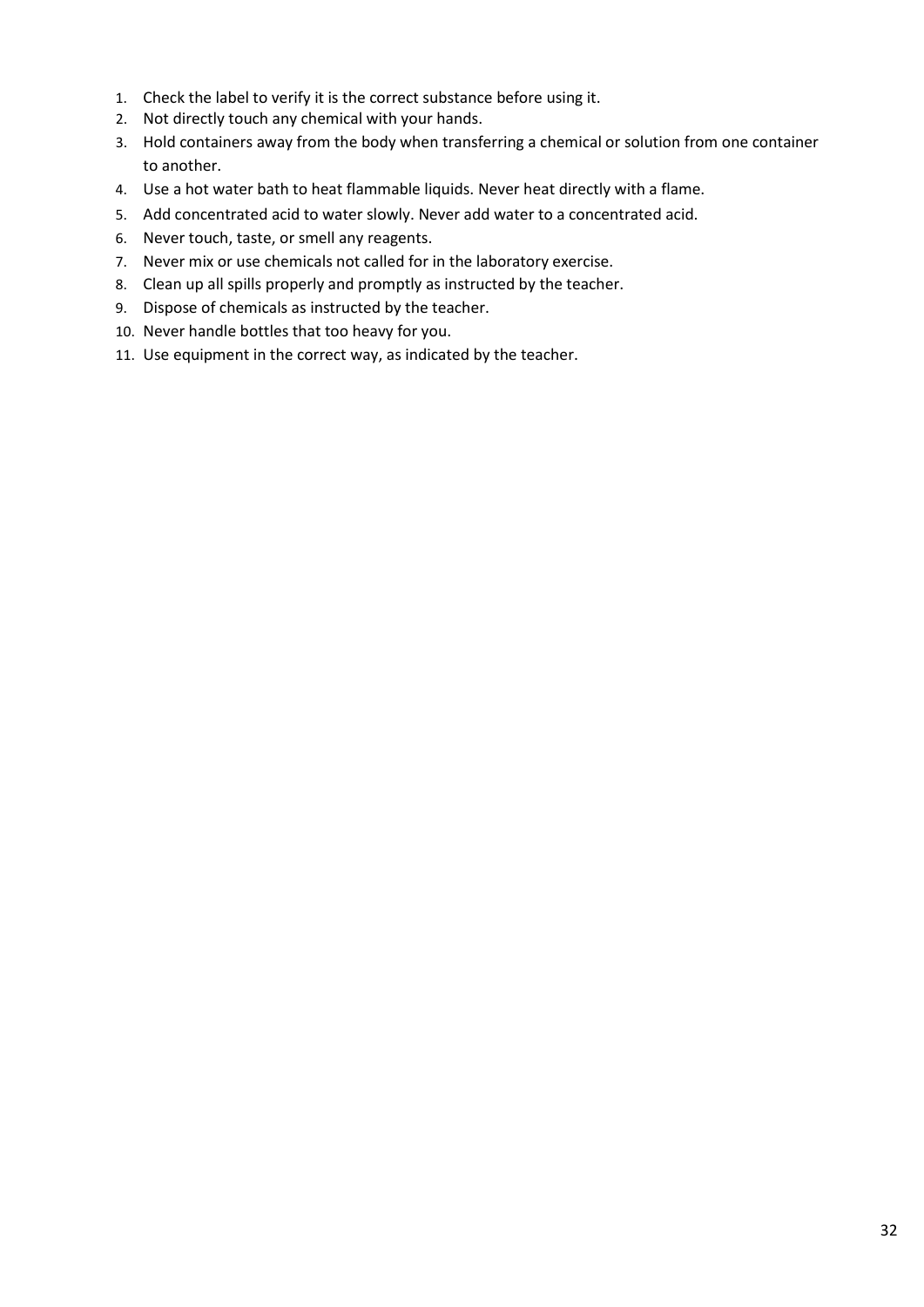## <span id="page-36-0"></span>**ANNEX 8: HYGIENE RULES IN THE KITCHEN**

#### **General**

- The kitchen must be fully cleaned and disinfected every evening;
- All utensils must be thoroughly washed and rinsed to ensure no contamination;
- Ready-to-eat foods are never stored with raw foods;
- Separate, clearly marked, cutting boards must be used for raw meat and vegetables.

#### **Hands Must Be Washed**

- Before starting work and before handling food;
- After using the toilet;
- After handling raw food and raw food packaging;
- After touching bins or handling waste;
- After eating and drinking;
- After cleaning work areas.

#### **Handling prepared food**

- Ready-to-eat food should not be touched by hand, even gloved hands. Use the correct utensils!
- The only exceptions are if tools are not provided e.g. holding the bread when cutting bread;
- If you must handle prepared food, always put on new gloves first;
- When tasting food during cooking, always only use a clean spoon, and do not reuse it.

#### **Gloves must be worn if you have to handle any food**

- Hands must always be washed before putting gloves on;
- New gloves must be used if gloves get torn or contaminated by raw food or dirt;
- New gloves must be used after using the bathroom.

#### **Protective Clothing**

- Clean protective clothing must be worn in the kitchen;
- Protective clothing for the kitchen must not be worn when going outside, except when handling ready-to-eat to food to be eaten outside;
- If protective clothing becomes contaminated from handling raw food, clothes must be changed before handling ready-to-eat food;
- Clothes must be laundered at least once a week at a high temperature.

#### **Personal Cleanliness**

- Nails must be cut and cleaned. No nail polish is allowed;
- Hair must be tied back and covered;
- Hand jewelry must not be worn when preparing and handling food;
- Any cuts or sores must be covered with a waterproof (preferably highly visible) dressing;
- Any kitchen staff who feel ill or have stomach upset must notify the school doctor;
- All kitchen staff may be checked by the doctor every day, as decided by the doctor.

#### **Coughs & Sneezes**

- You must not sneeze or cough over food;
- If you do cough or sneeze, you must cover your mouth and nose with a paper tissue;
- If you don't have a tissue, you must sneeze into your upper sleeve or elbow, not hands.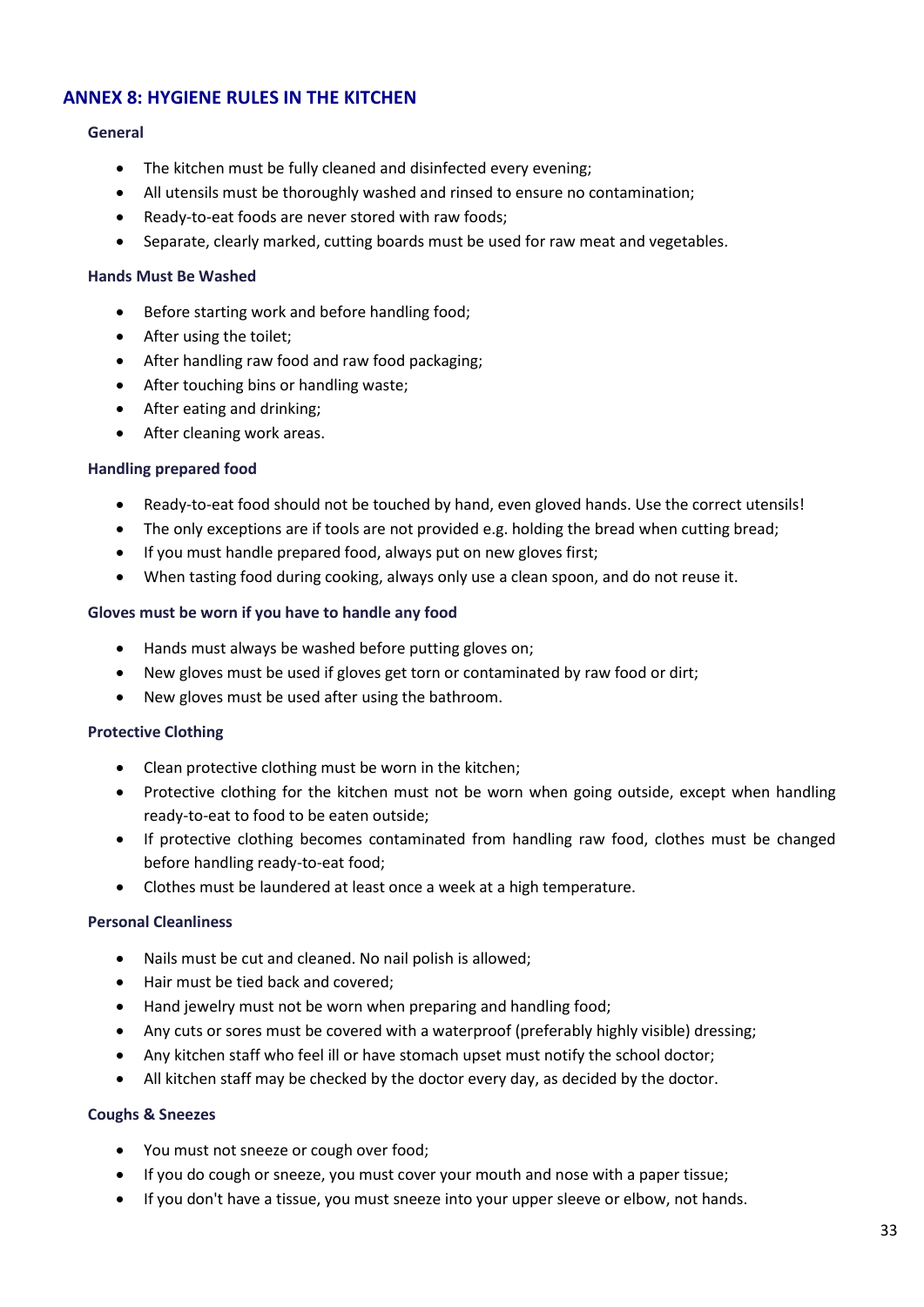## **Control system**

- Random checks by the Head of Administration and the school Doctor;
- Any staff or student may notice non-compliance and complete the report form.

#### **Individual Penalty for Rule Violation**

First offence: 300 Som. Second offence: 500 Som. Third offence: 1000 Som.

Fourth offence: disciplinary action.

## **Group Reward for Compliance**

If there are no complaints about hygiene compliance in a month, each kitchen staff member will receive a reward of 500 som added to their salary for that month.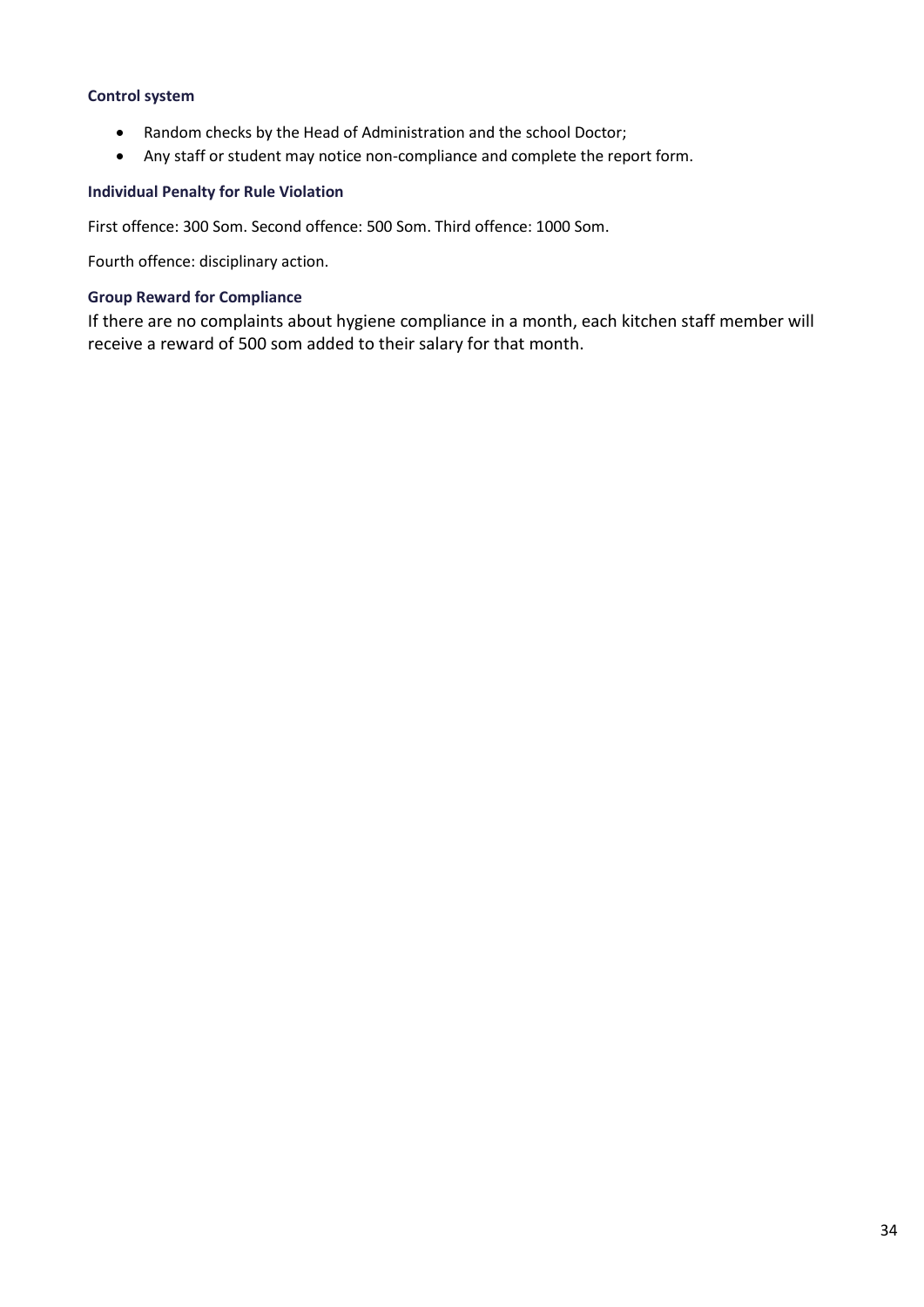## <span id="page-38-0"></span>**ANNEX 9: HEALTH PROTECTION AT BIS**

#### **Responsibility**

BIS has a full time Doctor responsible for health protection in the school.

Parents are also responsible for protecting the health of their own child and other students in BIS. Every student must have a completed Medical Form before enrolment, which includes information on vaccination certificates and any health issues. Every time your child is vaccinated or has any significant medical issue after they join BIS, you must inform the BIS Doctor so that the student medical record is kept up-to-date.

#### **Minimize infection**

All rooms in the school are cleaned every day to remove any dirt and dust. Toilets are cleaned at least twice a day and regular checks are made to ensure cleanliness. Special attention is given to daily cleaning using antibacterial solution on all surfaces that are touched by hand. This includes all stair-rails, toilet flush buttons, sink taps, door and cupboard handles, desks, dining room tables, and school equipment shared by students, for example, computer keyboards.

The school kitchen has strict hygiene standards with the kitchen fully cleaned and disinfected every evening and all utensils thoroughly washed and rinsed to ensure no contamination. Food is only purchased from licensed and reputable suppliers. Most food is prepared from raw materials on-site to minimize any risks from purchased food. Meat, vegetables, and dry foods are all stored separately, and prepared foods never stored with unprepared food. The kitchen uses separate cutting boards for raw meat and vegetables.

Every class has personal, social and health education (Life-Skills) lessons including personal hygiene to minimize the risk of infectious diseases, such as guidance to students on:

- washing hands;
- sneezing and coughing into a tissue or into their elbow;
- not touching their eyes, nose or mouth with their hands without washing their hands first;
- not sharing cups, plates, utensils, or anything else that might be put in the mouth, without disinfection between users.

#### **Children who are ill**

If you notice that your child is ill before they come to school (high temperature or sneezing or coughing or a rash) keep your child at home until they are better or until you have checked with a doctor that the illness is not infectious and is not serious enough to prevent your child attending school. If your child is not infectious but must take medicine during school time, the medicine should be given to the school Doctor and a medical treatment form signed so that the Doctor can give medicine to the student.

If a child starts to feel ill at school, the Doctor will check them and provide basic care as required such as rest in the Doctor's room and perhaps paracetamol if the temperature is very high. If they have a high temperature or symptoms of infection the Doctor will request parents to take them home to reduce risk to other students.

#### **First Aid**

In case a student has a minor incident with scrapes and bruises, these may be treated by the duty teacher or a class teacher as all teachers have first-aid training. Even for these minor scrapes, our full time Doctor is often also involved. For anything more than a minor scrape, the Doctor must be involved. If the incident is serious enough to possibly require parents to be notified immediately or hospital treatment to be considered, the Doctor will always involve someone from the Management Board to make sure that parents are informed correctly and that any hospital assessment is appropriate and authorized. More information on this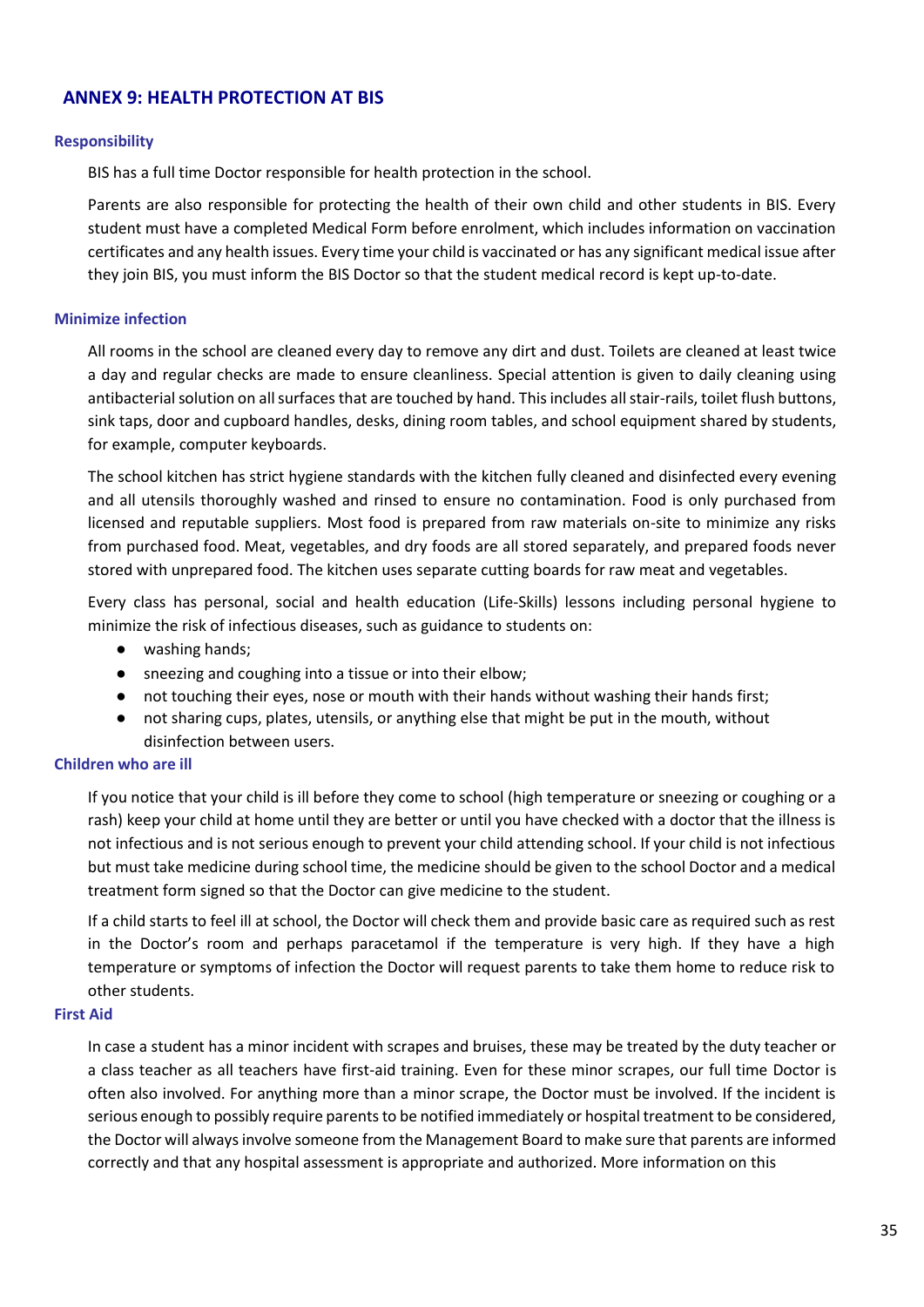procedure and reporting is available in annex 1 of the Health & Safety Policy, which is available at [http://BIS.kg/about-BIS/policies](http://esca.kg/about-esca/policies)

In case of emergency, BIS will seek emergency assistance with Children's Hospital #3 (8A Baitik Baatyr St.) **Allergies**

Any known allergies must be included in the Medical Form when enrolling a student or notified in writing to the Director of Studies if you become aware of an allergy at a later date.

The Doctor works with the kitchen manager and teachers to minimize the risk of any allergic reaction. If a child has a known allergy and an effective antidote available, this medicine must be given to the Doctor and a treatment form completed so that the antidote can be administered in case of allergic reaction.

#### **Health Checks**

#### **General wellbeing**

In the first term and last term of each academic year, every student has a general health check-up with the school Doctor. This check-up only covers height and weight measurement, and temperature. A written report of this check is normally given to parents at the end of semester. However, if the Doctor identifies any cause for concern regarding a health issue, the report will be given to student's parents via the Director of Studies within one week of the health check, including a health questionnaire for more information if required. Additional checks can be made but only if requested by a student's parents.

If a Form Teacher observes that any student appears to be unwell or might have something wrong with them, the student is sent to the Doctor's room for a health check (temperature, questions, advice) and further action if required. If any issue is identified, a report will be sent to parents via the Director of Studies. **Head-Lice and Scabies mite**

All students are checked by the Doctor for head lice and scabies mites every two months.

For head-lice, the check is done by visual examination of the hair roots. Head-lice are more common than most people realize and every year we have some cases. If head-lice are found on a student, parents are informed and aske–d to treat with appropriate medical shampoo. The student is then checked every week until no more head-lice or eggs are found.

For scabies mite, the check is done by visual inspection of hands and wrists which are the most common site for infection and other areas of the body if the student says that they are itching. If scabies mites are found the parents of the infected student will be informed and given instruction on the insecticide cream to use to clear the infection.

## **Head lice treatment policy at BIS**

- 1. If a teacher observes that a child often scratches his/her head, then the student should be sent to the doctor;
- 2. The school doctor also routinely checks all students for lice every term;
- 3. Upon finding lice, the doctor makes an entry in the register, cuts several hairs with eggs and lice and tapes them onto paper to store in a file;
	- a. The student's parents are informed the same day and asked to take immediate actions to treat lice:
		- i. Use head lice shampoos available locally: Chigia, Antibit, Pedilin
		- ii. Carefully comb hair and remove eggs and lice
		- iii. Parents should thoroughly clean the house, wash and iron all bed sheets, clothes and hats;
	- b. The doctor will thoroughly check the student again for lice to see if the treatment worked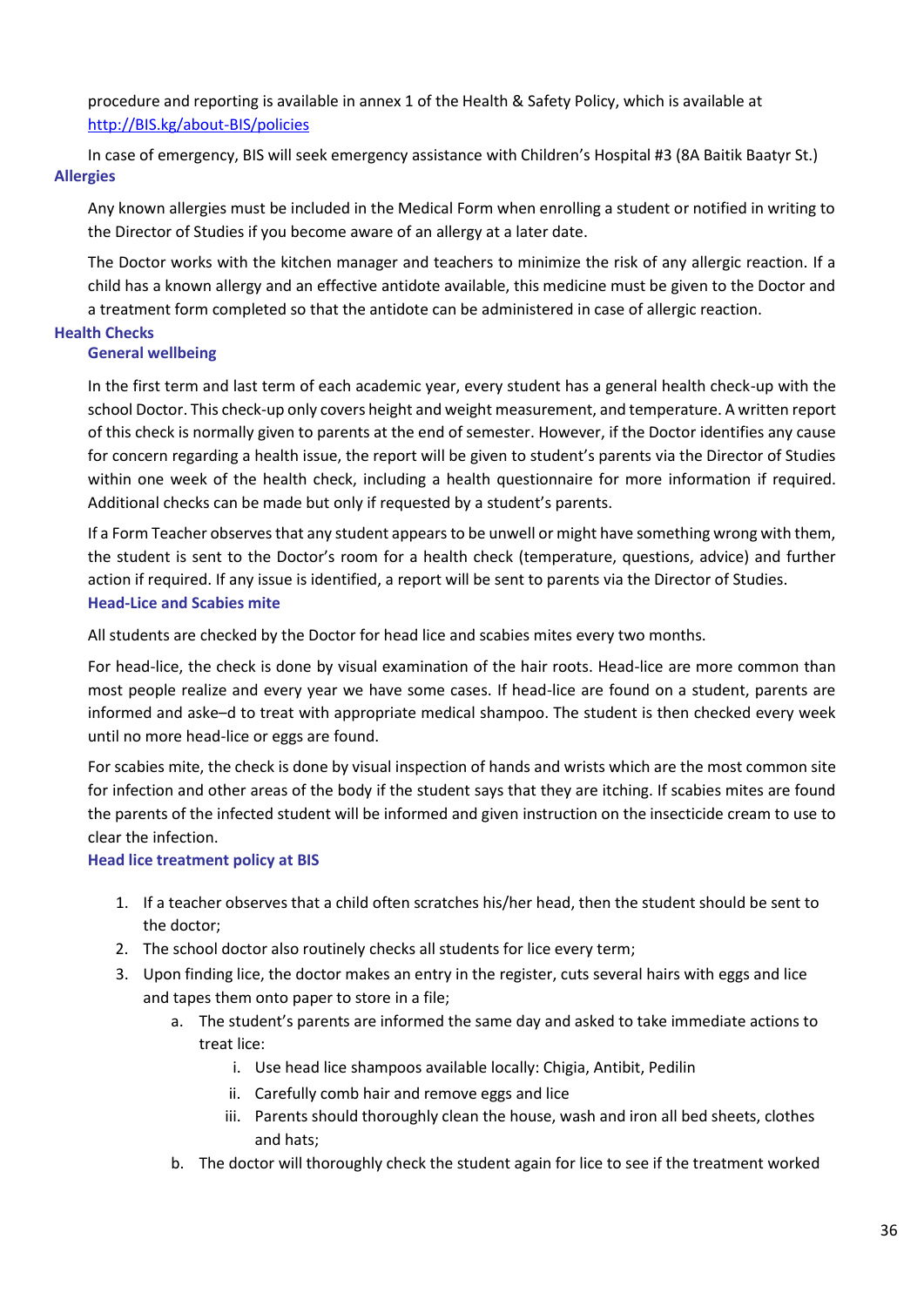- c. If the treatment was ineffective, i.e. there are still lice and eggs present, then the procedure should be repeated (often one procedure is not enough);
- d. If parents do not react and fail to begin treatment, then the child is suspended until she/he is completely free from lice or lice eggs;
- 4. If lice are found on one child in a class
	- a. all parents of children in this class will be informed of the head lice problem in the class and ask them to regularly check their children's heads and follow hygiene rules;
	- b. Form and co-teachers must ensure that there is no close contact between students, especially head-to-head contacts, students' clothes are kept separately in lockers, and towels are replaced every month.

## **Vaccinations**

The standard vaccination program in the Kyrgyz Republic is shown in the table below.

| When       | <b>Vaccination</b>                                  | <b>Against which infection</b>                                    |  |
|------------|-----------------------------------------------------|-------------------------------------------------------------------|--|
| First 24   | <b>HBV</b>                                          | Viral hepatitis B                                                 |  |
| hours      |                                                     |                                                                   |  |
| First week | <b>BCG</b>                                          | Tuberculosis                                                      |  |
|            | Oral Polio Vaccine                                  | Polio                                                             |  |
| 2 months   | DPT+HBV+<br>haemophilus<br>influenza (pentavaccine) | Diphtheria, Whooping cough, Tetanus, Hepatitis<br>B, Haemophilus, |  |
|            |                                                     | Influenza type «b»                                                |  |
|            | <b>OPV</b>                                          | Polio                                                             |  |
| 3.5 months | DPT+HBV+haemophilus                                 | Diphtheria, Whooping cough, Tetanus, Hepatitis                    |  |
|            | influenza (pentavaccine)                            | B, Haemophilus,                                                   |  |
|            |                                                     | Influenza type «b»                                                |  |
|            | <b>OPV</b>                                          | Polio                                                             |  |
| 5 months   | DPT+HBV+haemophilus                                 | Whooping cough, Diphtheria, Tetanus, Hepatitis                    |  |
|            | influenza (pentavaccine)                            | B, Haemophilus,                                                   |  |
|            |                                                     | Influenza type «b»                                                |  |
|            | <b>OPV</b>                                          | Polio                                                             |  |
| 12 months  | <b>MMR</b>                                          | Measles, Mumps, Rubella                                           |  |
| 2 years    | <b>DPT</b>                                          | Diphtheria, Whooping cough, Tetanus                               |  |
| 6 years    | DT                                                  | Diphtheria, Tetanus                                               |  |
|            | Measles, Rubella                                    | Measles, Rubella                                                  |  |
| 11 years   | DT-M booster                                        | Diphtheria, Tetanus                                               |  |
| 16 years   | DT-M booster                                        | Diphtheria, Tetanus                                               |  |

Other vaccinations may be appropriate for your child depending on your travel regime and acceptance of risk. For example, Hepatitis A is endemic in the Kyrgyz Republic and it is advisable for children to be vaccinated before they are infected. If you go walking in the countryside, there is a risk of tick borne encephalitis, so this vaccine may also be appropriate. Flu vaccines are also important for some people though the benefits are less clear cut, partly because virus strains vary by region and year so the flu vaccine never provides full cover. BIS provides the opportunity for students to receive vaccinations at school, with a service provided by "Edelweiss" clinic for most vaccinations. Vaccinations offered include: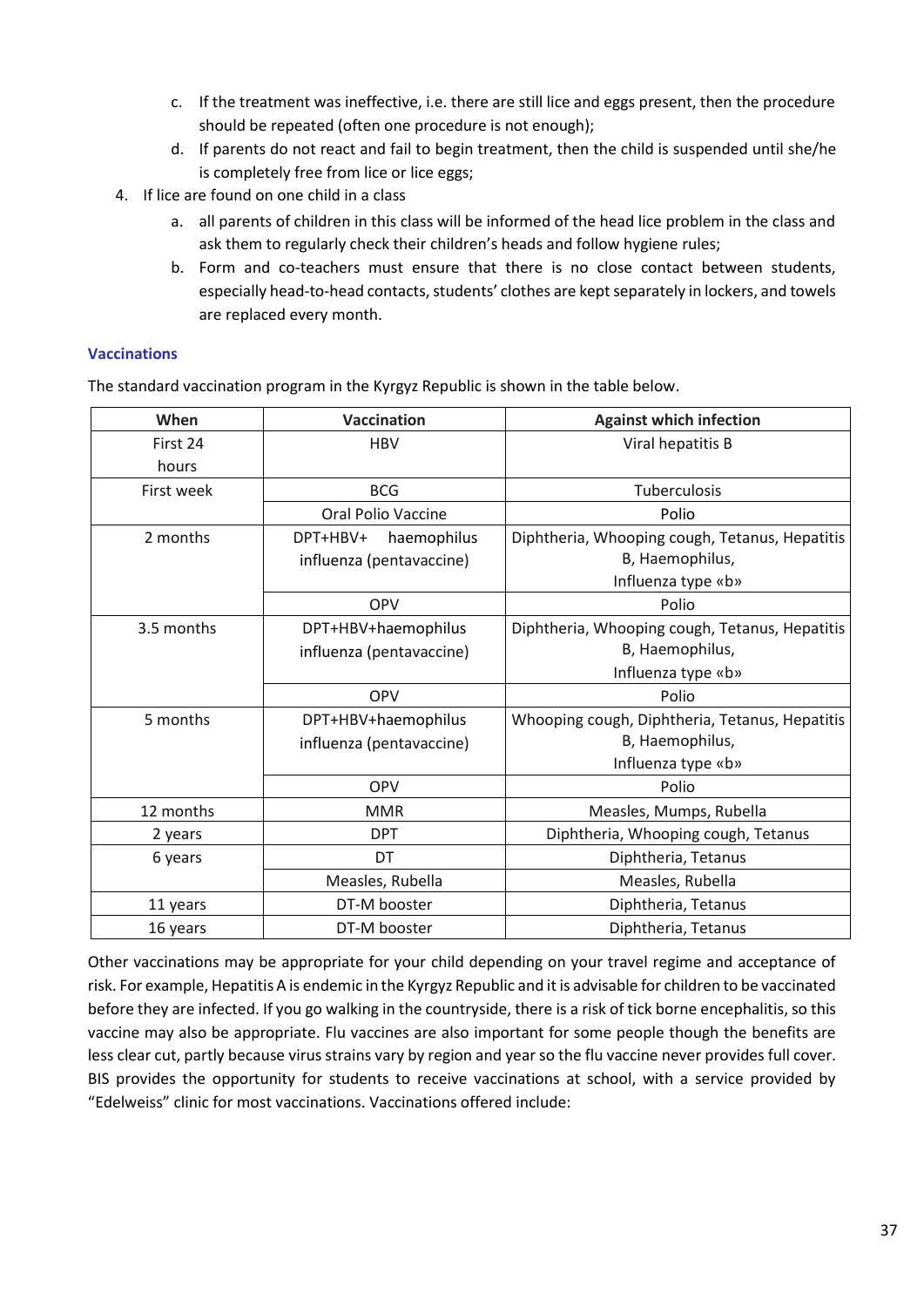| <b>Vaccination</b>                                         | Approx.<br>Age | Number of<br>treatments | Approx. When       | Approx. cost<br><b>SOM</b> | Country of<br>manufacture | Period of<br><b>Immunity</b> |
|------------------------------------------------------------|----------------|-------------------------|--------------------|----------------------------|---------------------------|------------------------------|
| <b>DTP</b><br>(Whooping)<br>cough,<br>diphtheria, Tetanus) | 2 years        | $\mathbf{1}$            | Nov or May         | 700                        | India                     | 5 years                      |
| DT Diphtheria, Tetanus                                     | 6 to 11        | $\mathbf{1}$            | Nov or May         | 700                        | <b>Bulgaria</b>           | 5 years                      |
| Measles, rubella                                           | 6 years        | $\mathbf{1}$            | Nov or May         | 700                        | India                     | 20 years                     |
| Flu                                                        | Any age        | 1                       | Sep-Nov            | 800                        | Russia                    | 1 year                       |
| Viral hepatitis A                                          | Any age        | $\overline{2}$          | 6 months<br>apart  | 6,000/3,000                | Russia                    | 20 years                     |
| Tick-borne encephalitis                                    | Any age        | $\overline{2}$          | 5 months<br>apart  | 2,000                      | Russia                    | 3 years                      |
| Human papilloma virus<br>(if the vaccine is available)     | 13 years       | 3                       | within 6<br>months | 20,000                     | Belgium                   | 6 years                      |

We will send out a separate sign-up sheet for these vaccinations at least 1 week before they are offered at school. If you choose vaccinations, BIS simply provides the facility for vaccination to take place. Any agreement is between the parent and the clinic providing the vaccination service.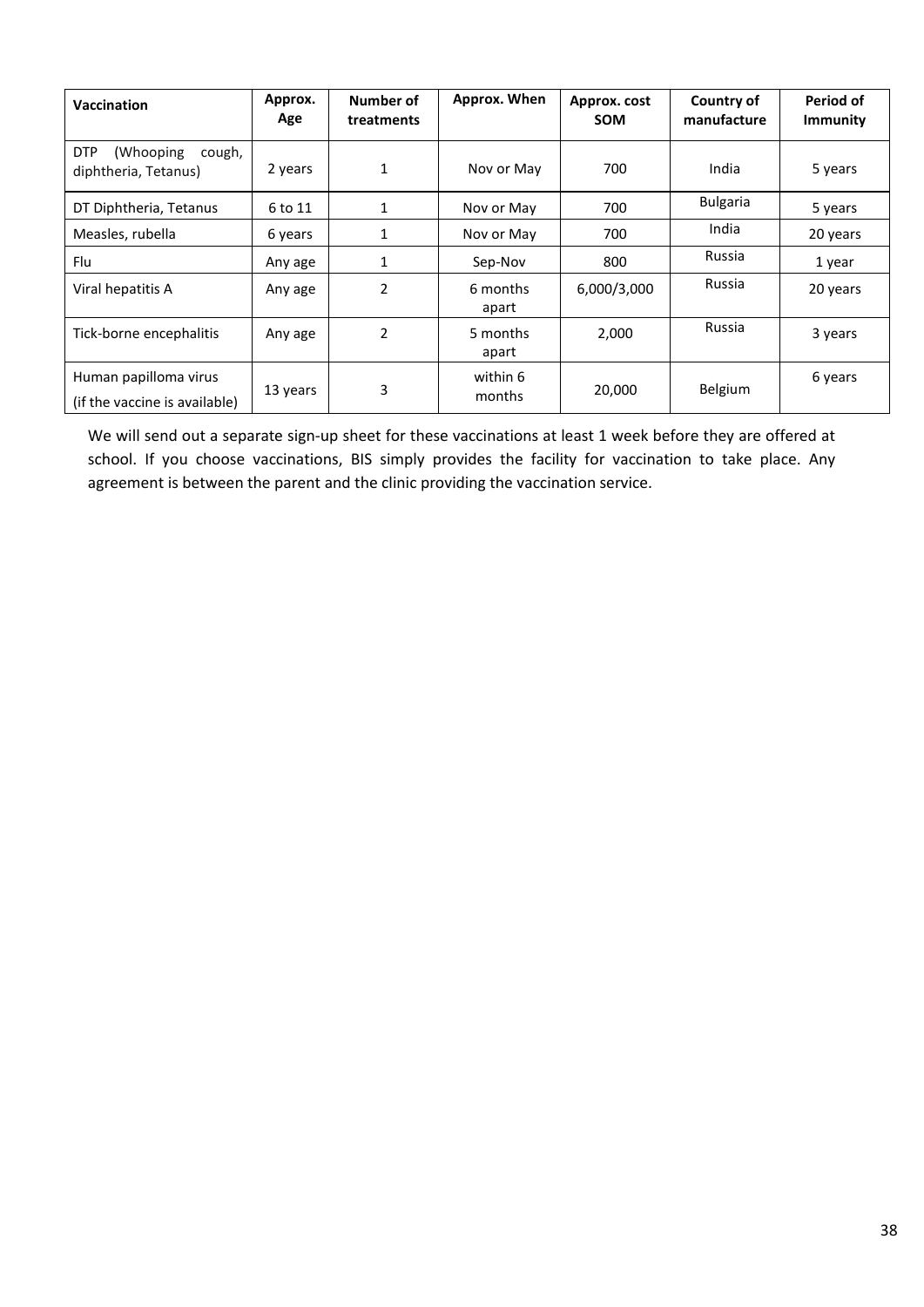## <span id="page-42-0"></span>**ANNEX 10: SAFETY RULES FOR PHYSICAL EDUCATION AND DANCE CLASSES**

## **Teachers Responsibilities for PE and Dance**

- 1. Ensure that the activity area is not slippery, free of any obstacles or trip hazards. All leads/wires are kept out of the way and taped down if necessary.
- 2. Walls and stages must not be used as turning points or finish lines. A line could be designated in advance to the wall.
- 3. Equipment must be appropriate for age and ability of students and size of exercise area.
- 4. All equipment must be inspected for damage (sharp edges, cracks, defects, etc.) prior to use. All balls must be properly inflated. Damaged equipment must not be used.
- 5. Games and activities must be consistent with the age group and level of physical preparation of the students.
- 6. Be vigilant to prevent one student from pressuring another into trying activities for which they are not ready.
- 7. Ensure that parents/guardians are aware of safety precautions required for students with eyeglasses, including use of an eyeglass strap and plastic lenses or removal of eyeglasses if vision is adequate.

## **Student Responsibilities for PE and Dance**

- 1. Students must have appropriate footwear and clothing which must be clean, comfortable, of appropriate size, with no dangerous details.
- 2. Long hair must be tied up and no jewelry is permitted except very small earrings.
- 3. If a student has eyeglasses, some activities will require removal of glasses if vision is adequate, or straps for eyeglasses to prevent them falling off, as decided by the teacher.
- 4. PE equipment or facilities can only be used in the presence of the designated teacher. All instructions from the teacher must be understood and followed before using new equipment and facilities.
- 5. No equipment can be used without the teacher's permission.
- 6. If any equipment is broken or damaged, a student should immediately inform the teacher.
- 7. Students must maintain their composure in games and activities. Students must not shout and must not take unnecessary risks.
- 8. Students must never try to teach other students without the teacher's permission and special instructions.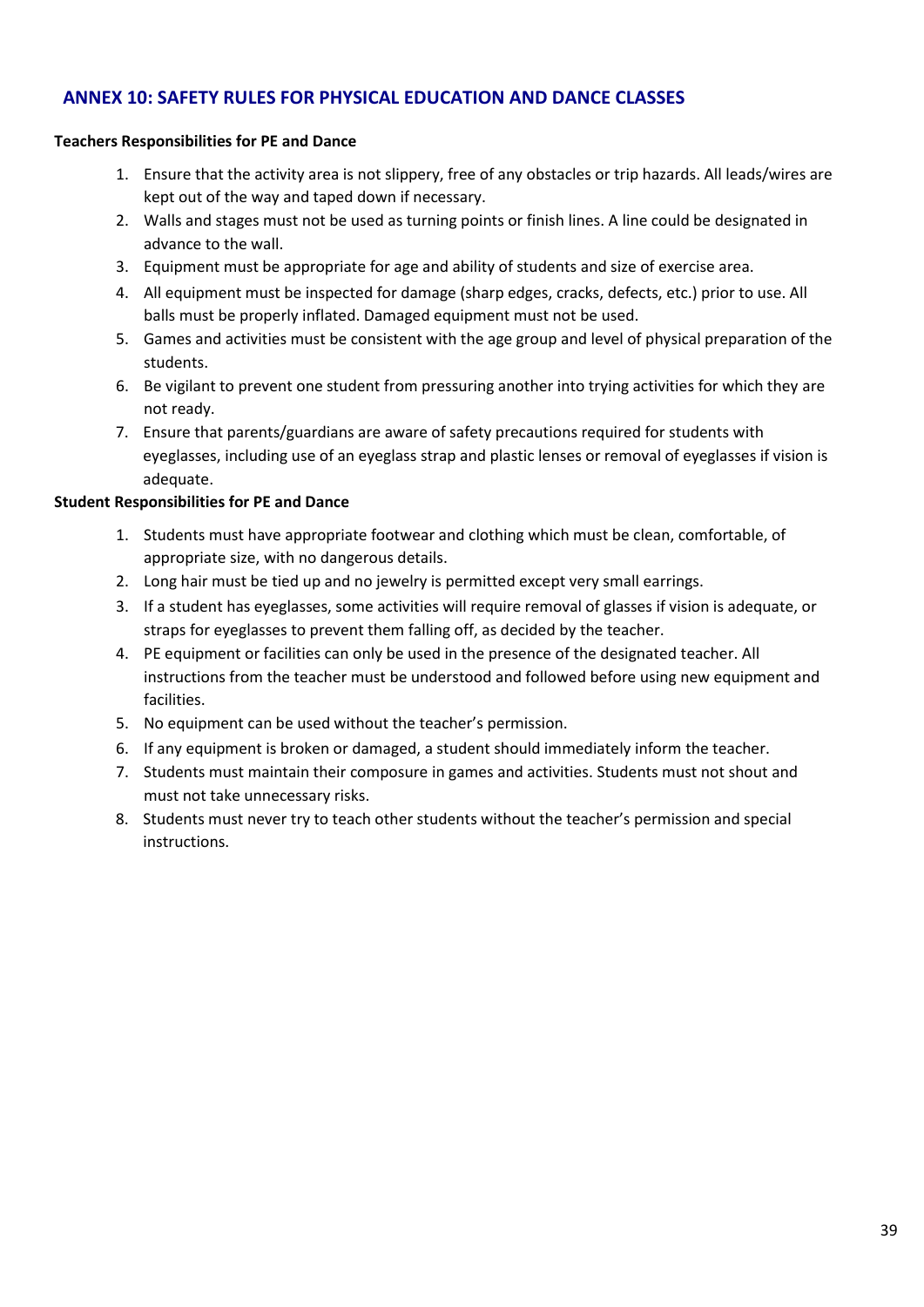## <span id="page-43-0"></span>**ANNEX 11: SAFETY RULES FOR ART ACTIVITIES**

The Homeroom Teacher or the specialist teacher overseeing the activity is responsible for keeping a safe environment during art activities by making sure that health and safety standards are observed. Students must be instructed how to safely use tools and materials for any activities in all locations.

#### **Teacher responsibilities for Art Activities**

- 1. Safety of students and other people must be the priority of any teacher or co-teacher during art activities.
- 2. All staff must set an excellent example for students by observing health and safety rules and using safety equipment when necessary.
- 3. Make sure that all the spills of any liquid are cleaned up immediately to prevent any slipping.
- 4. All electrical equipment must be checked for safety on a regular basis.
- 5. All potentially hazardous materials and tools must be kept in a locked cupboard and used only by the teacher or under strict supervision.

#### **Student responsibilities for Art Activities**

- 1. Always follow directions.
- 2. No running is allowed.
- 3. Use safety gloves when using a glue gun.
- 4. Never move around the classroom with scissors.
- 5. Never use cutting knives unsupervised.
- 6. When using any cutting equipment make sure to cut away from yourself.
- 7. Never work on art projects unsupervised (up to Primary 6) or without informing your teacher beforehand (MYP1 and up).
- 8. Always respect other people and never do anything that might hurt them.
- 9. Leave your outdoor clothing in your locker.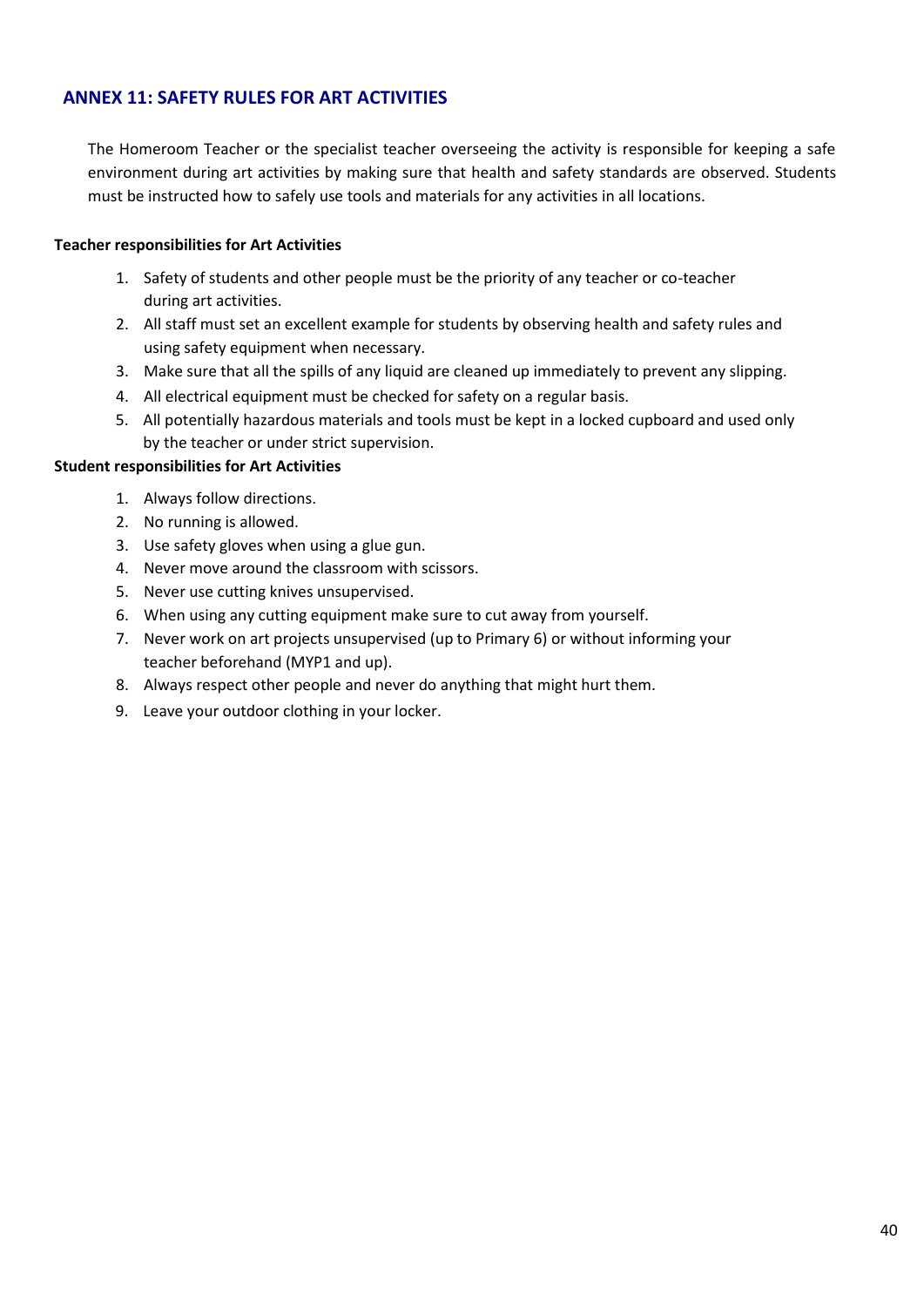## <span id="page-44-0"></span>**ANNEX 12: SAFETY RULES FOR THE USE OF ELECTRICAL DEVICES**

## **Procedures**

- 1. Teachers and managers must ensure that a competent person inspects tests and tags electrical equipment at required intervals outlined.
- 2. A competent person is either a licensed electrician or a person who has completed training to inspect and test electrical equipment
- 3. Persons inspecting and testing electrical equipment must ensure that all plug-in type and fixed electrical equipment within the assigned work area is inspected, tested and recorded in accordance with these requirements.
- 4. Electrical appliances, which are non-compliant with the inspection and testing procedures, must be labelled to warn against further use and withdrawn from service to ensure they cannot be used.
- 5. Repair of equipment should be undertaken by authorized repair agents or suitably qualified electricians. Equipment that has been repaired must be inspected and tested prior to re- introduction to service.
- 6. Under no circumstance should any member of staff or any student attempt to modify, maintain or repair any electrical item.

Electrical equipment should be sited away from water supply e.g. electrical cookers should be sited away from sinks.

## **Renting Equipment**

- 7. Suppliers of equipment are responsible for the initial electrical inspection and testing of new electrical equipment.
- 8. All privately owned electrical equipment must have a current inspection and testing tag prior to being used at the workplace.
- 9. Any equipment which is found to be faulty must be repaired, re-inspected, retested and tagged prior to re-introduction to service, or properly disposed of.
- 10. As new equipment becomes available in school or outside school, teachers should ensure that students are trained in how to use it safely.
- 11. During BIS events managers and teachers must ensure that students do not touch or be close to any electrical equipment.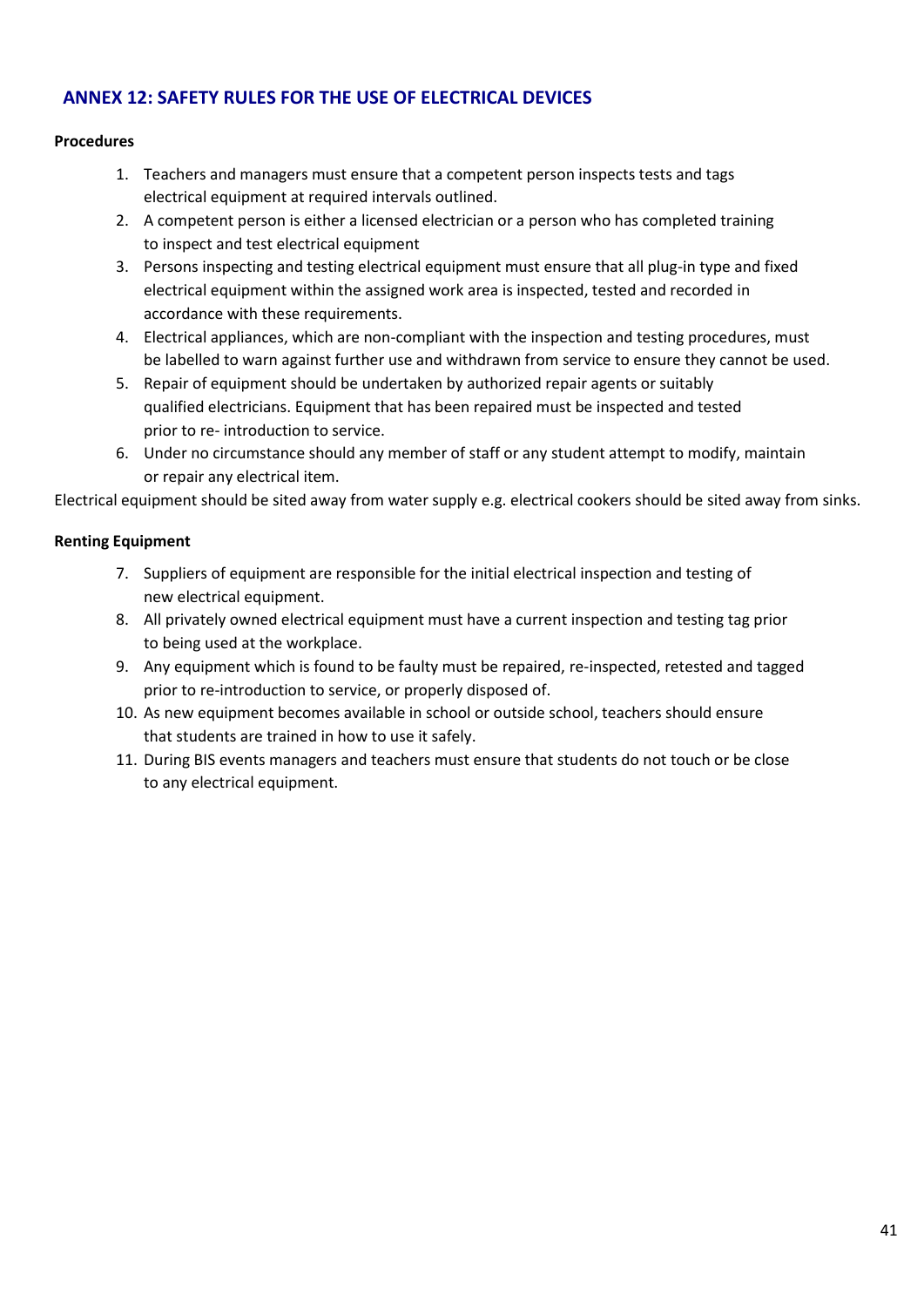## <span id="page-45-0"></span>**ANNEX 13: SAFETY RULES FOR BUILDING AND MAINTENANCE OPERATIONS**

Read and understand all safety precautions and warnings before operating the diesel generator, control switch and read generator installation instructions as well.

#### **GENERAL SAFETY REGULATIONS**

- 1. Do not smoke when filling a fuel tank (note that smoking is banned at school and on school educational visits or bus transport).
- 2. When spills of fuel occur, they should be cleaned up. Please keep clothing that has been contaminated by fuel in a safe place.
- 3. Do not refill the fuel tank while the engine is running, do not clean, lubricate or adjust a running engine.
- 4. Do not wear loose clothing around the operating generator. Spinning fan blades are invisible to the eyes.
- 5. Do not remove the radiator cap or any component of the cooling system while the engine is running and while the coolant is under pressure, because hot coolant can be discharged, posing a risk of personal injury. Do not touch or cover hot interconnecting cables or conductors, such as exhaust pipes with hot fuels.
- 6. Do not allow sparks, flames around batteries, because electrolyte gas is explosive.
- 7. Do not allow diesel fuel to contact the skin. Wear protective gloves or apply protective lotion.
- 8. Disconnect the battery or air starter before any repairs to ensure the engine cannot be accidently started. Relieve all pressure, before any lines, fittings or related items of different systems are disconnected. Do not use bare hands to check for the leaks under pressure. Under pressure fuels can cause damage or injury.
- 9. Do not use defective, loose, or bare cables.
- 10. Do not touch bare wires or disconnected connectors. Do not touch the generator with wet hands or feet.

## **HEALTH & SAFETY REGULATIONS ON ROOFING**

- 1. Before any roofing work the workers must be given training on health & safety regulations and ensure that rafters and purlins are in serviceable condition and must be provided with fall protection and nonslip boots.
- 2. When work is going on at 1.3 meters or higher, there must be scaffolds with guardrails a minimum of 1 meter high with bottom lining a minimum of 0.15 meters. Non-platform external ladders can be used without resting against building construction.
- 3. Secure materials to prevent them from rolling from building edges or blowing away in a wind.
- 4. When roof pitch is over 20 degrees or it is moist, or covered with frost (snow), portable ladders with width of minimum 30 cm must be provided. Ensure the ladder is on firm footing, and secured from movement.
- 5. It is forbidden to be on a roof or do any roofing work when the wind speed exceeds 7,5 meters/sec (5 points) or during the thick fog, ice crust, thunder, heavy rains and hard snowfall.
- 6. Remove all materials and instruments from the roof when work is finished or stopped for a break.
- 7. To protect the public in areas surrounding a construction site, warning barriers must be set up around the work area at least 3 meters from the building wall with a supervising staff member.

## **LAWN MOWER SAFETY REGULATIONS**

- 1. Read, understand and follow all instructions on the machine before starting. Always wear substantial clothing and footwear.
- 2. Check the operation of the control and protection system before each use of a mower.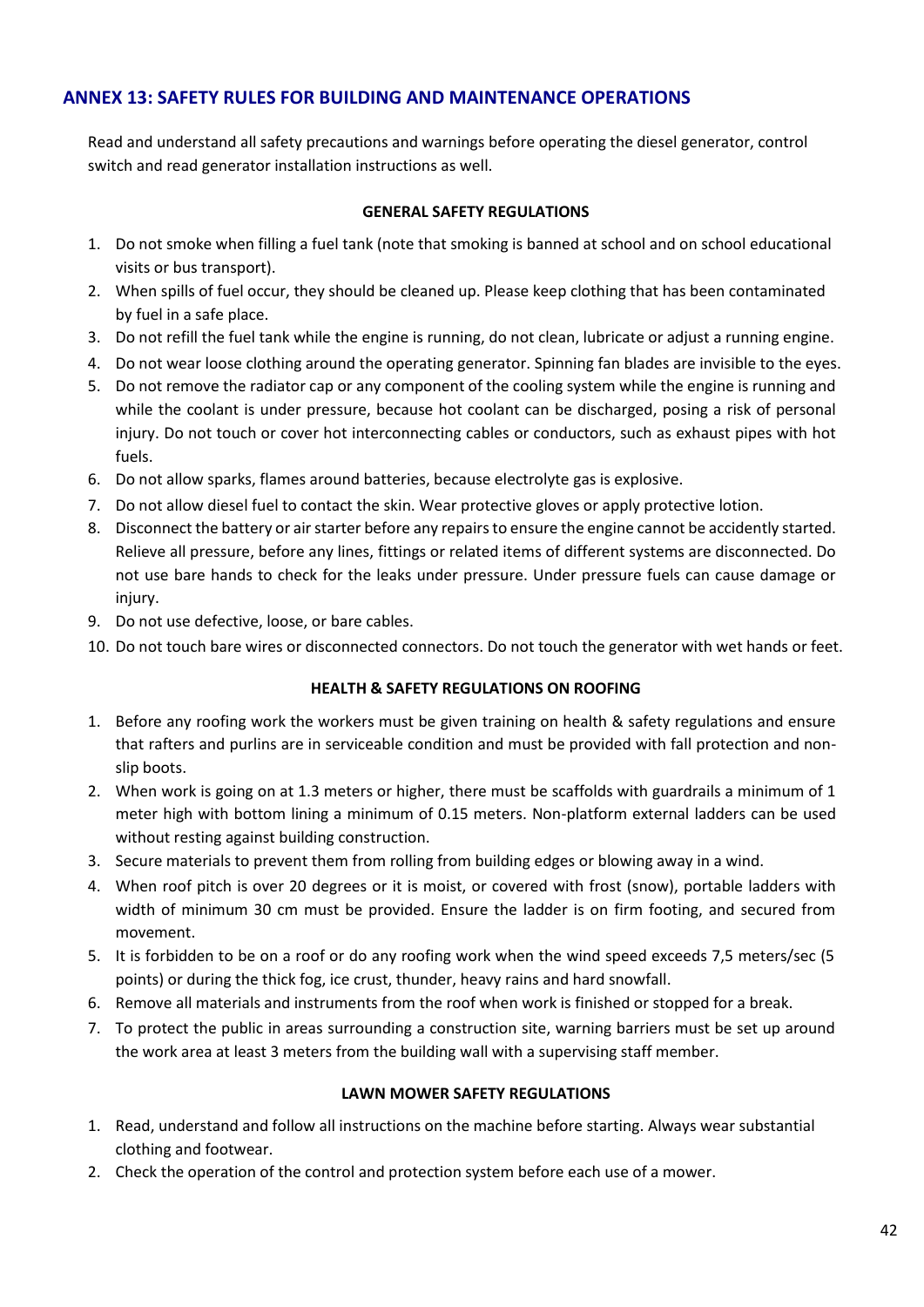- 3. A thorough inspection of the mower is important before the mowing: tighten loose belts, make sure the blade is secure and sharp, be sure the guards and shields are in place, inspect the machinery engine, fuel tank, muffler, exhaust pipe, engine switch and lug bolts.
- 4. Function test procedure is needed before mowing according to the manual.
- 5. Inspect the area and remove any debris before mowing.
- 6. Be aware at all times of the location of coworkers. Keep all others out of the area while you are mowing.
- 7. Always turn off the mower when crossing a sidewalk or a driveway, or moving from one area to another.
- 8. Clean away any dirt or grass from around the blade with a brush. Do not clean with bare hands.
- 9. Do not use a push-reel lawn mower if the grass is over 2 cm tall.
- 10. Cutting height recommendation is below 20 cm.
- 11. Never smoke while refueling or while the engine is running. Always fill the tank according to the instructions. Do not use leaded petrol.
- 12. Stop the engine if the mower starts to vibrate abnormally.
- 13. Stop the engine before performing any adjustment, inspection or maintenance.
- 14. In case of damage of an electric mower cable, stop and unplug the machine immediately.
- 15. While operating the mower it is forbidden:
	- to stretch and bend a cable
	- to allow to use it by other people
	- to operate the mower near people and animals
	- to operate the mower in the rain
	- to leave the equipment unattended
	- to clean the mower while it is running or plugged in.
- 16. While mowing be vigilant to keep the cable away from the blade.

## **MECHANICAL FITTING: SAFETY PRECAUTIONS**

- 1. Before starting any fitting work wear a helmet and protective clothing, all loose clothing must be tucked in, hair has to be tied up. е
- 2. Organize your work place so that everything you need is easily reachable.
- 3. Be sure you have sufficient light at a workplace.
- 4. Check the condition of tools needed for the work:
	- Hammers should be fixed to the oval-shaped handles made of hard and flexible wood wedged with metal wedges;
	- Spanners should be in a good condition and comply with the sizes of bolts and screws;
	- Hammers, chisels, drift pins, center punches, etc. should be without beveled heads and burrs.
- 5. Inspect all electric drilling equipment prior to each use:
	- wire insulation should be without faults;
	- wire with plug should have special earth-wire contact connected to the electric tool;
	- wire connection terminals should be securely closed.
- 6. The working area should be fenced round during the complex works on maintenance, installation and removal of equipment.
- 7. Equipment maintenance should be performed only after complete shutdown of equipment with switched off power and the start button in "STOP" position and with turned off drive belt, explosion and fire safety measures should be provided as well.
- 8. Cutting, bending and facing of pipes and other metal products should be made out of erecting stages and ladders placement.
- 9. It is required to use safety belts to perform outdoor works at height on repair, assembly and